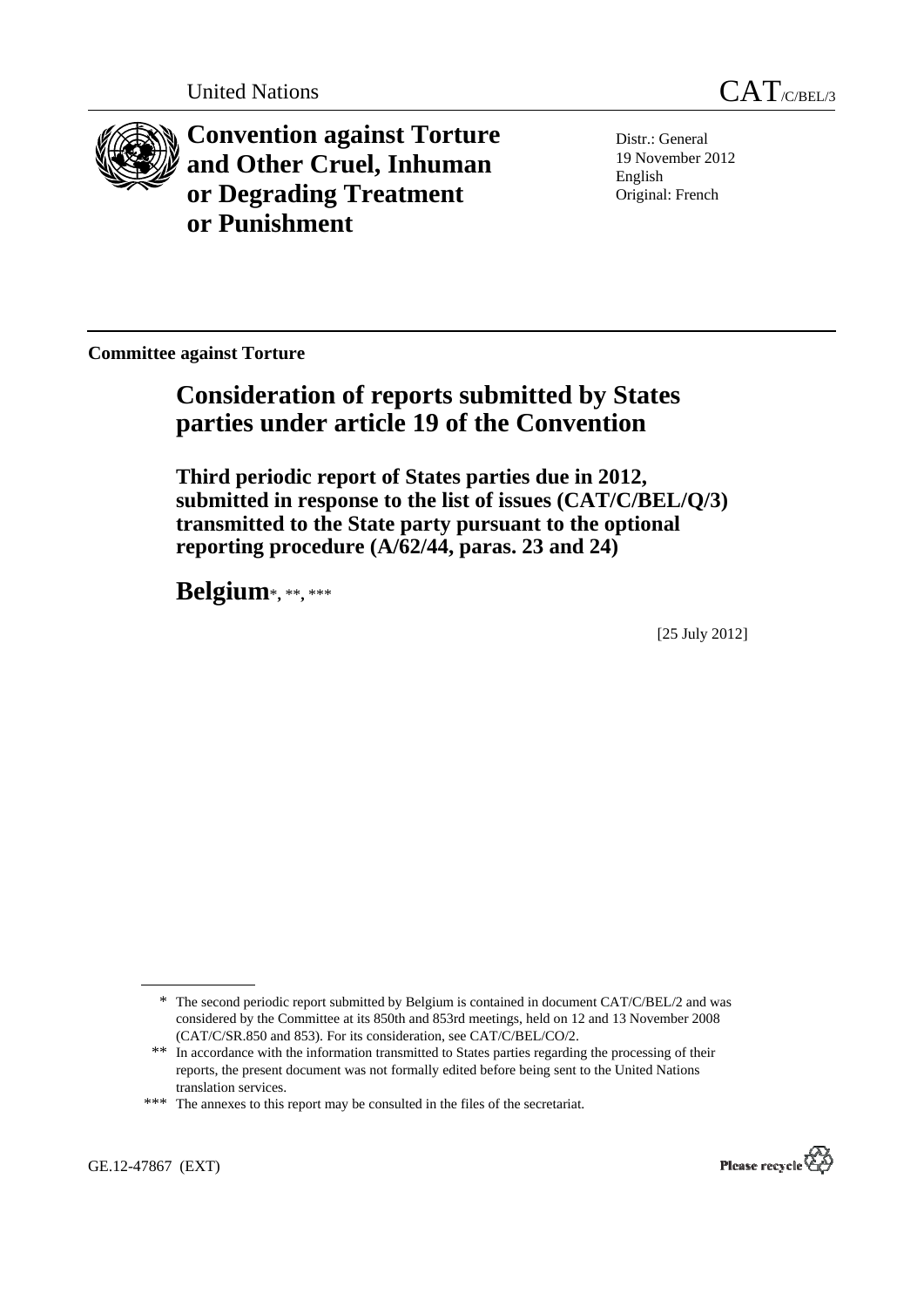## **I. Introduction**

1. The present report is submitted pursuant to article 19.1 of the Convention against Torture and Other Cruel, Inhuman or Degrading Treatment or Punishment, ratified by Belgium on 25 June 1999 (Act of 9 June 1999 which entered into force on 7 November 1999). This report has been prepared in accordance with the new optional reporting procedure adopted by the Committee against Torture at its thirty-eighth session (May 2007) and accepted by Belgium on 31 March 2011.

2. The report describes changes in legislation and legal and administrative practices and new policies in relation to the substantive articles of the Convention, adopted since Belgium submitted its second report (CAT/C/BEL/2), its interim written responses (CAT/C/BEL/Q/2/Add.1) and its follow-up responses to several concluding observations (CAT/C/BEL/CO/2/Add.1), in reference to the list of issues prior to reporting adopted by the Committee against Torture at its forty-fifth session (CAT/C/BEL/Q/3). A general description of the way in which the Government of Belgium operates is set out in the common core document (HRI/CORE/BEL/2011), which was submitted on 29 July 2011 and updated in July 2012 (annex 1).

3. Contacts were made with civil society for the preparation of the Belgian report. In April 2012, a letter was sent to 24 organizations, drawing their attention to the list of issues prior to reporting raised by the Committee with respect to Belgium and the various ways in which they could take part in the process of monitoring the Convention. On 4 July 2012, a meeting took place between representatives of the Belgian authorities (Foreign Affairs, Federal Department of Justice — including prisons, police and the Aliens Office) and six civil society organizations (Liga voor Mensenrechten, Amnesty International Vlaanderen and Amnesty International Belgique Francophone, Platform for Minors in Exile, Child Rights Coordination for NGOs (CODE) and Defence for Children International (DCI)). The Federal French-Speaking Mediator and the National Commission on the Rights of the Child (CNDE) also took part in that meeting. In addition, the Institute for Equality between Women and Men (IEFH) and the Centre for Equal Opportunities and Action against Racism (CECLCR) were also consulted for the preparation of the present third report of the Belgian Government.

## **II. Specific information on the implementation of articles 1 to 16 of the Convention, including with regard to the Committee's previous recommendations**

### **Article 1**

### **Reply to the list of issues prior to reporting, 1 – Applicability of articles 417** *bis et seq.* **of the Criminal Code to public officials**<sup>1</sup>

4. The Belgian Government has not changed its position on this issue. Indeed, there is no need to amend article 417 *bis* of the Criminal Code as it covers all acts of torture, inhuman and/or degrading treatment, whatever the perpetrator's status. Furthermore, article 417 *ter* and *quater* of the Criminal Code refer explicitly to acts perpetrated by "a public

<sup>&</sup>lt;sup>1</sup> CAT/C/BEL/CO/2, 19 January 2009, concluding observations, para. 14; see CAT/C/BEL/Q/2/Add.1, 28 October 2008, Question 1.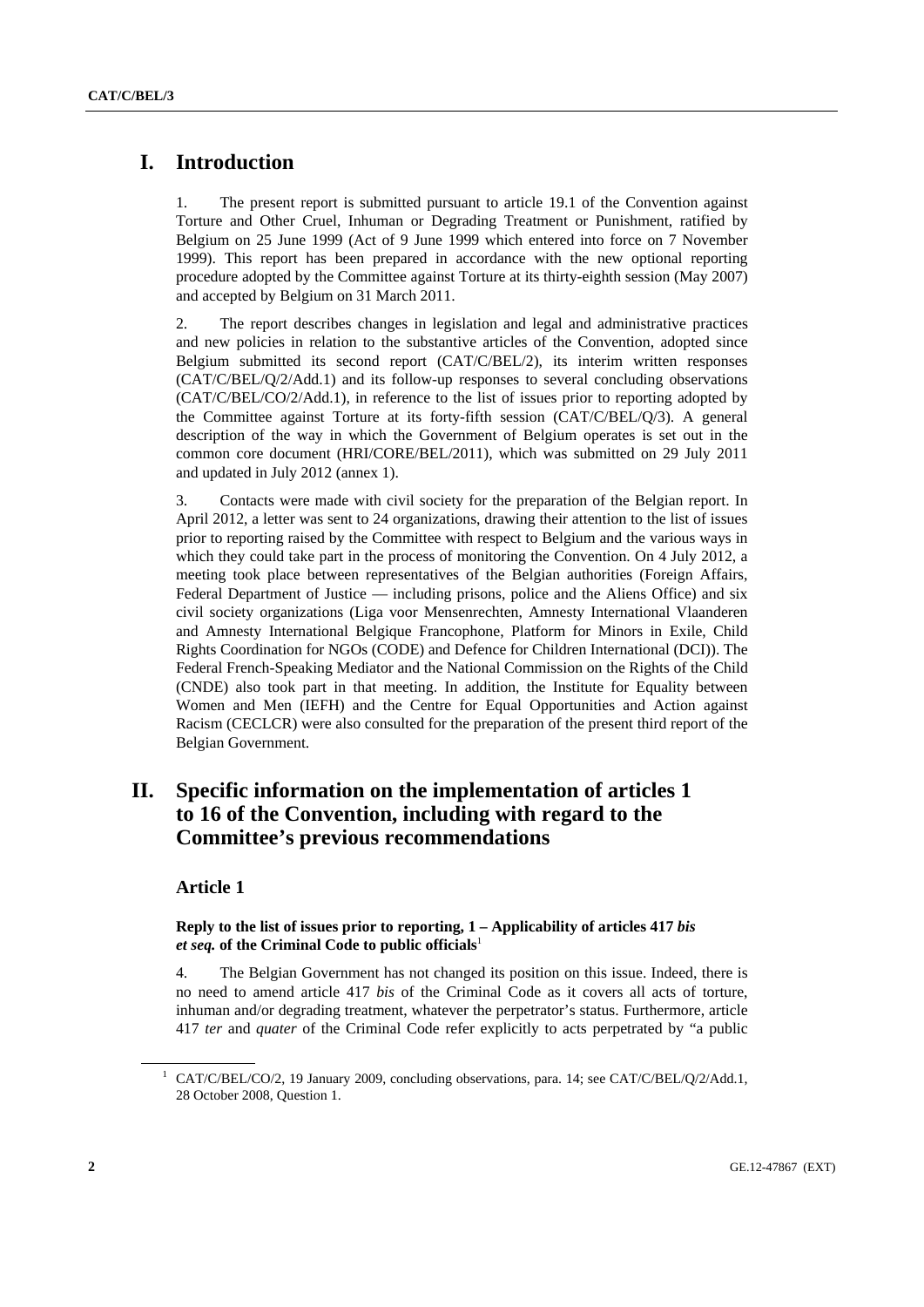officer or official, an agent or officer of the police acting in the line of duty" as an aggravating circumstance for offences of torture and inhuman treatment. Thus, the penalty for torture is imprisonment of from 10 to 15 years, but is increased to from 15 to 20 years where the offence is committed by a public official. The penalty for inhumane treatment is imprisonment of from 5 to 10 years but it is similarly increased to from 10 to 15 years where the offence is committed by a public official. Since articles 417 *bis* (Definitions), *ter* and *quater* (Penalties) are inseparable, it would seem to be unnecessary to amend article 417 *bis* of the Criminal Code as requested by the Committee. Note, moreover, that articles 417 *ter* and *quater* of the Criminal Code also state that an order from a superior officer or a public authority may not be invoked as a justification of the crimes of torture or inhuman treatment (see Question 7 below). Given the interrelatedness of articles 417 *bis et seq.* of the Criminal Code it cannot therefore reasonably be argued that article 417 *bis* of the Criminal Code would not apply to law enforcement officers.

### **Article 2**

### **Reply to the list of issues prior to reporting, 2 – Establishment of a national institution for human rights**<sup>2</sup>

5. As yet, Belgium has no national institution for human rights in conformity with the Paris Principles. However, several specific institutions<sup>3</sup> already carry out some of these functions. The establishment of a national human rights institution has been an issue in Belgium for a number of years. Discussions have taken place on this subject since the Government agreement of 2003 regarding such an establishment. In 2006, the opinion of the Office of the United Nations High Commissioner for Human Rights was requested on two specific options: (1) the extension of the mandate of the Centre for Equal Opportunities and the Fight against Racism, or (2) the establishment of a Belgian Commission of Fundamental Rights, as proposed by a group of non-governmental organizations (NGOs). In practice, the opinion of the Office of the United Nations High Commissioner for Human Rights assessed the two options but did not advocate either one in particular. Second, the establishment of a national institution for human rights was not included in successive Government agreements, until the recent new Government agreement of 1 December 2011 which provides that: "In keeping with our international commitments, a national commission for human rights should be established in consultation with the Communities and Regions. Account shall be taken of existing institutions". This commitment stems more specifically from a recommendation of the Committee for Human Rights of 2010, urging the Belgian State to work towards the establishment of a national institution for human rights. This led Belgium, as part of its first universal periodic review in May 2011, expressly to approve the recommendations in that regard.

6. However, any discussion on this matter must take account of the institutional structure of the country. Because the federal Government, the three Communities and the three Regions each have powers relating to human rights, the establishment of a national institution for human rights must necessarily entail negotiation with all these entities.

<sup>&</sup>lt;sup>2</sup> CAT/C/BEL/CO/2, 19 January 2009, concluding observations, para. 12; see also CCPR/C/BEL/CO/5, 18 November 2010, para. 8.

These include: the Centre for Equal Opportunities and the Fight against Racism, established in 1993 (see status B of the Subcommittee on Accreditation of the International Coordinating Committee of National Institutions for Human Rights), the Institute for Equality of Men and Women, established in 2002, the National Commission for the Rights of the Child, established in 2007 (representing all levels of government and civil society), the Federal Mediators' Association, established in 1997 and the Commission on Privacy Protection, established under the Act of 8 December 1992.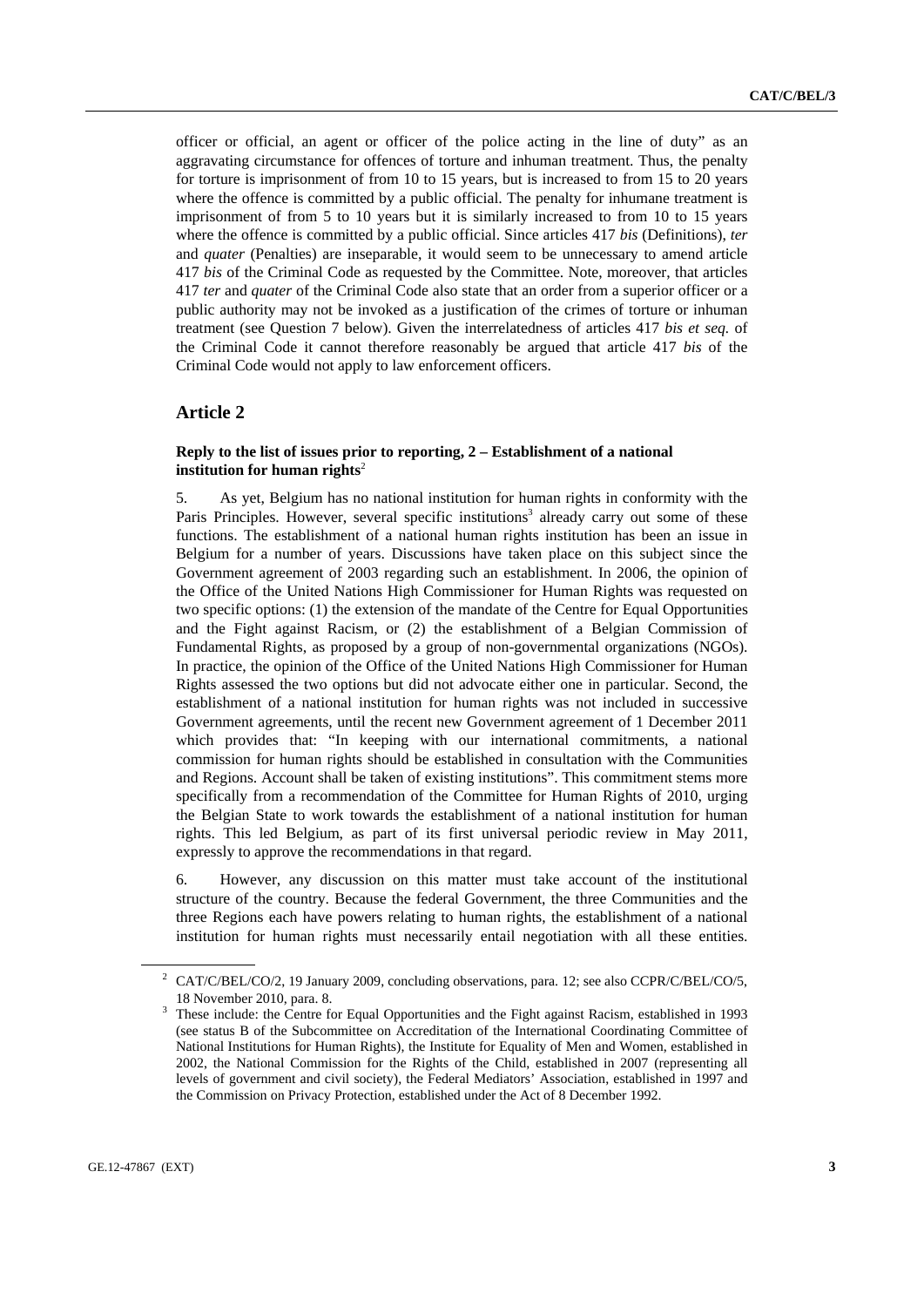Furthermore, account must be taken of the existing institutions which already have human rights responsibilities and the ongoing debate on the designation of national preventive mechanisms for the ratification of the Optional Protocol (see Question 36 below), which is still considering the possibility of establishing a national human rights institution in future in Belgium, in accordance with the Paris Principles.

### **Reply to the list of issues prior to reporting, 3 – Rights of persons immediately following detention**<sup>4</sup>

7. The Act of 13 August 2011 amending the Code of Criminal Investigation and the Pretrial Detention Act of 20 July 1990 granting rights to all interviewees and all persons deprived of liberty, including consulting and being assisted by a lawyer, introduce the new framework for access to a lawyer for judicial detention (Belgian Government Gazette, 5 September 2011, entering into force on 1 January 2012, annex 2). The College of Principal Public Prosecutors issued Circular COL 8/2011 of 23 September 2011 on the organization of legal assistance from the first hearing under the Belgian criminal procedure (annex 3), supplemented by Circular COL 12/2011 of 23 November 2011 concerning minors (see Question 18 below). Given the importance of the changes introduced by the Act of 13 August 2011, and in view of their interrelatedness, the Belgian Government wishes to explain their main thrust in detail here, and refer to it subsequently regarding other relevant issues. Finally, regarding Question 3(b), the Belgian Government would refer the Committee to its replies to Questions 14 and 21.

#### *Mandatory pre-hearing notifications*

8. At hearings of persons *in any capacity whatsoever* the following information must be provided: (1) At the beginning of any hearing, the grounds for the hearing are briefly explained to interviewees and they are informed that: (a) they may ask for all the questions asked and the answers given to be recorded in the language used; (b) they may request that a particular investigative measure or hearing be carried out; (c) their statements may be used as evidence in court; and (d) they may not be compelled to incriminate themselves. All this information is accurately set down in the record of the hearing (art. 47 *bis*, para. 1, of the Code of Criminal Investigation). This information complements the existing safeguards in article 47 *bis*, paragraph 1, 2-5 of the Code of Criminal Investigation: right to use the documents in one's possession, right to read the record and correct or supplement the statements made, right to an interpreter or right to make the statement in one's chosen language.

9. For hearings concerning offences with which the interviewee may be charged, the law provides for a more comprehensive notification procedure, with additional information to be provided before the hearing. The grounds for the hearing are briefly explained to interviewees and they are informed that: (1) they may not be compelled to incriminate themselves; (2) they have the option, after stating their identity, to make a statement, to answer the questions asked or to remain silent; (3) they are entitled, prior to the first hearing, to consult privately with a lawyer of their choice or with a lawyer designated for them (art. 47 *bis*, para. 2, of the Code of Criminal Investigation).

#### *Principle of the letter of rights in writing*

10. The Act establishes the principle of giving interviewees a letter of rights in writing before the first hearing (art. 47 *bis*, para. 4, of the Code of Criminal Investigation). The

<sup>4</sup> CAT/C/BEL/CO/2, 19 January 2009, concluding observations, para. 21; see also CCPR/C/BEL/CO/5, 18 November 2010, para. 17.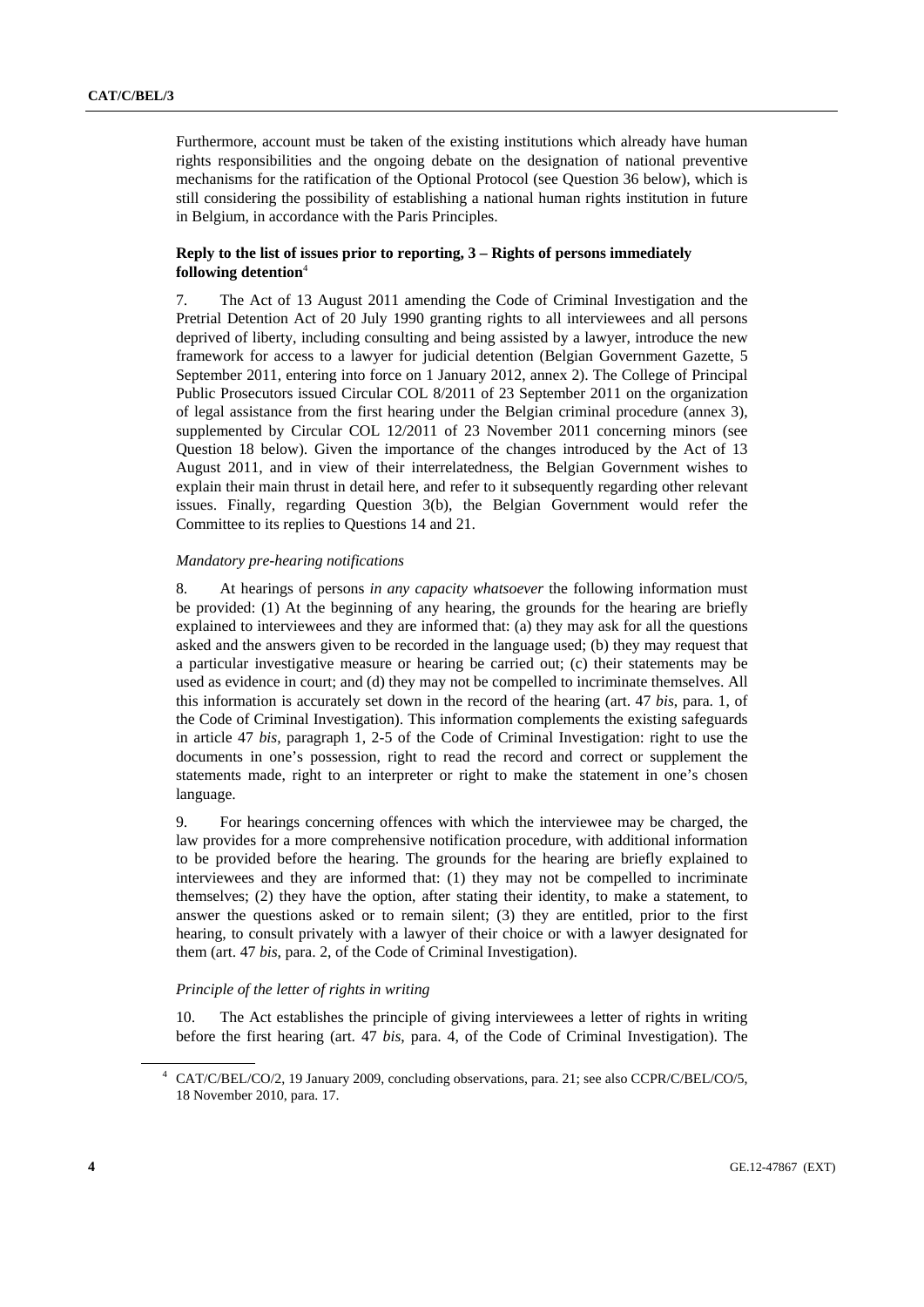Royal Decree of 16 December 2011 (Belgian Government Gazette of 23 December 2011) provides two models for the letter of rights, depending on whether or not the interviewee is deprived of his or her liberty. These models must be translated into the official languages of the European Union (EU). The Federal Department of Justice has actually decided to translate the letter of rights into 52 languages. It has so far been translated into 47 languages. The models are included in automated files of police departments, prosecution offices and examining magistrates so that they can easily be printed and given to interviewees (annex 4).

#### *Access to a lawyer for persons not deprived of their liberty*

11. Persons not deprived of their liberty and questioned about offences that they could be charged with are entitled, prior to the first hearing, to consult privately with their lawyer or a lawyer designated for them. For reasons of feasibility, practicality and effectiveness, the legislature has established a system to guarantee this right, provided that it relates to acts for which the person may be charged with an offence and for which the punishment may entail an arrest (imprisonment for one year or more), with the exception of the offences referred to in article 138,6, 6 *bis* and 6 *ter* of the Code of Criminal Investigation (this concerns mainly traffic offences — if the offence is serious, as soon as the person is deprived of their liberty, they may first consult a lawyer on that account). For other offences, people are at liberty and therefore free to consult a lawyer. There are no specific rules for them.

12. If the first hearing was held on the basis of a summons in writing that mentions these rights — the right to remain silent, the right to consult a lawyer prior to the first hearing, the summary notice of the offence in relation to which it will be heard — the person is presumed to have consulted a lawyer prior to the hearing. If the first hearing does not take place following a summons or if it does not mention these rights, the hearing may be postponed once at the request of the person to give him the opportunity to consult a lawyer. The legislator has left open the organizational arrangements for the consultation (by telephone or face-to-face) to enable the most effective possible means to be found. If the person does not have sufficient means, articles 508/13 to 508/18 of the Judicial Code are applied (a lawyer is designated to assist them entirely or partially free of charge).

#### *Access to a lawyer for persons deprived of their liberty*

13. Owing to the structure of Belgian legislation, the articles on the rights of persons deprived of their liberty are divided between the Code of Criminal Investigation and the Pretrial Detention Act. Accordingly, a general provision has been included in article 47 *bis*, paragraph 3 of the Code of Criminal Investigation, which specifically addresses communication with persons deprived of their liberty. They are informed pursuant to paragraphs 1 and 2 of the Code of Criminal Investigation (above), but being deprived of their liberty gives them additional rights of which they must be informed. For reasons of transparency and clarity, the actual organization of access to a lawyer was included in the Pretrial Detention Act of 20 July 1990.

14. The right to private consultation with a lawyer prior to the first examination by the police or, failing that, by the Crown Prosecutor or the examining magistrate (art. 2 *bis*, para. 1, of the Pretrial Detention Act). This is a right of anyone deprived of liberty under articles 1 or 2 of the Pretrial Detention Act, or in execution of a warrant as referred to in article 3. If they have not chosen a lawyer or the lawyer is unable to assist, contact is made with the standby service organized by the French-speaking, German-speaking or Flemish bar association, or by the President of the bar association or his deputy. Once contact has been made with the chosen or standby lawyer, the private consultation with the lawyer (lasting no more than 30 minutes) must take place within two hours. The hearing may then begin.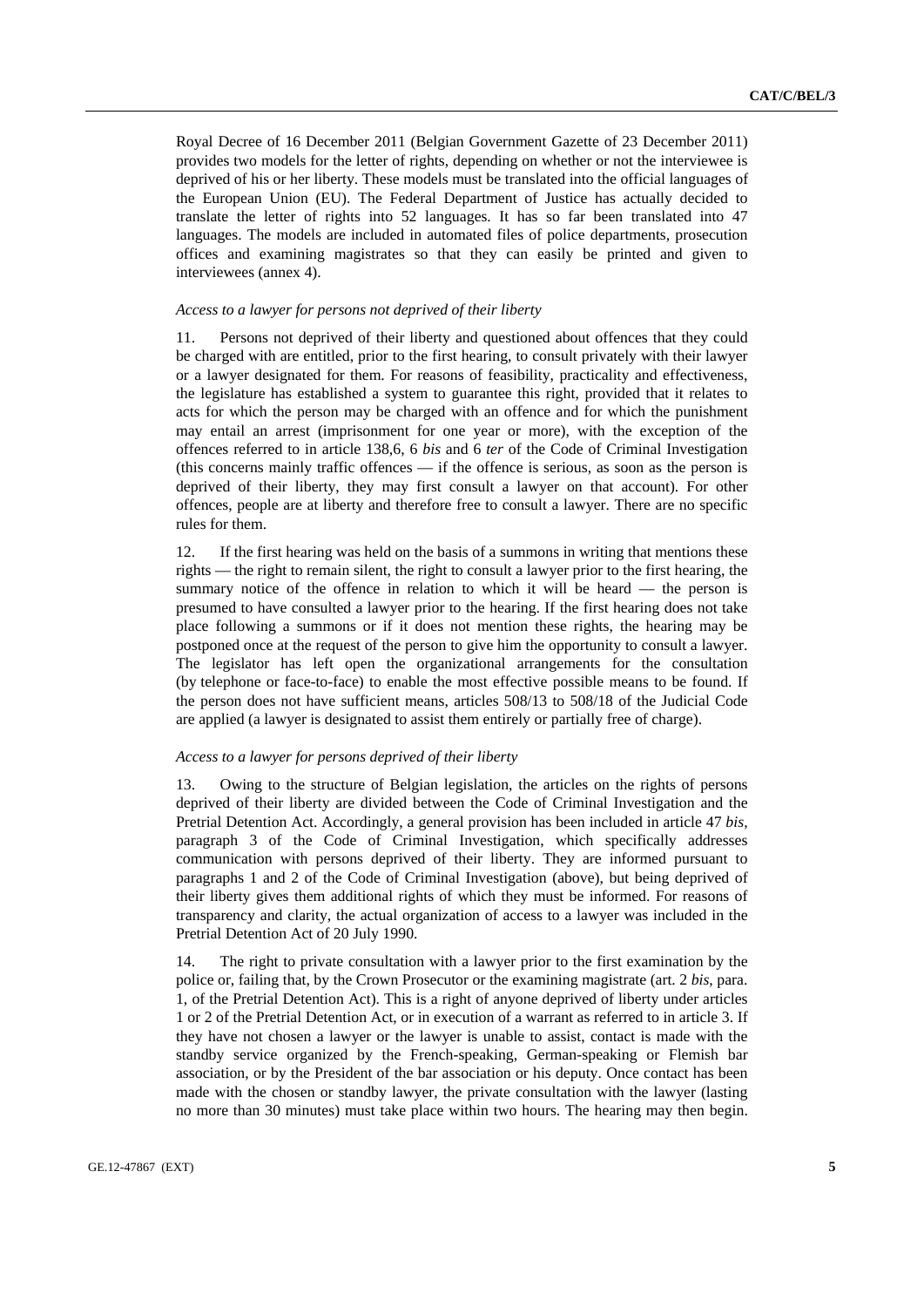The private consultation may take place by telephone or face-to-face. The legislator has provided that if the private consultation has not taken place within two hours, a private telephone consultation takes place with the standby service. After this, the hearing can begin. All this information is accurately set down in the record (contact with the chosen lawyer or the bar association standby: means, date and time; waiting time of the lawyer, duration and organization of the private consultation, any telephone contact after two hours, telephone contact in the event of waiver of the right to a private consultation, the waiver procedure followed and any practical problems encountered in applying the provisions).

15. The right to be assisted by a lawyer during hearings taking place within the period referred to in articles 1,1, 2, 12 or 15 *bis* of the Pretrial Detention Act (art. 2 *bis*, para. 2 of the Pretrial Detention Act) and during questioning by the examining magistrate (art. 16, para. 2 (2) of the Pretrial Detention Act). This relates to hearings for persons who are apprehended in the act of committing a felony or a misdemeanour, persons in respect of whom there is solid evidence of culpability of a crime or an offence and who are placed at the disposal of the courts, or in execution of an arrest warrant referred to in article 3. By enshrining the principle of assistance by a lawyer in chapter 1 of the Pretrial Detention Act within the first 24 hours after the arrest, the legislature made a deliberate choice because the person is in a vulnerable position at that time. After the 24 hour period (extended in exceptional cases to 48 hours, see below) and the first hearing before the examining magistrate, the person can communicate freely with his lawyer (art. 20, para. 1 of the Pretrial Detention Act). The Act of 13 August 2011 did not alter this principle. Indeed, the legislature took account of the existing laws and procedures in the Code of Criminal Investigation which guarantee the extended rights to a defence in Belgian proceedings based on the principle of the confidentiality of the investigation, and are considered sufficient to ensure a fair trial.

16. Aim and purpose of the assistance of a lawyer (art. 2 *bis*, para. 2 (3) of the Pretrial Detention Act). This is intended to allow a check of: (1) respect for the interviewee's right not to incriminate himself and his freedom to choose whether to make a statement, to answer questions put to him or to remain silent; (2) the way in which the interviewee is treated during the hearing, in particular manifest unlawful pressure or coercion; (3) notification of rights to a defence (art. 47 *bis* of the Code of Criminal Investigation) and the legality of the hearing. The lawyer may have any rights violations he believes he has observed noted forthwith in the record of the hearing.

17. The possibility of interrupting the hearing (art. 2 *bis*, para. 2 (4) of the Pretrial Detention Act) for up to 15 minutes to allow further private consultation, once only at the request of the interviewee or his lawyer, or if new offences are disclosed that are unrelated to the facts hitherto notified to the interviewee, pursuant to article 47 *bis*, paragraph 2, indent 1 of the Code of Criminal Investigation.

18. Order extending the constitutional 24-hour arrest period (art. 15 *bis* of the Pretrial Detention Act). The Act of 13 August 2011 added a new Chapter II/1 to the Pretrial Detention Act, allowing it to be extended by means of an order. The legislator justified this choice by the extremely short period to ensure proper and effective access to a lawyer. An extension order is not subject to appeal, may not be renewed and is issued by the judge at the request of the Crown Prosecutor or his deputy. Detention under the order may not exceed 24 hours. The order must state grounds for the new arrest period: solid evidence of guilt regarding a crime or an offence and the circumstances of the case. As an additional safeguard, the person is entitled to a further private 30-minute consultation with the lawyer. Unless the order extending the statutory period is duly served, the person is released.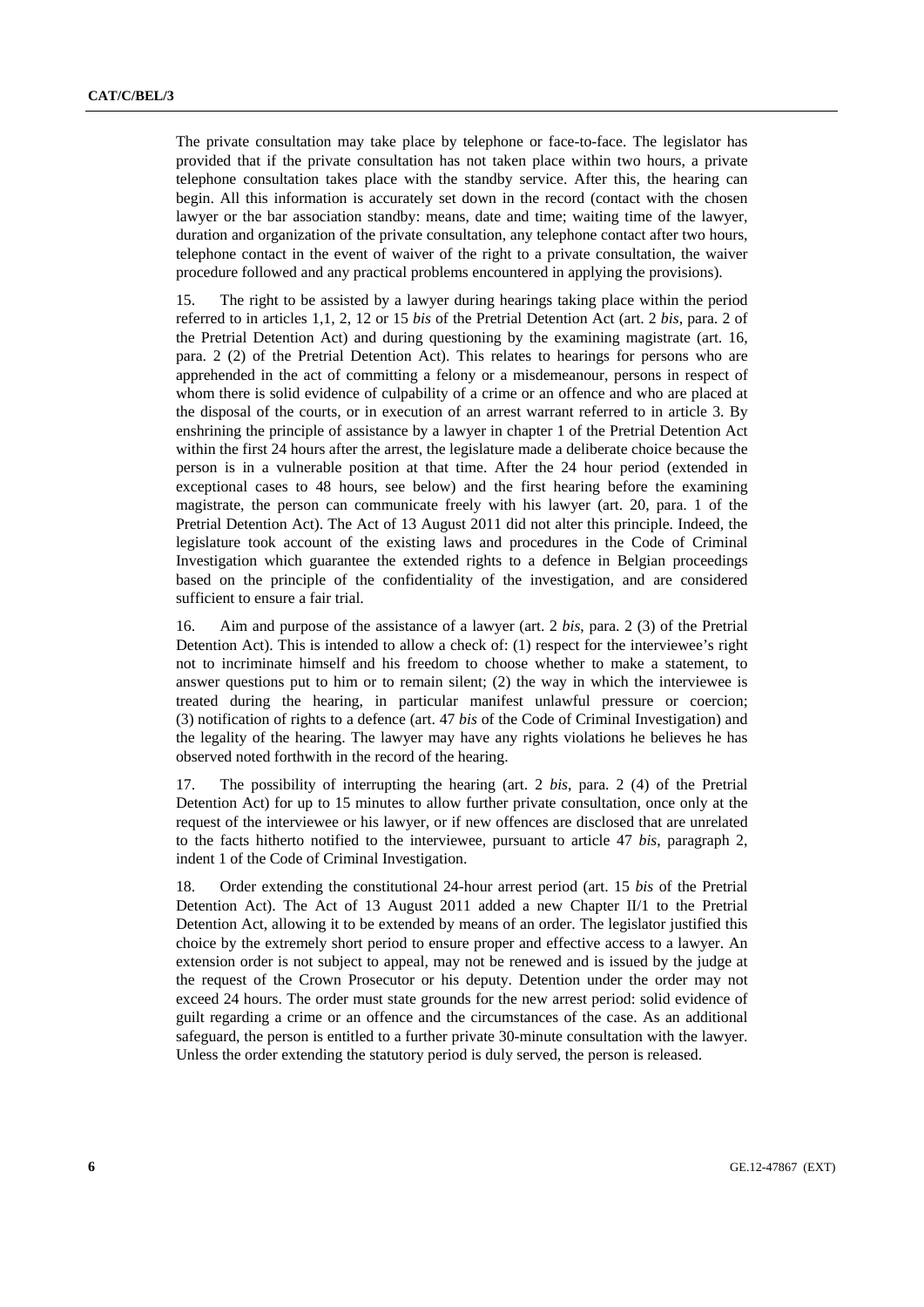### *Waiver of the right of access to a lawyer and additional safeguards + possible exceptions*

19. Only adults, whether or not deprived of their liberty, may waive, in a voluntary and considered manner, their right to a private consultation with a lawyer prior to the first hearing. The waiver must be given in writing in a signed and dated document. Persons deprived of their liberty have an additional safeguard (art. 2 *bis*, para. 1 (5) of the Pretrial Detention Act) since a waiver may be given only after a private telephone conversation with the standby service. If the police find the interviewee "weak or vulnerable", the rules for the protection of minors apply (see Question 18 below). Only an adult deprived of liberty may waive the assistance of a lawyer during the hearing or examination by the examining magistrate (art. 16, para. 2 (2) of the Pretrial Detention Act). Finally, pursuant to article 2 *bis*, paragraph 5 of the Pretrial Detention Act, in the light of the particular circumstances of the case and for compelling reasons, the Crown Prosecutor or examining magistrate may exceptionally by reasoned decision derogate from the rights provided for in paragraphs 1 and 2 (rights to prior consultation and assistance from a lawyer).

#### *Change of status of the interviewee*

20. If, during the hearing of a person who was not initially a suspect, it emerges from certain evidence that the person may be charged with an offence, he or she is informed of his or her rights under paragraph 2 and paragraph 3 if applicable, and he or she is given the letter of rights (art. 47 bis, para. 5, of the Code of Criminal Investigation). The hearing is adjourned to give the person time to exercise all the rights accorded to suspects.

### *Penalty*

21. Article 47 *bis*, paragraph 6 of the Code of Criminal Investigation provides that no sentence may be handed down against a person solely on the basis of statements made in violation of paragraphs 2, 3 and 5, with the exception of paragraph 4 (see letter of rights) on the prior private consultation or assistance of a lawyer during the hearing.

### *Additional rights for persons deprived of their liberty*<sup>5</sup>

22. Article 2 *bis*, paragraph 3 of the Pretrial Detention Act. This concerns the right to notify a trusted individual of the arrest. Indeed, anyone who is deprived of their liberty pursuant to articles 1, 2 or 3 of the Pretrial Detention Act is entitled to have the examiner or a person designated by him notify a trusted individual of his arrest, using the most appropriate means of communication. Exceptions may be made to this rule, on a case-bycase basis, by reasoned decision of the Crown Prosecutor or the examining magistrate for the case, where, on account of the notification of that information, there are serious grounds for fearing that attempts may be made to dispose of evidence, that there is collusion between the person concerned and third parties or that the person concerned might evade justice. This is a temporary decision, entailing a postponement of the notification for the time required to protect the interests of the investigation.

23. Article 2 *bis*, paragraph 4 of the Pretrial Detention Act. This provision provides for the *right to medical assistance* for anyone deprived of their liberty pursuant to articles 1, 2 or 3 of the Pretrial Detention Act. Without prejudice to this right, the person concerned has the ancillary right to request an examination by a doctor of his choice. The individual must

<sup>&</sup>lt;sup>5</sup> Note that, since the amendment of the Policing Act, administrative detainees have had the right to a doctor and the right to notify a trusted individual. Moreover, in practice these rights were also applied by extension to judicial detainees.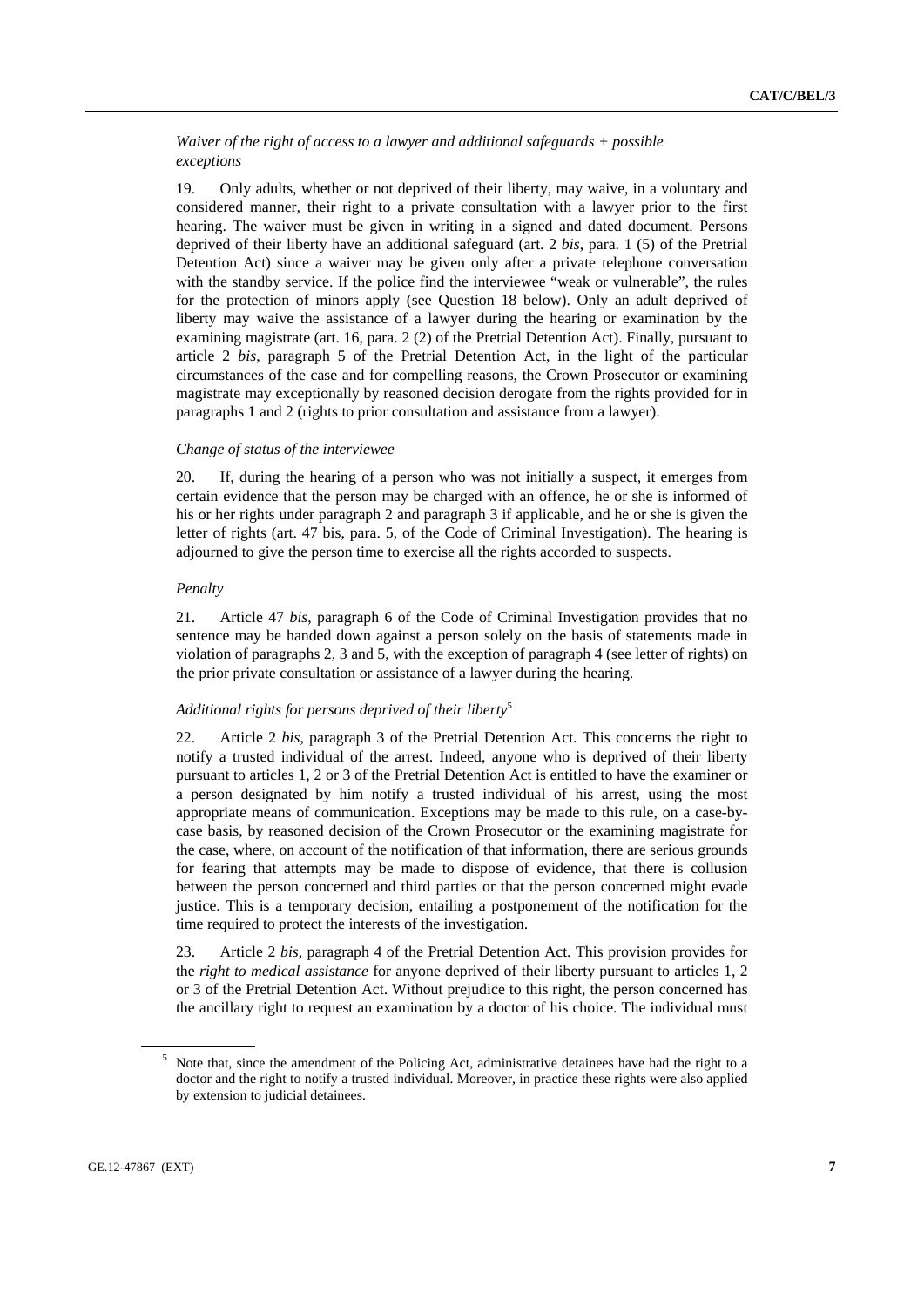bear the costs of any such examination. The police force contacts the duty doctor or the doctor chosen by the individual.

#### *Reconstruction of the crime scene*

24. The new Act supplemented article 62 of the Code of Criminal Investigation, requiring the examining magistrate to be accompanied by the suspect, the plaintiff and their lawyers during reconstructions of the crime scene.

#### *Legal aid*

25. Several sections of the Act of 13 August 2011 entitle people with insufficient means to assistance from a designated lawyer, either entirely or partially free of charge, under articles 508/13 to 18 of the Judicial Code, for the new rules on access to a lawyer (arts. 47 *bis*, para. 2 (2) of the Code of Criminal Investigation and 2 *bis*, para. 1 (2) of the Pretrial Detention Act).

#### *Other specific aspects, notably information and standby lawyers*

26. Now that the lawyer is present during hearings and crime-scene reconstructions, articles 47 *bis*, para. 7 and 62 (3) of the Code of Criminal Investigation point out that he is bound by confidentiality of the two stages of the investigation.

27. The Federal Department of Justice has entrusted the bar associations with organizing a standby service that can meet the new requirements of the Act of 13 August 2011. A substantial budget was allocated for the organization of this service. In this respect, the bar associations have set up a website and a call centre to ensure that lawyers can be designated quickly.

28. Note also that all the services and authorities concerned have established contact points where personnel in the field can ask questions about the application of the Act. They meet regularly and the multidisciplinary "Salduz Think Tank" issues answers under the leadership of the Public Prosecutor of Antwerp. These "FAQs" are posted on the websites of all stakeholders.

#### *Assessment of the new Act of 13 August 2011*

29. The implementation of the new Act is accompanied by an ongoing scientific assessment by the Criminal Policy Service of the Federal Department of Justice. Since the entry into force of the Act on 1 January 2012, the Service has issued three interim reports (annex 5) and will prepare a final report at the end of January 2013. The results of the assessment over such a short period should be treated with caution. Furthermore, the new operating procedures introduced under this new law for many of the parties involved will gradually be rolled out and, finally, further measures are still required to support their implementation. In particular, there is to be an in-depth debate on the system of free legal aid.

### **Reply to the list of issues prior to reporting, 4 – Violence against women and girls**<sup>6</sup>

30. The Belgian Government does not consider it appropriate to adopt legislation specifically criminalizing all acts of violence committed against women and girls, as the

<sup>6</sup> CAT/C/BEL/CO/2, 19 January 2009, concluding observations, para. 24; see CEDAW/C/BEL/CO/6, 7 November 2008, concluding observations, para. 32; for more information, see the seventh CEDAW report of Belgium, which will be submitted in November 2012.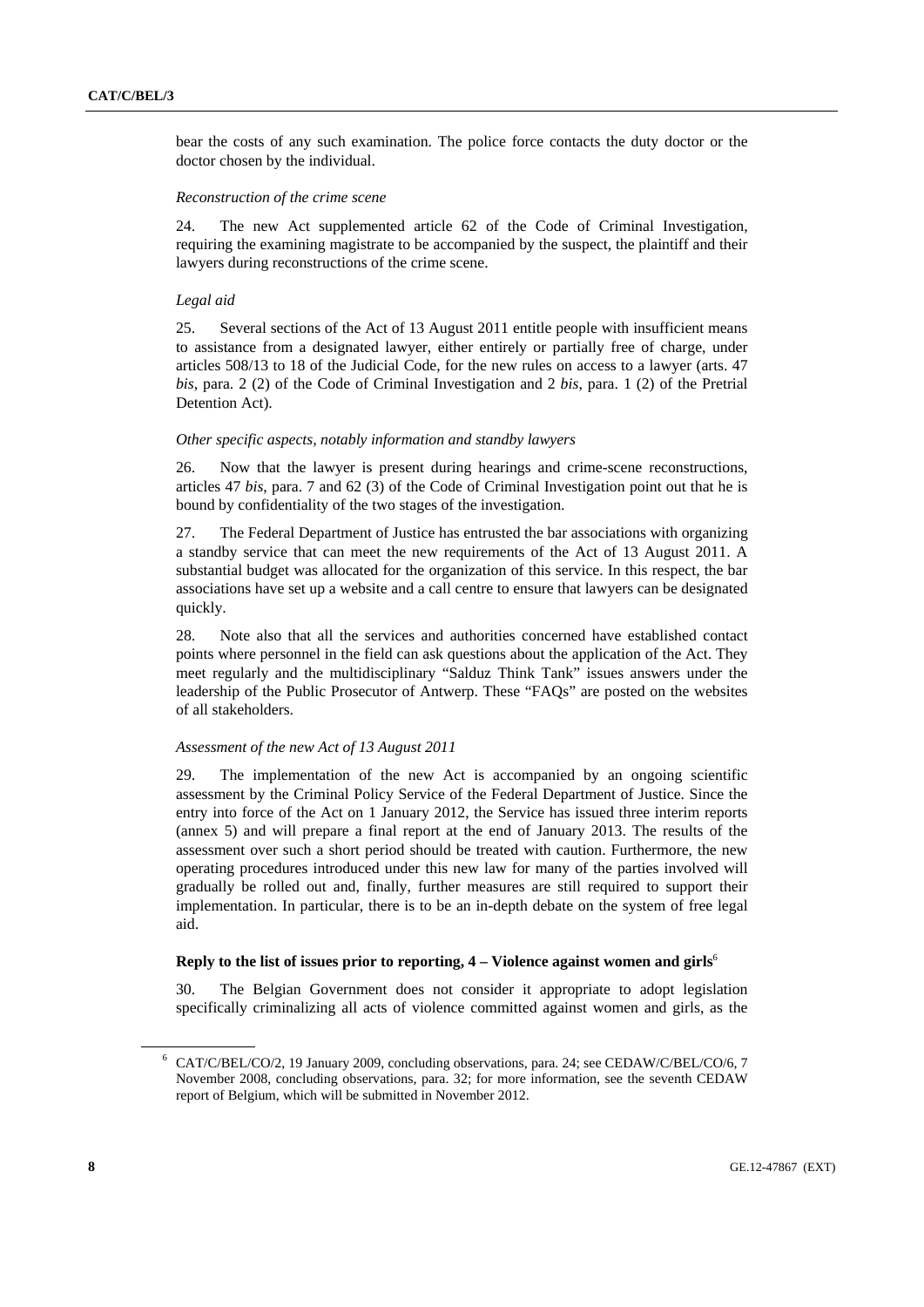criminalization of the various possible forms of violence is already governed by a raft of legal measures (for a full overview, see annex 6). It appears that establishing an offence dealing specifically with acts of violence against women would necessarily be limited in scope, while several offences, adapted to the acts concerned and specifying aggravating circumstances, would seem to be a more effective and more targeted way forward.

31. The following are examples of existing offences: female genital mutilation (art. 409 of the Criminal Code), forced marriage (arts. 391 *sexies* of the Criminal Code and 146 *ter* of the Civil Code), marital and partner rape (art. 375 of the Criminal Code), combined with the aggravating circumstance of marital and partner violence (art. 410 of the Criminal Code). Note also that article 458 *bis* of the Criminal Code on the right to speak of those bound by professional secrecy was amended by the Acts of 30 November 2011 and 23 February 2012. Accordingly, the Crown Prosecutor can now be informed of acts of violence between partners or of female genital mutilation, without fear of breaching professional secrecy, where the individual alone or with the help of a third party is unable to protect the victim's mental or physical integrity.

32. At the judicial level, Belgium has no record to distinguish specific acts of violence against women. Indeed, the gender of the victim is not always recorded. There are figures for specific criminal offences, however, such as partner violence (tables on the number of cases recorded between 2007 and 2010, their status, the reasons for dismissal and the number of cases for which a sentence was handed down as at 10 January 2011, annex 7). For several years there has been an increase in cases, explained mainly by better records, staff training, awareness campaigns and the priority treatment given to them.

33. The Belgian judiciary and police take special care to make a measured response to any act of violence, particularly domestic or family violence. To that end, judges receive training organized by the Judicial Training Institute (IFJ), on violence against women, especially marital violence. The courses focus on the legislation, guidelines and the use of alternative court intervention. The police also receive training in this area. More specifically, in the context of assistance to victims, sessions are held each year to familiarize participants with the various ways in which the police treat victims, teach them to detect any signs of abuse and how to act appropriately in response to a request for action and initial care (annex 8). Note that the National Security Plan for 2012-2015 treats domestic violence and violence against women as a priority. This means that police security plans must specifically address these issues. It is also expected that the criminal policy guidelines on partner violence (COL 3/2006 and COL 4/2006) will continue to apply and will be enhanced, while efforts on the ground, especially proactive measures, will be stepped up. Finally, the new National Action Plan 2010-2014 (see Question 5 below) extends to other forms of domestic violence such as forced marriages, honour-related violence and female genital mutilation.

34. Belgium has an extensive network of facilities providing social and psychological support to victims, both outpatients and inpatients. In Brussels, for example, the French Community Commission (CCF) approves and subsidizes four free assistance services for victims, including two specializing in domestic violence and sexual assault. It also approves and subsidizes 27 family planning centres and 10 shelters, one of which specializes in victims of domestic violence. There is also a special hotline for them. Numerous information and awareness campaigns are conducted at regular intervals to prevent violence and encourage victims to seek help. In this context, cooperation with NGOs is important. For example, CCF supports the Réseau mariage et migration (Marriage and Migration Network) for its prevention measures and combating forced marriages, and the Groupement pour l'abolition des mutilations sexuelles association (Group for the Abolition of Sexual Mutilation) (GAMS) for awareness-raising and individual assistance to women victims. Finally, under certain conditions, citizens can obtain legal aid and voluntary legal advice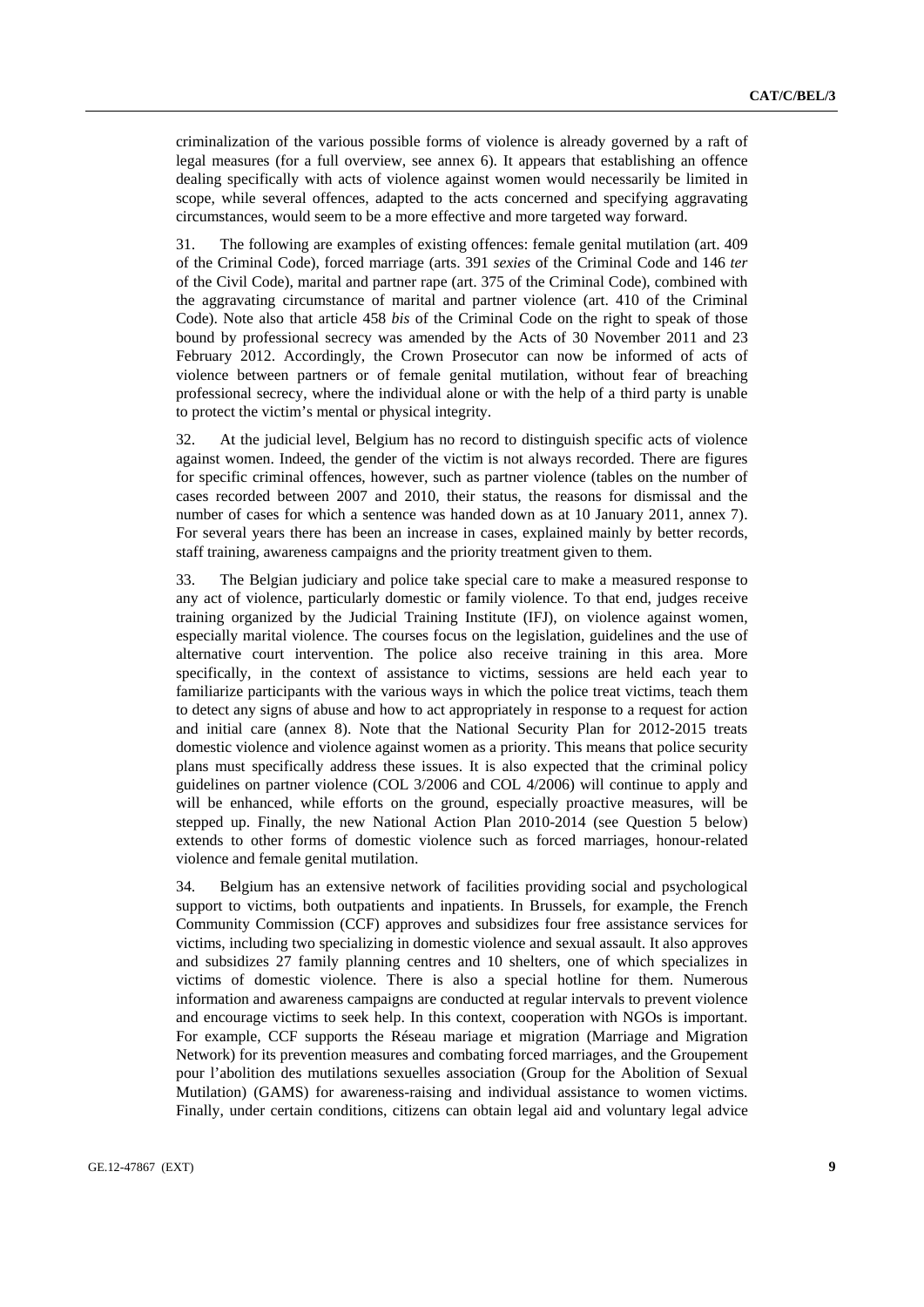from a lawyer and/or legal assistance, entirely or partially free of charge. Financial assistance may also be granted to victims of deliberate acts of violence, where the perpetrator is unknown or insolvent.

### **Reply to the list of issues prior to reporting, 5 – national action plan to combat violence within couples and other forms of domestic violence**<sup>7</sup>

35. On 23 November 2010, Belgium adopted a new national action plan to combat violence within couples and other forms of domestic violence 2010-2014 (annex 9). Thus, its scope is broader than the previous 2008-2009 plan which covered partner violence only. Through this new plan involving the federal Government, the Communities and Regions, Belgium has undertaken to implement more than 120 new measures (76 on partner violence and 46 on other forms of domestic violence). The national action plan mainly covers instances of asylum and immigration, as certain forms of violence may lead to the granting of residence permits. Moreover, its scope is not limited to Belgium, since it provides for international action that assigns a cross-cutting priority to gender equality in Belgian development cooperation.

36. The fundamental objectives of the 2010-2014 national action plan are awareness, education, prevention, protection and support for victims and perpetrators, as well as the implementation of an effective crime policy. At all levels (federal, community, regional, provincial and communal), great efforts are made to educate the general public and certain target groups (hot line, campaigns, development of tools, etc.), to inform and assist victims (brochures, website, reference persons, etc.) and to make perpetrators accountable. For example, a grant of 11,000 euros was given to "Service d'aide aux détenus de Liège I" [Assistance service for detainees in Liège I] to organize group workshops at Lantin Prison, on the accountability of perpetrators of domestic offences. A further grant of 10,000 euros was charged to the 2011 budget of the French Community. In addition, prevention programmes for young people are continuing, training courses for people working in the police, the judiciary, education and medicine and social workers has been stepped up, tools are being distributed for detecting and responding to violence, etc. Finally, important scientific research is being conducted, such as a quantitative study of the prevalence of excision in women and girls at risk of excision in Belgium (annex 10) and a qualitative study of the phenomenon of honour-related violence (annex 11).

37. Under the national action plan, the Institute for Equality between Women and Men plays a supporting role in organizing an interdepartmental meeting every three months, involving all the government departments and representatives of the ministries affected by the action plan. As coordinator, the Institute circulates information between the federal, community, regional and local levels, and acts as a driving force by handling the agenda, timelines and internal management of the action programme. In addition, it collects, analyses and disseminates the opinions and assessments and reports on measures taken as well as best practices developed at European and international levels. The action plan is also supported by a group of experts — representing the voluntary sector, people on the ground and academia. Its aim is to deliver opinions on the status of the planned measures, progress achieved and any developments to be undertaken. In this regard, a broad consultation was held in March 2012 in order to inventorize open issues that still involved difficulties.

38. The Institute for Equality between Women and Men is also implementing measures under the action plan, either on its own initiative or in cooperation with other partners. For

<sup>&</sup>lt;sup>7</sup> CAT/C/BEL/2, 14 August 2007, second report of Belgium, paras. 62-68, and for more information, see the seventh CEDAW report of Belgium, which will be submitted in November 2012.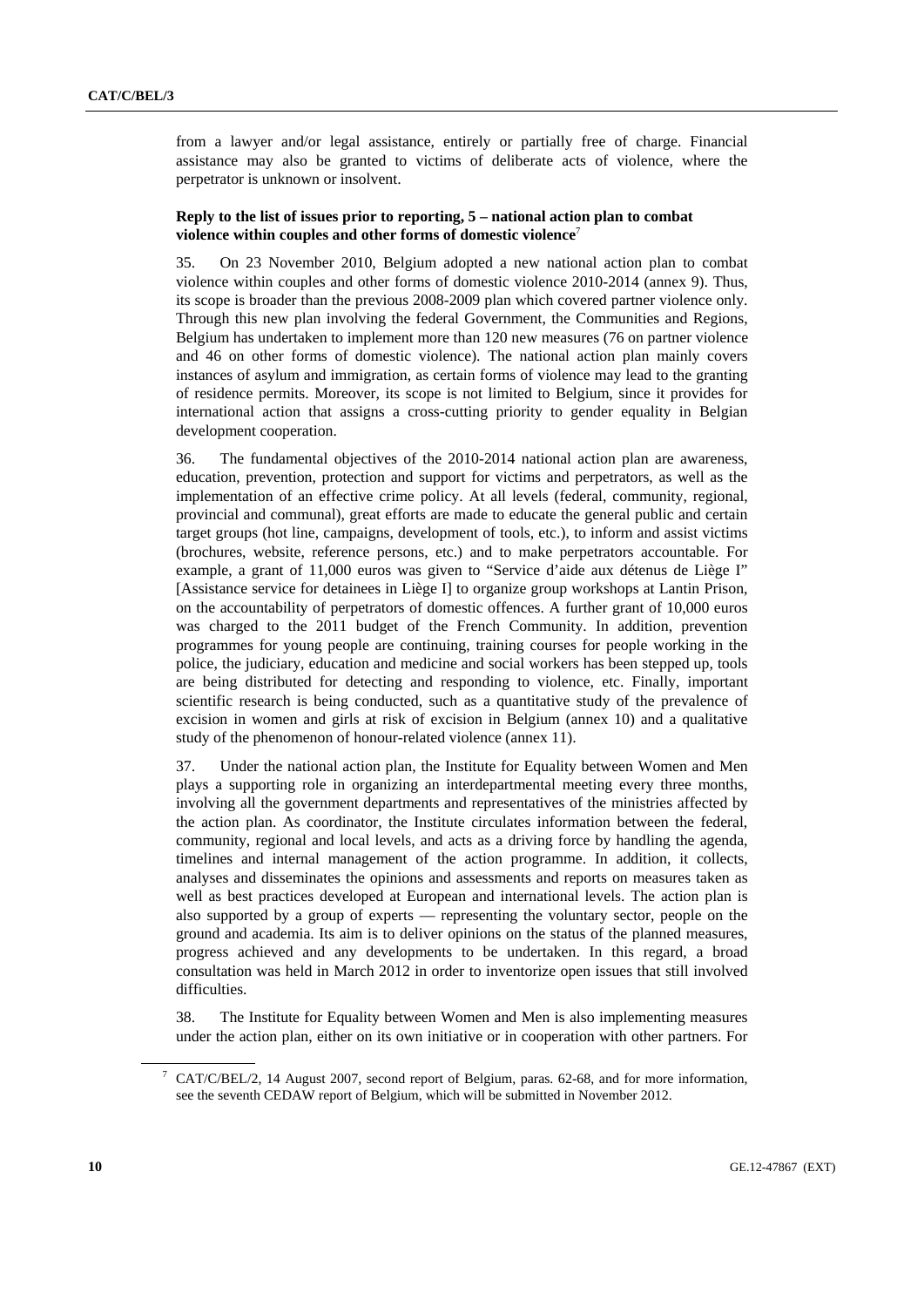instance, the Institute commissioned a national study (2010) on the experiences of women and men in terms of physical, sexual and psychological gender-related violence (annex 12). According to the results, 12.5 per cent of respondents reported having experienced at least one act of violence by their partner or ex-partner over the past 12 months (14.9 per cent of women and 10.5 per cent of men). A brochure was prepared and translated into 17 languages, notably to inform immigrant victims of this phenomenon and of support facilities and means of redress (annex 13). Disseminated in more than 70,000 copies, it allows victims to be referred to services that can listen to them in their own language and give them help and advice. A play was also staged to address domestic violence. Furthermore, the Institute contributed to a manual providing detection tools and a comprehensive approach to violence for all professionals. Many awareness-raising campaigns have been conducted every year, especially for the International Day of struggle against violence against women. Finally, a national website on violence between partners should come on line in 2012.

39. Finally, as part of their contribution to the 2010-2014 national action plan, the French-speaking governments (French Community, Walloon Region and French Community Commission of Brussels) adopted a joint action plan to combat domestic violence, expanded to include other gender-related violence. Consisting of 110 measures, it spans the same period as the action plan and shares the same structure as regards types of violence and overall, strategic and operational objectives. A follow-up was carried out on 31 December 2011 (annex 14).

#### **Reply to the list of issues prior to reporting, 6 – Combating trafficking in persons**<sup>8</sup>

40. Combating trafficking in persons is a priority for the Belgian State. In 2008, a national action plan on the subject was adopted, embodying proposals on possible legislative and regulatory changes, and various measures affecting awareness, prevention, punishment of traffickers and proper protection of victims, with specific measures for minors (annex 15). The plan also covers the issues of coordination, information gathering and assessment of policy in this area. It has a duration of four years and is thus due to expire soon. A new action plan has been prepared by the Office of the Interdepartmental Team to Coordinate the Fight against Trafficking in Persons. It is based, among other things, on setting up a table of indicators of the implementation status of the previous action plan on current issues and the views the competent departments in the field. In addition, in the new National Security Plan for 2012-2015, the trafficking and smuggling of persons are once again among the top ten crimes to be combated as a priority. We would also draw attention to Directive COL 01/2007 of the Minister of Justice on combating all forms of trafficking in human beings (annex 16). In each judicial district it establishes specialist judges (for both the prosecution service and the labour inspectorate). The text provides for regular local coordination meetings between personnel in the field. COL 01/2007 also contains a list of 70 indicators for trafficking in human beings to help identify such situations. There is also a joint circular of the Ministers of Justice and the Interior, the Secretary of State for Migration and Asylum Policy and the College of Principal Public Prosecutors on trafficking in human beings (COL 4/2011) and a circular of the College of Principal Public Prosecutors on assisting illegal immigration (COL 10/2010).

<sup>8</sup> CAT/C/BEL/2, 14 August 2007, second report, paras. 114-117; CAT/C/BEL/CO/2, 19 January 2009, concluding observations, para. 25; see also CEDAW/C/BEL/CO/6, 7 November 2008, concluding observations, para. 42; for more information, see the seventh CEDAW report of Belgium, which will be submitted in November 2012.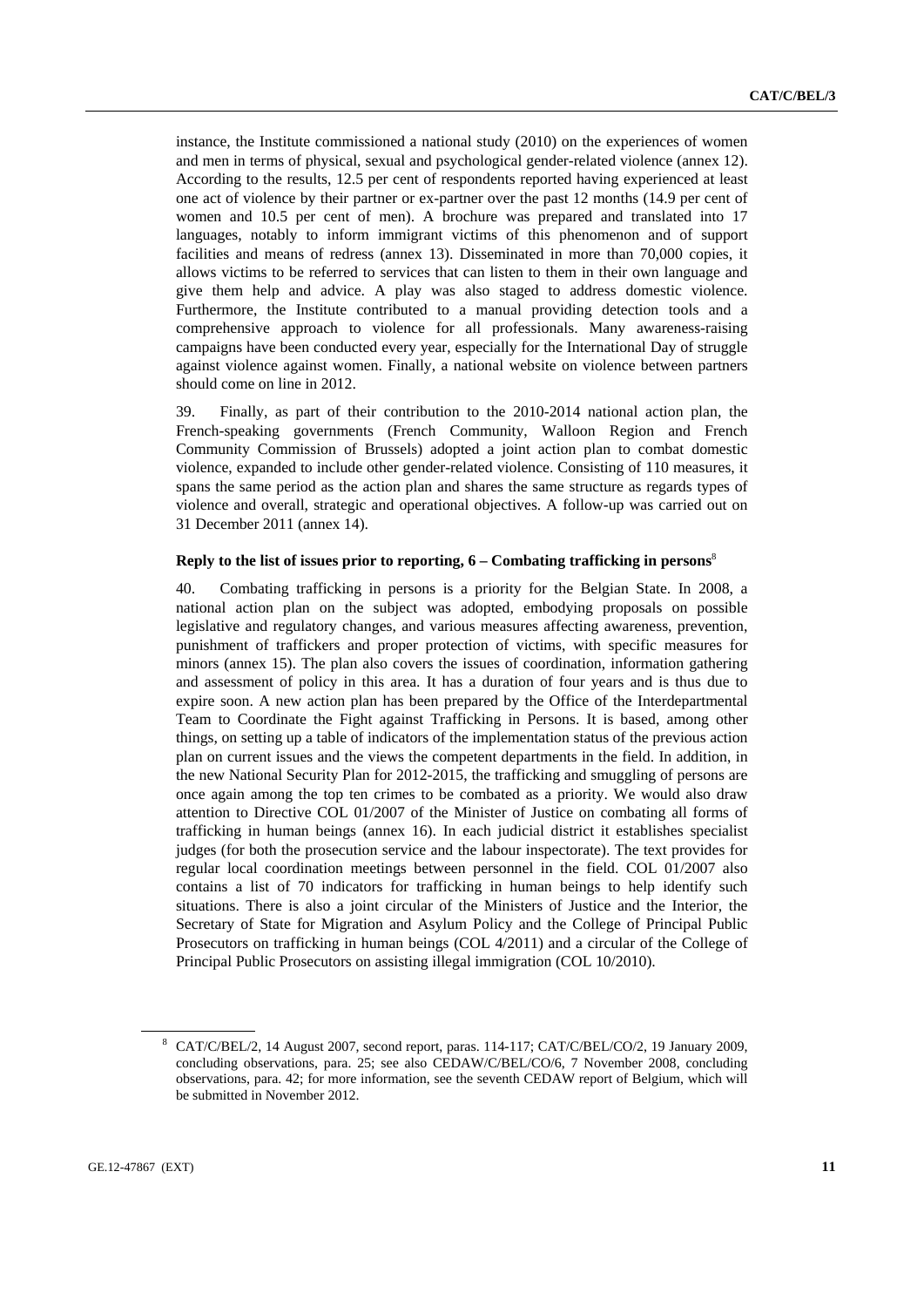41. Belgium has concluded a police cooperation agreement on trafficking in human beings with the States of origin and/or the perpetrators of trafficking (notably Moldova, Bulgaria, Romania and Morocco). Belgian liaison officers abroad (notably in Italy, Thailand and Albania) and foreign officers in Belgium - work together in consultation with the judges investigating trafficking to arrest groups of perpetrators simultaneously. Information and awareness campaigns are also conducted in victims' countries of origin by Belgian development cooperation. These mainly consist of educating women and children about the risks involved and practices of traffickers, such as the use of false documents. In particular, a brochure was drafted in 2009 to warn work permit applicants about exploitation networks and to give the details of services that can assist victims. It is available in the six diplomatic posts of the countries worst affected by trafficking. A brochure is nearing completion to raise awareness among doctors and social workers in hospitals of the symptoms that trafficking victims may exhibit, and teach them how to react appropriately. The Federal Police also contributes frequently to projects by other Belgian players with victims' countries of origin. We would point out that in 2011 judges were given specific training on trafficking in human beings and that the police often organize information sessions and publish tools to facilitate the work of investigating and identifying victims. Finally, acts of torture or trafficking may be crimes of genocide, crimes against humanity or war crimes (arts. 136 *bis et seq.* of the Criminal Code). The Belgian authorities cooperate fully with their foreign counterparts on prosecuting such crimes under the Convention against Torture and general agreements on international mutual assistance in criminal matters, and with the international criminal courts pursuant to the Act of 29 March 2004 on cooperation with the International Criminal Court and international criminal tribunals.

42. In 2010, according to data from the College of Principal Public Prosecutors, 662 criminal cases involving trafficking were referred to prosecutors. However, these figures relate to an initial classification and the investigation may eventually find that the facts do not amount to trafficking. In the same year, according to data from the judiciary's central registry, there were 64 convictions for offences involving trafficking in human beings, the principal sentences being as follows: 60 prison sentences (9 of less than one year, 30 of between one and three years, 18 of between three and five years and 3 of five years or more) and 61 fines. There were confiscations in 37 per cent of cases. These data are not exhaustive because not all the information for 2010 has yet been entered. The risk of underestimating convictions for trafficking in human beings is estimated at 15 per cent. For previous years, please refer to the data in the 2010 Annual Report on Trafficking in Human Beings of the Centre for Equal Opportunities and Action against Racism (annex 17, pages 62-72). However, these data were entered in accordance with the previous regulations (art. 380 of the Criminal Code and art. 77 *bis* of the Act of 15 December 1980 on foreigners involved in trafficking and smuggling of persons). It is therefore difficult to compare them with the new figures.

43. One of the main goals of the Belgian system is to offer trafficking victims a number of assistance and support measures. Police and inspection services inform victims of the protection status and refer them to the three shelters specializing in accommodation and assistance for trafficking victims. These centres are subsidized by the Government and their staff receive regular training in the field. They have a shelter at a discreet address and work with multidisciplinary teams (social workers, educators, criminologists, etc.) who help the victim to draw up a medical, psychosocial, administrative and legal assistance plan. The full protection scheme is set out in the circular of 26 September 2008 on the introduction of multidisciplinary cooperation for victims of trafficking in human beings and/or certain aggravated forms of trafficking (annex 18). It lays down the procedures for identification (using the indicators of COL 01/2007), referring cases, and accommodating and assisting potential victims. It also sets out the conditions to be eligible for the status of victim: (1) to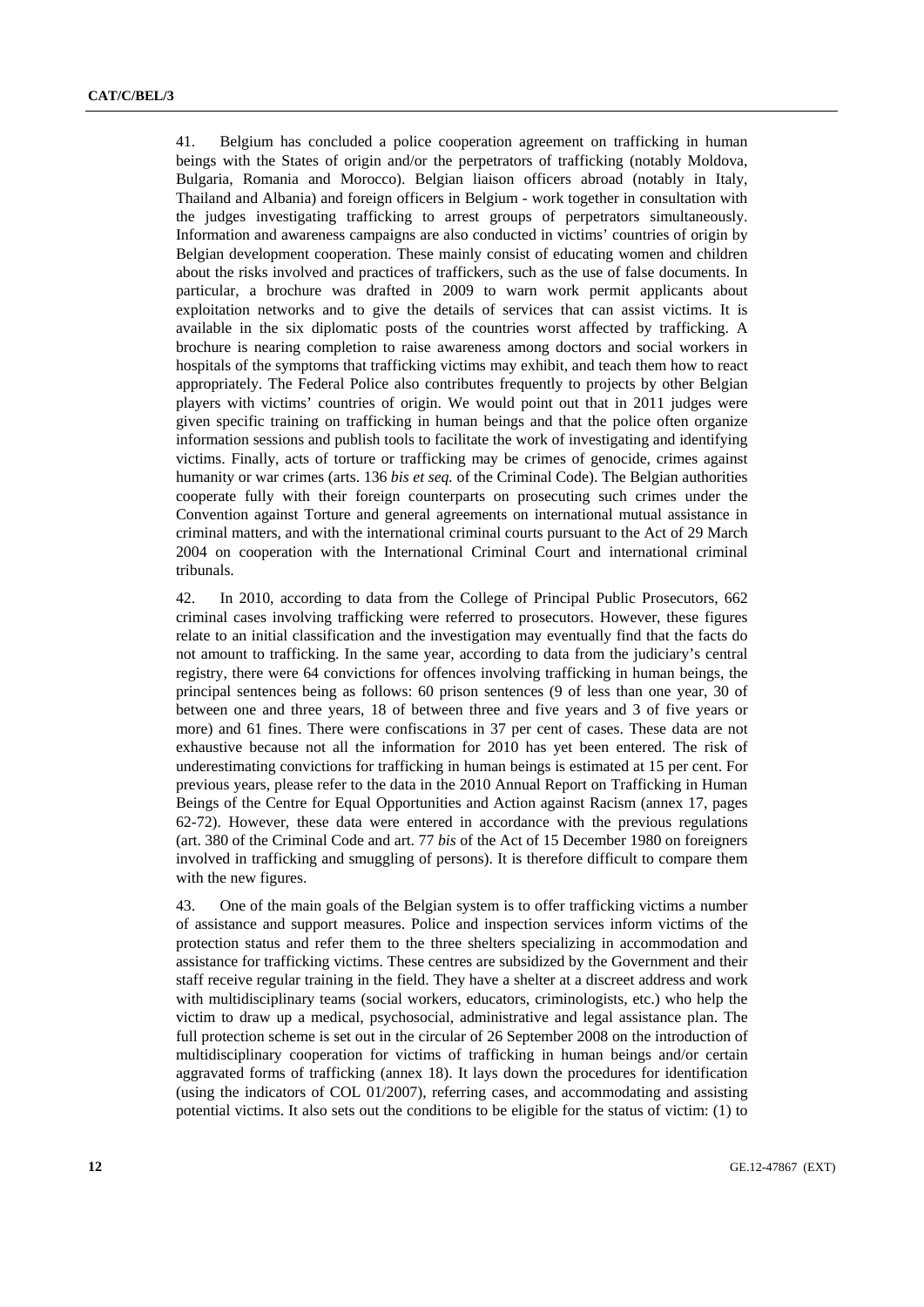cease all relations with the alleged perpetrators, (2) to accept the assistance of a specialized centre, and (3) to cooperate with the judicial authorities.

44. There are no plans to amend the Act of 15 September 2006 as it already offers ample protection for actual and potential victims (art. 61/2 to 61/5 of the Aliens Act of 15 December 1980). No cooperation is required at the start and the person does not need to "feel" a victim to be identified, protected and receive the assistance. After a 45-day reflection period, he or she apply for the status of victim. The victim will then file a complaint or make sufficient statements to the judicial authorities to enable them to open an investigation. This is to protect the victim and any future victims of trafficking networks, and to combat them, prosecuting and sentencing the perpetrators on the basis of the information obtained, and finally to deter trafficking networks. If the victim cooperates, he or she is protected and need not appear as a witness. Criminal investigations are much more difficult without the cooperation of the victims, which may ultimately encourage the networks and make it more difficult to protect present and future victims. Note also that the European Directive (footnote 9) lays down the conditions for granting residence permits of limited duration, depending on the length of the relevant national proceedings, to foreigners who cooperate in combating trafficking in human beings or illegal immigration. The residence permit is a sufficient incentive for them to cooperate with the authorities, while being subject to certain conditions to prevent abuse (recital 9 of the Directive). Thus, there is no obligation to issue a residence permit if they do not cooperate. Furthermore, point 4.5 of the report of the Council of the European Union on the implementation of Directive states not only that all Member States require cooperation to issue a residence permit but also that other States, including Belgium, issue them to vulnerable persons without requiring cooperation (annex 19). Indeed, In Belgium such people can apply for a residence permit on humanitarian grounds (art. 9 *bis* of the Act of 15 December 1980), or their vulnerability can be taken into account, as appropriate, during the processing of an asylum application (art. 49/3 of the Act).<sup>9</sup>

45. The circular of 26 September 2008 also specifies the role of each player at the various stages of the procedure: police and inspection services, Aliens Office, specialized shelters and magistrates. It lays down specific guidelines for unaccompanied alien minors who are potential victims of trafficking (appointment of a guardian, assistance to the minor and cooperation of the competent authorities, see question 16 below. The circular also provides solutions to previously problematic situations. For example, it establishes a simple procedure that enables trafficking victims to be given protected status, where the exploitation took place in the context of domestic job for a diplomat. In 2011, the circular was assessed by the Bureau of the Interdepartmental Coordination Unit combating trafficking of persons. Each recommendation was reviewed before being sent for implementation by the competent service. The outcome of the review was taken into account when preparing the new action plan. A specific assessment for minors is currently in progress as there is a perceived need to follow a particular methodology for them.

46. The Council of Europe Convention on Action against Trafficking in Human Beings was ratified on 27 April 2009, following the Act of Assent of 3 June 2007. The obligations under the Convention were nevertheless taken into account in the drafting of the Trafficking Act of 10 August 2005 (e.g. regarding the aggravating circumstance associated with the status of public official). The Belgian Government is currently preparing the

<sup>&</sup>lt;sup>9</sup> We would recall that this Act transposed EU Council Directive 2004/81/EC of 29 April 2004 on the residence permit issued to third-country nationals who are victims of trafficking in human beings or who have been the subject of an action to facilitate illegal immigration, who cooperate with the competent authorities.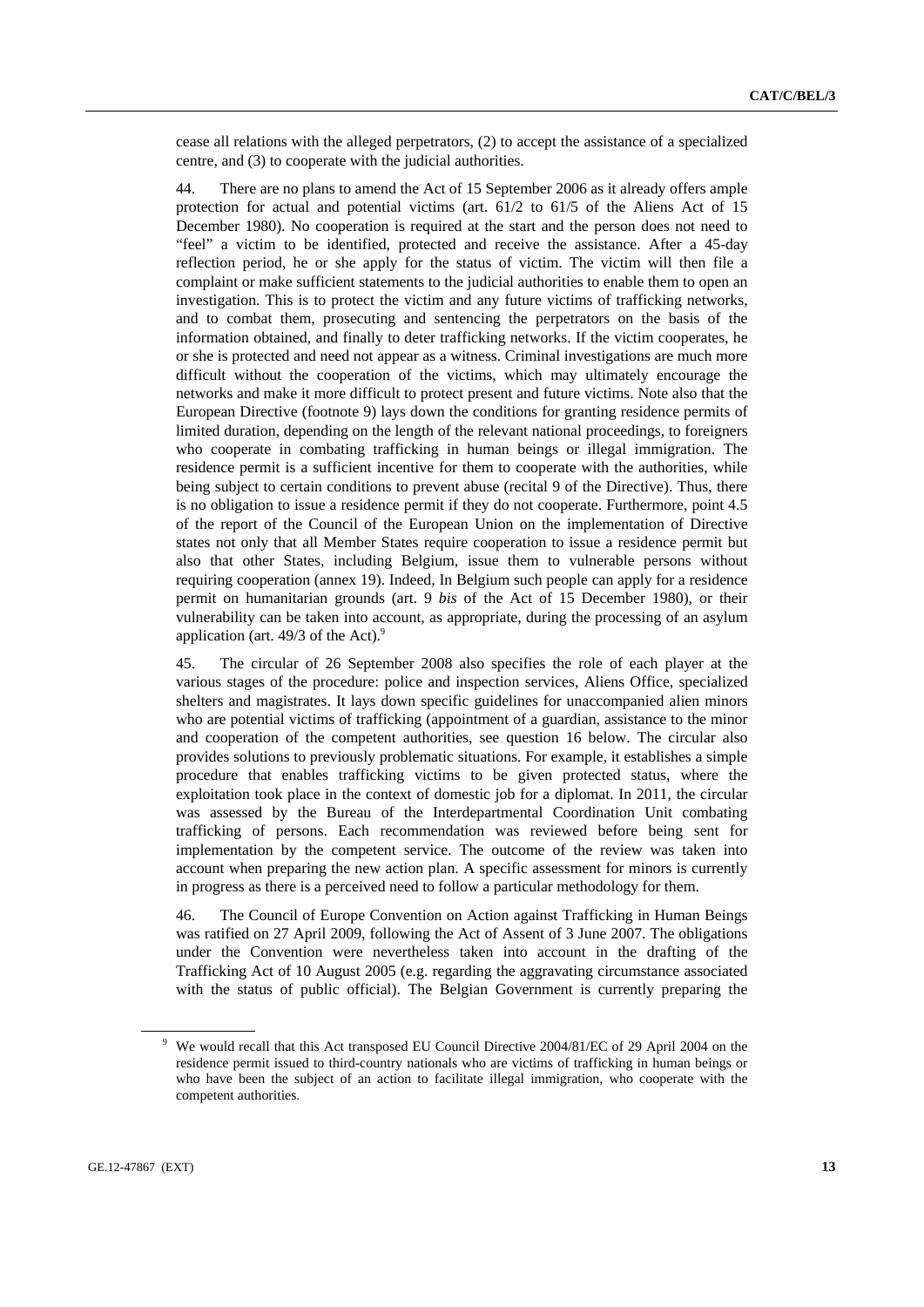transposition of Directive 2011/36/EU of 5 April 2011 on preventing and combating trafficking in human beings and protecting its victims. In this regard, a study is being conducted with a view to possibly amending the offence, particularly in order to cover the practices of sexual slavery covered by the Directive (outside the scope of the exploitation of the prostitution of others).

47. Belgium signed Protocol 12 to the European Convention on Human Rights on 4 November 2000. The Act of 7 February 2012 approved it at federal level and the federalized institutions, with the exception of the Flemish Parliament, have adopted decrees assenting to it. When signing the Framework Convention for the Protection of National Minorities on 31 July 2001, Belgium entered the following reservation on the concept of "national minority": "The Kingdom of Belgium declares that the Framework Convention shall apply without prejudice to constitutional provisions, safeguards and principles or to the legislative standards that currently govern the use of languages. The Kingdom of Belgium declares that the notion of national minority will be defined by the inter-ministerial conference on foreign policy". A working group has been established. It has already met several times, but there is as yet no agreement in Belgium on such a definition.

### **Reply to the list of issues prior to reporting, 7 – Application of section 417** *ter* **of the Criminal Code**

48. In this connection, the Belgian Government would refer the Committee to its second report (paras. 482-490). We would add that paragraph 46 of the Code of Conduct of the police services (annex 20) provides that the officers in charge of an operation must ascertain that the orders which they give and the action which they propose should be taken have a justification in the legislation or regulations and that the methods of intervention are proportional to the goal in question. They may not order or commit arbitrary acts which may encroach on rights and freedoms. In practice, however, if illegal orders are given, especially to perpetrate crimes of torture and/or inhuman treatment, the subordinate must refuse the order based on his status, the code of ethics and the domestic and international legal framework applicable to police services. He must inform his superiors of that decision. If he is subsequently subject of proceedings, he may legitimately invoke the exception (arts. 417 *ter* and *quater* of the Criminal Code). During training, the police are informed of their obligation always to act in accordance with the law, including criminal and humanitarian law and the code of ethics (see Question 13 below).

49. The same principles apply to military personnel. Internal guidelines of the Ministry of Defence state that, in the event of a manifestly unlawful order, the subordinate must decline to carry it out. Moreover, under article 70 of the Criminal Code, an order does not constitute a legitimate reason for the use of force unless it complies with the law, is given by a competent and legitimate superior before the act is carried out, and is executed correctly. The training given to military personnel (see Question 13 below) addresses the issue of manifestly unlawful orders. Furthermore, in addition to their duty to decline to carry out the order, any military personnel learning of a crime or offence must report it forthwith to the federal prosecution service (art. 29 of the Code of Criminal Investigation). The supervisor must also report it to the federal prosecution service as an act of insubordination (a criminal offence for military personnel).

50. Finally, note also that article 136 *octies*, paragraph 2 of the Criminal Code provides that the fact that the accused acted on the orders of his Government or of a superior does not exempt him from liability if, in the circumstances, the order could clearly result in a crime of genocide, a crime against humanity or a war crime. Under both international law and Belgian criminal law, acts of torture may amount to such crimes (arts. 136 *bis*, *ter* and *quater* of the Criminal Code).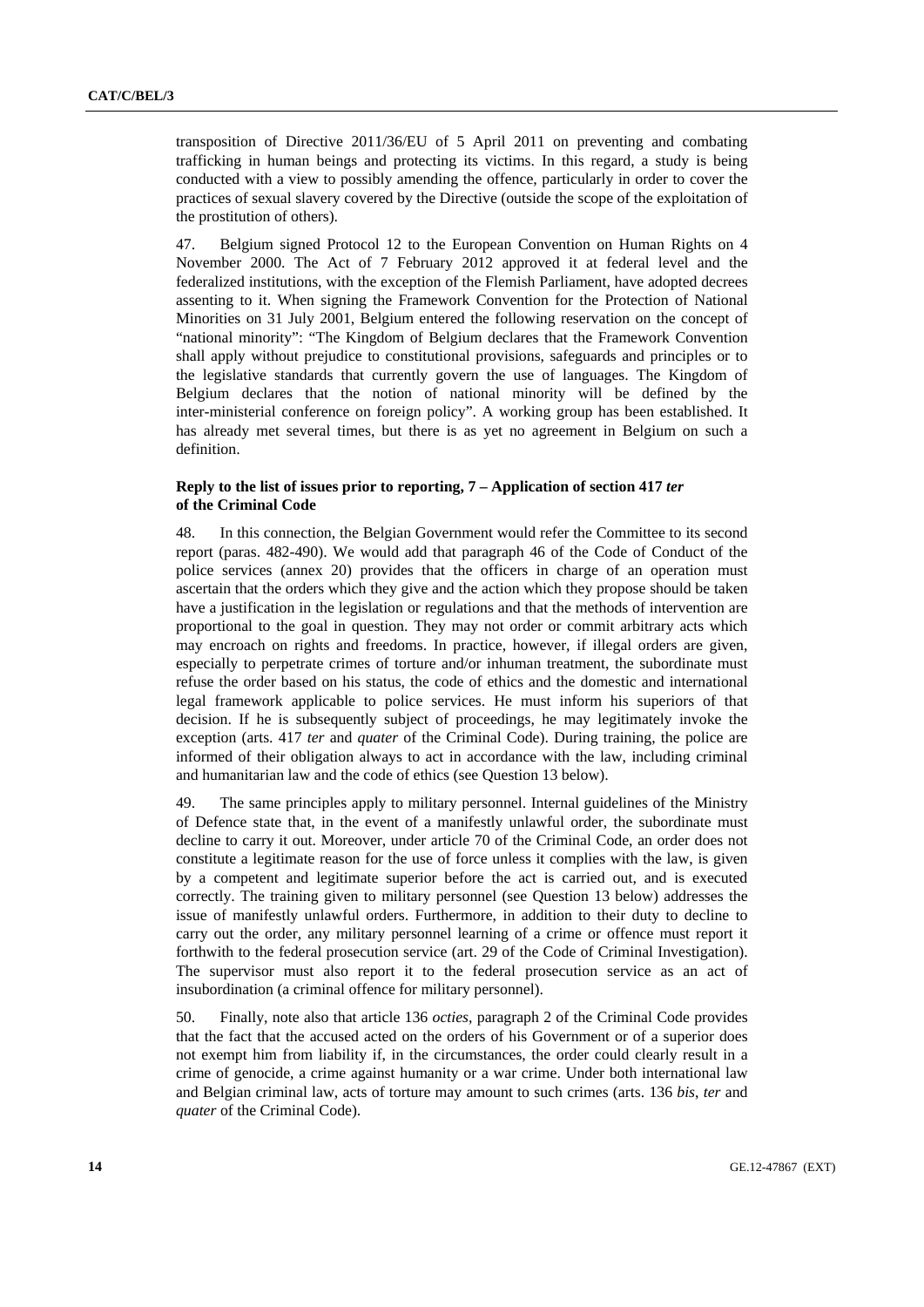## **Article 3**

#### **Reply to the list of issues prior to reporting, 8 – Expulsion operations**<sup>10</sup>

51. Regarding external monitoring of expulsion operations (point (a)), article 8, paragraph 6 of Directive 2008/115/EC of 16 December 2008 on common standards and procedures in Member States for returning illegally staying third-country nationals requires States to implement an effective system of forced return. When the Directive was transposed (Act of 19 January 2012, Belgian Official Gazette of 17 February 2012, annex 21), the General Inspectorate of the Federal and Local Police (AIG) was confirmed in its role as the body for monitoring forced returns, $11$  in view of its independence from the authorities deciding on expulsions (Aliens Office) and the police services responsible for implementing them (airport police at Brussels National Airport). Indeed, AIG is legally and structurally separate from and hence independent of the police and of the Aliens Office. AIG is under the authority of the Ministers of the Interior and Justice. A team of four people was set up within AIG solely to supervise forced returns, two of them being full-time members, as required by the protocol signed with the European Commission. The number of controls, up to the boarding of the aircraft or up to and into the country of return, has risen sharply as a result of funding from the European Return Fund (in 2011, there were 54 controls and 45 had already been carried out by the first quarter of  $2012$ ).<sup>12</sup> These European subsidies will probably be extended in 2013. In view of the designation of AIG, it was decided not to establish a new Committee (Parmentier) to avoid having several bodies with overlapping responsibilities. Funding other bodies would also disperse available budgets. Note that the organic jurisdiction of AIG will probably soon be extended to enable it to monitor the whole process of forced returns in respect of all the players involved, not only the police. In the event of an incident, AIG members, as police officers, can act directly to stop an offence and prepare any necessary report, which a member of an NGO would be unable to do. Furthermore, no restriction may be imposed on them in the course of their work (they have a general right of inspection at all times). In particular, AIG members have no problems accessing sensitive areas of airports, even the military airport, for monitoring purposes. Finally, they are also subject to professional secrecy, which guarantees the discretion of such operations, especially before they are carried out.

52. Given the stepped-up monitoring by AIG of forced returns and in the light of the above, an NGO would not seem to be necessary. Regarding the use of videos, the Belgian Government still agrees with the findings of the final report of 31 January 2005 by the Vermeersch II Commission, which took the view that it was not appropriate to use them for several reasons, mainly technical and logistical (Recommendation 7.3). AIG shares this view, considering in particular that the use of cameras would be costly in terms of personnel and equipment, would raise problems regarding the privacy of other people present, would offer only fragmented shots and would be difficult to implement.

53. Regarding points (b) and (c), since there have been no major incidents during expulsion operations since 2008, it can be inferred that training has been effective. Like all

<sup>10</sup> CAT/C/BEL/CO/2, 19 January, 2009, concluding observations, para. 6 and CAT/C/BEL/CO/2/Add.1, 28 March 2011, follow-up responses, paras. 2-19; see CAT/C/BEL/Q/2/Add.1, 21 October 2008,

questions 4, 8, 9, 14, 15 and 17, and see also CCPR/C/BEL/CO/5, 18 November 2010, para. 21.<br><sup>11</sup> Royal Decree of 19 June 2012 amending the Royal Decree of 8 October 1981 on access to the territory, residence, establishment and expulsion of aliens, and the Royal Decree of 20 July 2001 on the operation and staffing of AIG in the context of forced return (Belgian Government Gazette, 2 July 2012). Until now, while Committee P also supervised repatriations, its action was nevertheless limited

since, in 2004, the Minister of the Interior specifically entrusted this task to AIG.<br><sup>12</sup> The number of controls performed by AIG in previous years are as follows: 36 in 2007, 18 in 2008, 17 in 2009 and 12 in 2010.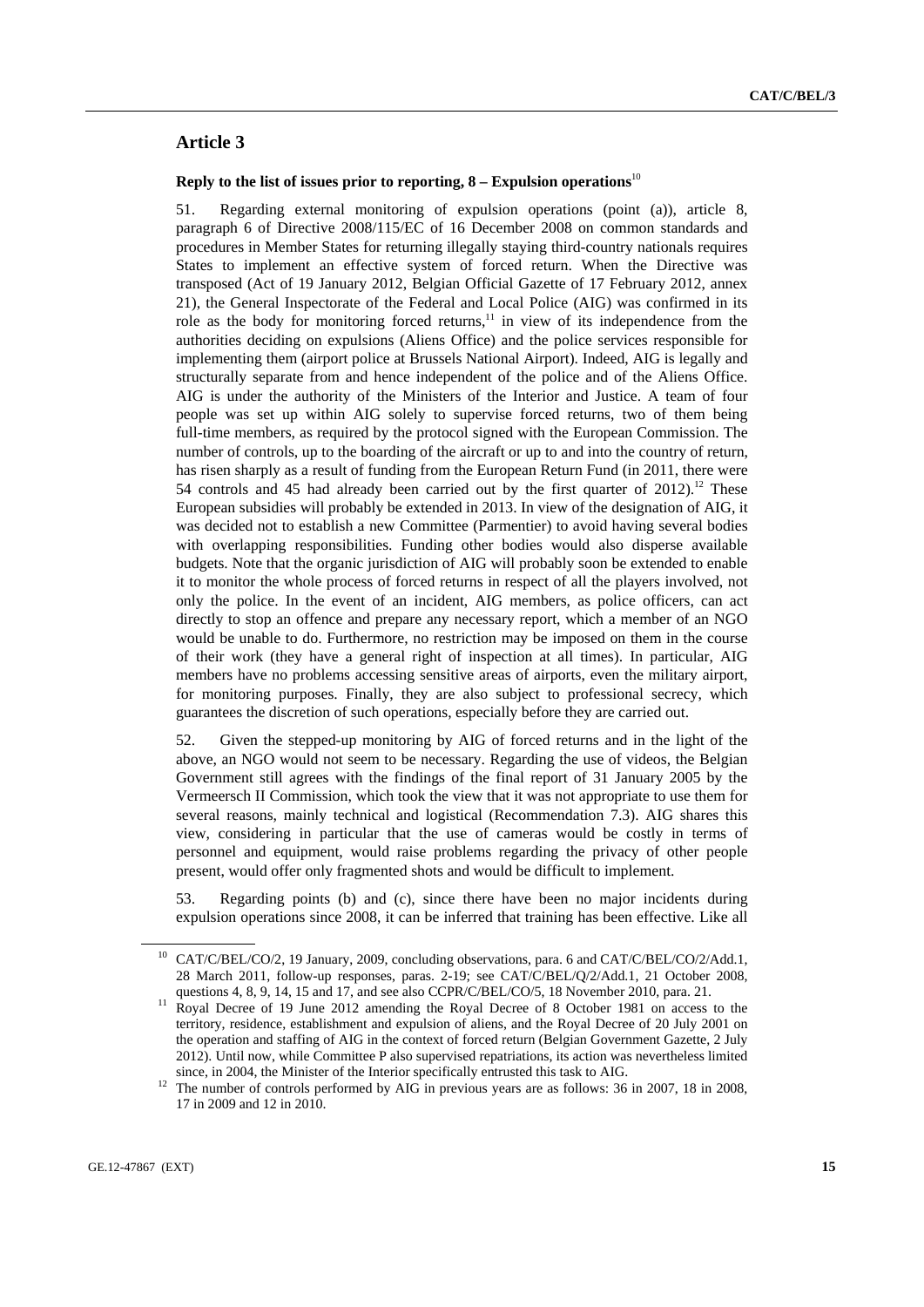police officers, airport police at Brussels National Airport receive basic, ongoing and functional training which places the emphasis on respect for human rights (see Question 13 below). In view of their mission, staff are even more aware of respect for human rights and the vulnerability of aliens to be expelled. In this regard, compulsory specific training is provided to airport police at Brussels National Airport, lasting six months and containing a substantial practical component (modules on techniques for managing violence, how to react to an uncooperative person, etc.) as well as more theoretical aspects (entry controls, forged documents, etc.). All future escorts also take part in training scenarios. The possibility of extending this training and making it into official in-service training is being considered. So far, we can say that the teaching staff have developed real expertise enabling them to perform their duties in accordance with the Code of Police Ethics and internal instructions. We would also stress that the establishment of the SEFOR service (awareness, monitoring and return) of the Aliens Office has led to an increase in voluntary returns, because it informs people who have received an expulsion order of their rights, obligations and the opportunity to leave the country voluntarily. Otherwise, people are expelled by force. There is a pre-identification procedure whereby the competent departments try to reach an agreement on travel documents before detaining people to be expelled, which greatly reduces the time they are held in detention. Finally, the Aliens Office often organizes training for its staff on legislative and regulatory changes and also provides training for police officers who apprehend illegal residents, so that the procedures are followed and the necessary information is given to all the services and individuals concerned. Finally, the SEFOR service provides training for municipal administrations to ensure that they provide relevant information on return to those concerned, when notifying them of expulsion decisions.

54. On the point (d), from 2006 to the present, AIG has received only six complaints from individuals alleging that they were victims of unlawful use of violence during repatriation. The cases were referred to the judicial authorities after the required reports had been drafted. AIG was neither asked to follow up these investigations nor informed of their outcome. From 2007 until the present, AIG has written, at its initiative, one report making allegations against a police officer over an expulsion. Pursuant to article 14 *bis* of the Act of 18 July 1991 on monitoring of the police and intelligence services and the Threat Analysis Coordination Agency, Committee P is investigating the activities and methods of AIG. Committee P therefore conducts a marginal check on how AIG carries out its mission to monitor expulsions. In addition, individuals may lodge complaints about expulsions with Committee P: there were six complaints in 2010 and four in 2011.<sup>13</sup> The judicial authorities can also entrust the Committee P investigation department with investigations into expulsions (2010-2011: one case only in  $2011$ ).<sup>14</sup> The figures for convictions for police violence (see Question 23 below) do not indicate the precise context of offences, particularly whether or not they were committed during an expulsion.

### **Reply to the list of issues prior to reporting, 9 – Cases of expulsion, deportation or extradition, review of decisions and monitoring the fate of the person concerned after expulsion (including diplomatic guarantees)**<sup>15</sup>

55. The Minister or his representative decides to expel an alien by Ministerial Transfer Order or Royal Expulsion Decree (arts. 20 to 26 and art. 43, para. 2 of the Aliens Act of 15

<sup>&</sup>lt;sup>13</sup> The figures for complaints filed with Committee P in previous years are as follows: four complaints

in 2007, two in 2008 and five in 2009.<br><sup>14</sup> The figures for judicial investigations entrusted to the Committee P investigation department in previous years are as follows: two cases in 2007, none in 2008 and one case in 2

<sup>&</sup>lt;sup>15</sup> CAT/C/BEL/CO/2, 19 January 2009, concluding observations, para. 10; see CAT/C/BEL/Q/2/Add.1, 21 October 2008, question 10, CAT/C/BEL/2, 14 August 2007, paras. 16-19 and 28-30.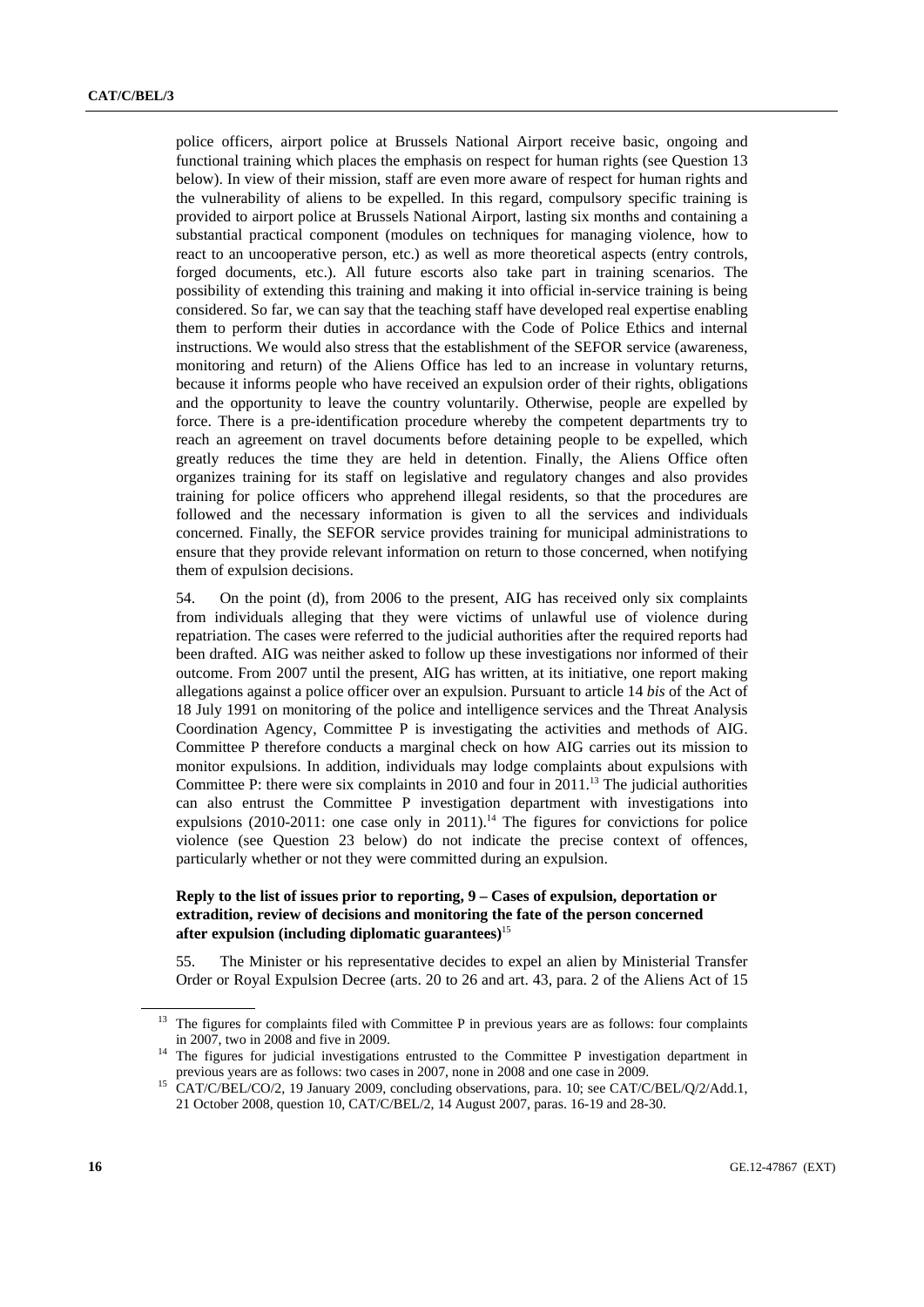December 1980), only after consideration of evidence provided by the alien and the foreseeable consequences of his or her expulsion to the country of destination, taking account of the overall situation there and the circumstances of the individual concerned. A check is always made that the alien does not run a risk of being transferred to a country where his life would be endangered within the meaning of article 3 of the European Convention on Human Rights. The Minister or his representative takes account of the opinions of the competent authorities, such as the General Commissariat for Refugees and Stateless Persons if the alien has applied for asylum, and the judicial authorities when he issues an expulsion order or decides to implement it. The Belgian Government applies the principle of *non-refoulement* (art. 33 of the Geneva Convention), the European Court of Human Rights (arts. 3 and 8), paragraph 2 of the preamble to the Dublin rules,<sup>16</sup> articles 18 and 19 of the Charter of Fundamental Rights of the European Union and the Treaty on the Functioning of the European Union (art. 78, para. 1).

56. Account is always taken of the alien's right to respect for private and family life when considering each case. It is important to find a balance with the protection of public order and national security, while abiding by the principle of proportionality. Indeed, the expulsion measure must strike the right balance between the interests of the alien and the protection of public order and crime prevention. According to the jurisprudence of the European Court of Human Rights, this balance must take account of the following factors: (1) regarding the protection of private and family life: the level of social integration and the presence of relatives in Belgium and the intensity of family ties, the birth of the alien in Belgium or his age on arrival, opportunities to integrate in the country of origin (knowledge of the language, the presence of family, frequency of returns, etc.) and ties with that country or another; (2) regarding the protection of public order and national security: the gravity of the offence, the nature of the charges and the reasons for the conviction, the nature and importance of the sentence, recidivism and the risk of recidivism, the duration of the expulsion (in Belgium, 10 years) and illegal residence. Indeed, when an illegal resident commits a crime, it is essential to assess the importance of his family life and attachments in Belgium in relation to the gravity of the acts committed. This assessment will vary depending on each case and requires an individual examination of each case.

57. Appeals for suspension and cancellation or repatriation and expulsion orders may be lodged with the Aliens Litigation Council. The Minister or his representative rules on applications for reports and lifting these measures. When people are expelled they are listed in the SIS database. If they return and are intercepted in the country, the police will contact the C-SIS office to have them taken back into custody (if possible) to serve the remainder of their sentences.

58. Since 2008, there have been six expulsion cases (one in 2008 and five in 2010) and three more sensitive cases that led to one removal order and the conviction of two people on terrorism charges who invoked article 3 of the European Convention on Human Rights to avoid expulsion. The residence situation was analysed in each of these cases. Indeed, all judgments must be final and all procedures closed (e.g. asylum or application for a residence permit on humanitarian grounds). As mentioned above, the right to respect for private and family life is duly taken into account. In addition, routine checks are carried out such as consultation of the Schengen system, request of a list of prison visits, or contact with State Security. To date, three people subject to a transfer order have not yet been expelled. In two cases, the Council of State overturned the decision of the Aliens Litigation Council cancelling the expulsion order and the appeal for annulment is again pending. In

<sup>&</sup>lt;sup>16</sup> EU Council Regulation (EC) No 343/2003 of 18 February 2003 establishing the criteria and mechanisms for determining the Member State responsible for examining an asylum application lodged in one of the Member States by a third-country national.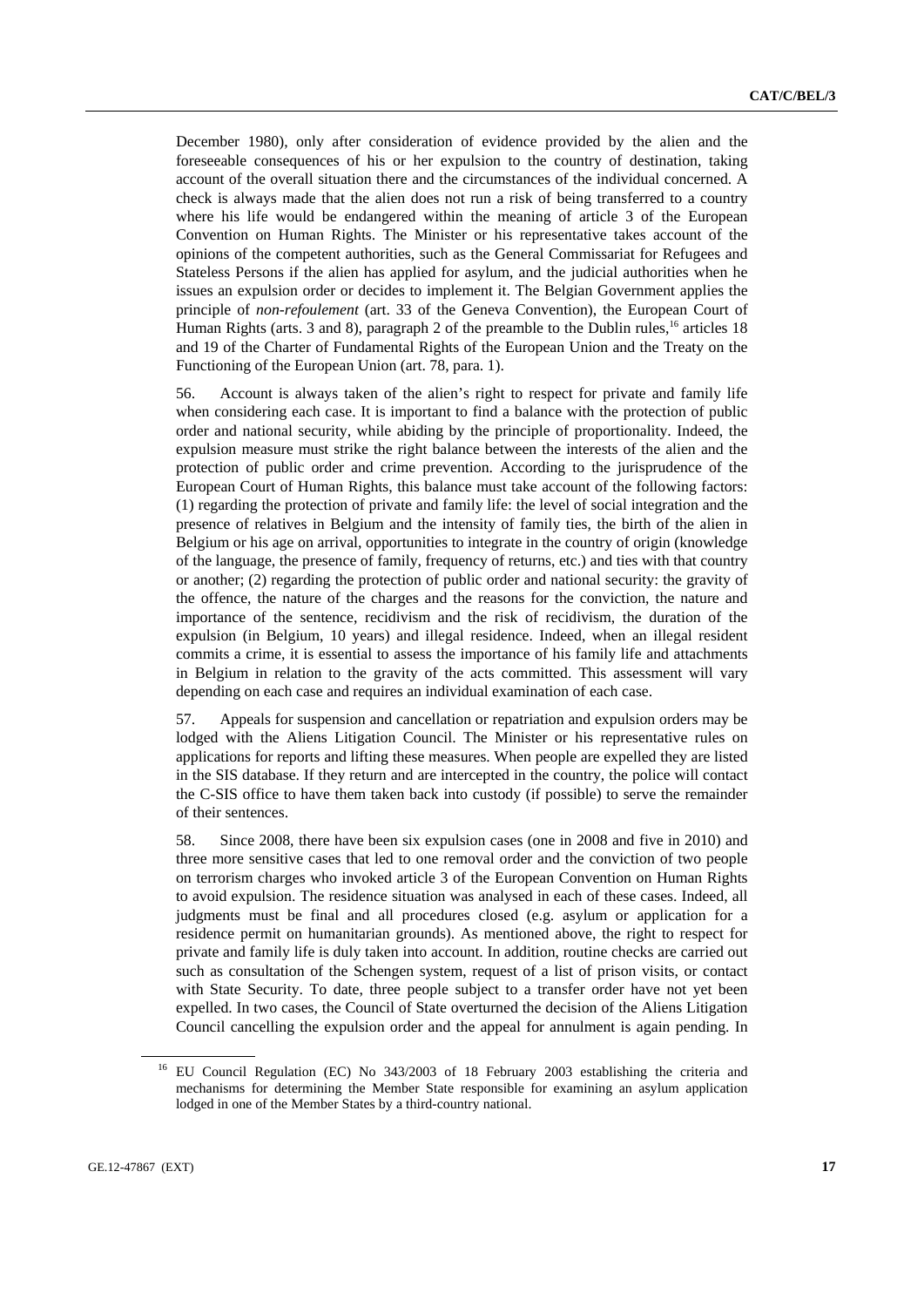the third case, an action for annulment before the Aliens Litigation Council is pending. We would recall that the Aliens Litigation Council examines possible violations of the European Convention on Human Rights, notably article 3 thereof (torture and/or inhuman or degrading treatment).

59. Regarding extradition orders, they are issued by the Government, in principle, after consulting the Indictment Division (arts. 1 and 3 of the Act of 15 March 1874). There is a need to check that all the conditions for extradition are met (in form and substance and grounds for refusal) and respond to any objections raised by the person whose extradition is requested. Certain conditions or grounds for refusal are required (e.g. respect for human rights or an offence that is political rather than terrorism, see Question 35 below). Issues relating to the respect of fundamental rights are raised increasingly often, such as: risk of the death penalty, risk of life imprisonment without possible release; risk of torture or inhuman or degrading treatment; risk of a miscarriage of justice or violation of due process, and risk of discrimination. If any of these risks is found to apply, extradition is prohibited under the extradition provisions or the jurisprudence of the European Court of Human Rights. The difficulty is to assess how real is the risk invoked in relation to the benchmarks. According to figures from the Federal Department of Justice, 75 people were extradited from Belgium to other countries between early January 2008 and 12 July 2012 (diplomatic guarantees were sought in three cases), while 76 people were extradited from other countries into Belgium.

60. Regarding the risk of the death penalty, article 2 *bis* (3) of the Act of 15 March 1874 (as amended by the Act of 15 May 2007) states that "When the offence for which extradition is requested is punishable by death in the requesting State, the Government shall grant extradition only if the requesting State gives formal assurances that the death penalty will not be carried out". If such assurances are obtained and considered sufficient, extradition may take place. This type of guarantee has already been requested. Similarly, it is common to ask for guarantees that a person will be retried with a due hearing of the parties, where there is a conviction in absentia in the requesting State. Guarantees are sometimes required regarding the possibility of early release, in the case of a life sentence, or the type of institution in which the person will be detained after his extradition.

61. The question as to whether diplomatic guarantees can prevent other risks, notably the risk of torture where this exists, is a very sensitive issue. The European Court of Human Rights has recently clarified its jurisprudence on this point. It considers that States must at least seek diplomatic assurances where there is a risk of a person being subjected to ill-treatment (Case of *MS v. Belgium*, 31 January 2012, para. 131). Moreover, the Court considers that there is nothing to prevent such guarantees being sought, even in cases where torture is being systematically practised in the destination country (Case of *Othman (Abu Qatada) v. United Kingdom*, 17 January 2012, para. 193), and that it will only be in rare cases that the general human rights situation in a country will mean that no weight at all can be given to diplomatic assurances (para. 188). Finally, the Court laid down a non-exhaustive list of criteria that can be taken into consideration for assessing the reliability of diplomatic assurances required (para. 189), especially if they are specific or are general and vague, the length and strength of bilateral relations between the States, including the receiving State's record in abiding by similar assurances, and whether compliance with the assurances can be objectively verified through diplomatic or other monitoring mechanisms.

62. Finally, extradition orders can be challenged before the Council of State. In the event of suspension and/or annulment, a new order may be issued that takes account of the judgment. Furthermore, the European Court of Human Rights has already declared itself competent to hear appeals to suspend the surrender of a person whose extradition is sought and who alleges a risk of violation of his fundamental rights. The Council Chamber and the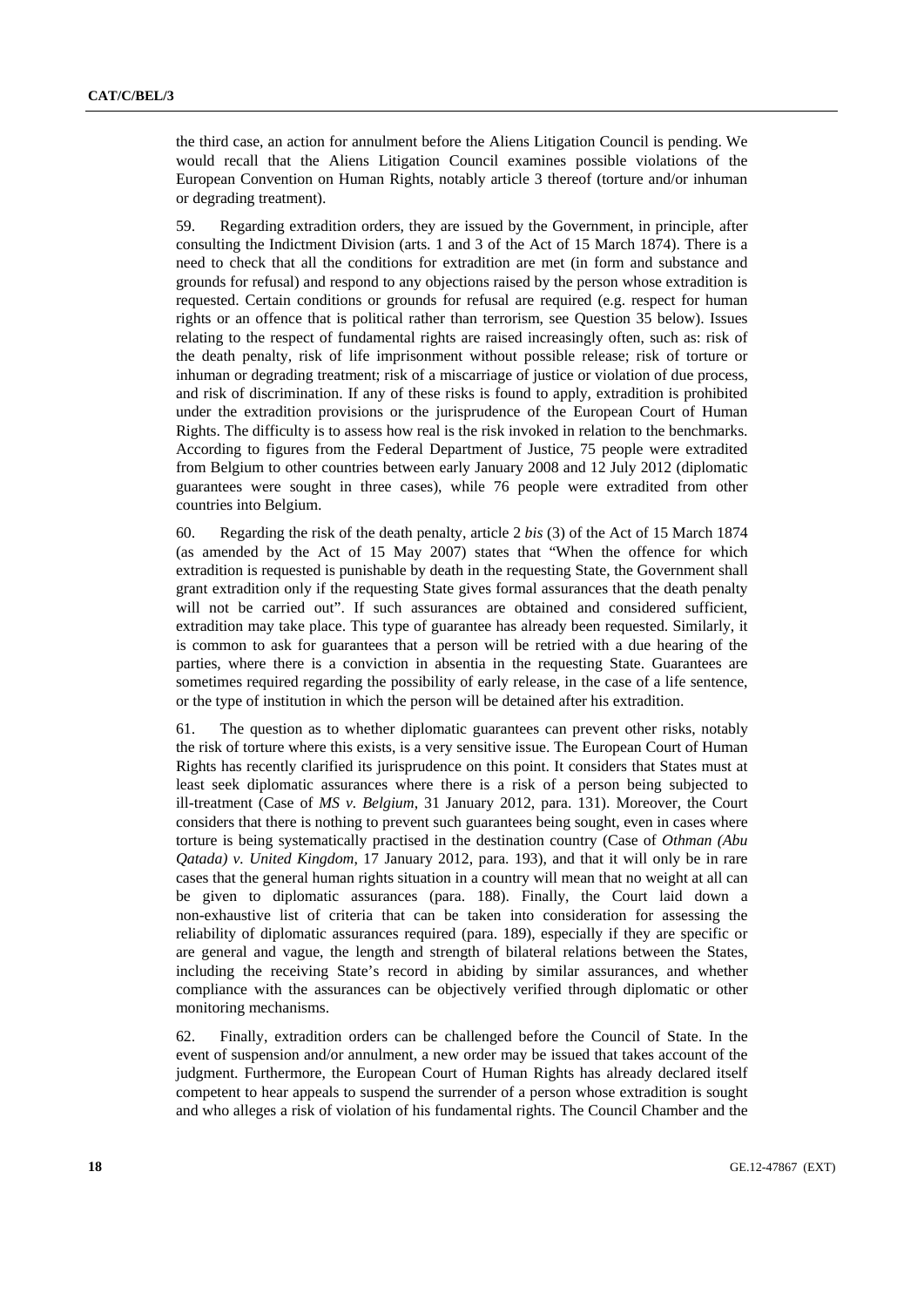judge have already declared themselves competent to entertain an application for release of a person, especially if his detention, solely on grounds of extradition, exceeds a period of time. Finally, according to the Court of Cassation, the investigating jurisdictions are competent to consider an application for release at any stage of the extradition process.

#### **Reply to the list of issues prior to reporting, 10 – Data on asylum and expulsions**<sup>17</sup>

63. The Belgian Government has more detailed statistics since the previous report. Accordingly, it would refer the Committee to a number of annexes. The number of asylum applications registered since 2008 has risen significantly: there were 12,252 cases in 2008, 17,186 in 2009, 19,941 in 2010, 25,479 in 2011 and 7,571 new cases registered up to April 2012 (annex 22). The Belgian Government would refer the Committee to the website of the Aliens Office for more details, notably two tables with figures from 1991 to the present day, showing the number of applications per month and asylum seekers' countries of origin (annex 23) and other figures and comments in its activity report (annex 24).

64. Since 2008, the figures for the granting of refugee status (RS) and subsidiary protection (SP) are as follows: 2008 (2,143 RS and 394 SP), 2009 (1,889 RS and 418 SP), 2010 (2,107 RS and 711 SP) and 2011 (2,857 RS and 1,094 SP). The figures of the General Commissariat for Refugees and Stateless Persons (CGRA) are public (annex 25). There is no information on the number of applications for asylum or subsidiary protection accepted on grounds of torture or fear of torture in the country of origin, as the General Commissariat database does not record this type of information.

65. Finally, the number of persons repatriated (expelled from Belgium) and returned (from its borders) since 2008 are as follows: 1,333 in 2008, 1,557 in 2009, 2,106 in 2010, 2,751 in 2011 and 501 so far in 2012 (annex 26). The Committee will also find an annex showing the breakdown of repatriations by country of origin, Dublin repatriations and repatriations to other EU Member States on the basis of a bilateral agreement, along with information on the main countries of origin of expelled aliens (annex 27).

#### **Reply to the list of issues prior to reporting, 11 – Detention in "Dublin cases"**

66. The law provides for two types of detention in the context of the implementation of the Dublin rules (see para. 55). The first relates to the period necessary for determining the State responsible for processing the asylum application (at the border and within the country). This concerns asylum seekers which the Belgian Government knows have applied for asylum in another Member State. An asylum seeker is detained where there is a risk that he will not leave voluntarily, because his application for asylum has been rejected or is still pending in another state, or because the asylum seeker has been registered by another State as an illegal migrant, or his residence permit/visa had expired and he left the country to come to Belgium. Such persons are detained on the basis of article 51/5, paragraph 1 (2) of the Aliens Act of 15 December 1980 and article 71/2 *bis* of the Royal Decree of 8 October 1981 on aliens. Detention is restricted to the time necessary to determine the State responsible or up to one month, extendible for one month in very complex cases.

67. The second type of detention (either at the border or within the country) follows a Dublin decision to the effect that a country other than Belgium is responsible for the asylum application. As in the first case, it is assumed that the asylum seeker will not leave voluntarily. Moreover, the terms of transfer must be determined with the responsible State and it may request a controlled transfer (arts. 19, para. 3 and 20, para. 1(d) of the Dublin rules). Finally, according to article 19, paragraph 4 of the rules: "Where the transfer does

<sup>17</sup> CAT/C/BEL/Q/2/Add.1, 28 October 2008, question 11 (data for 2004-2007).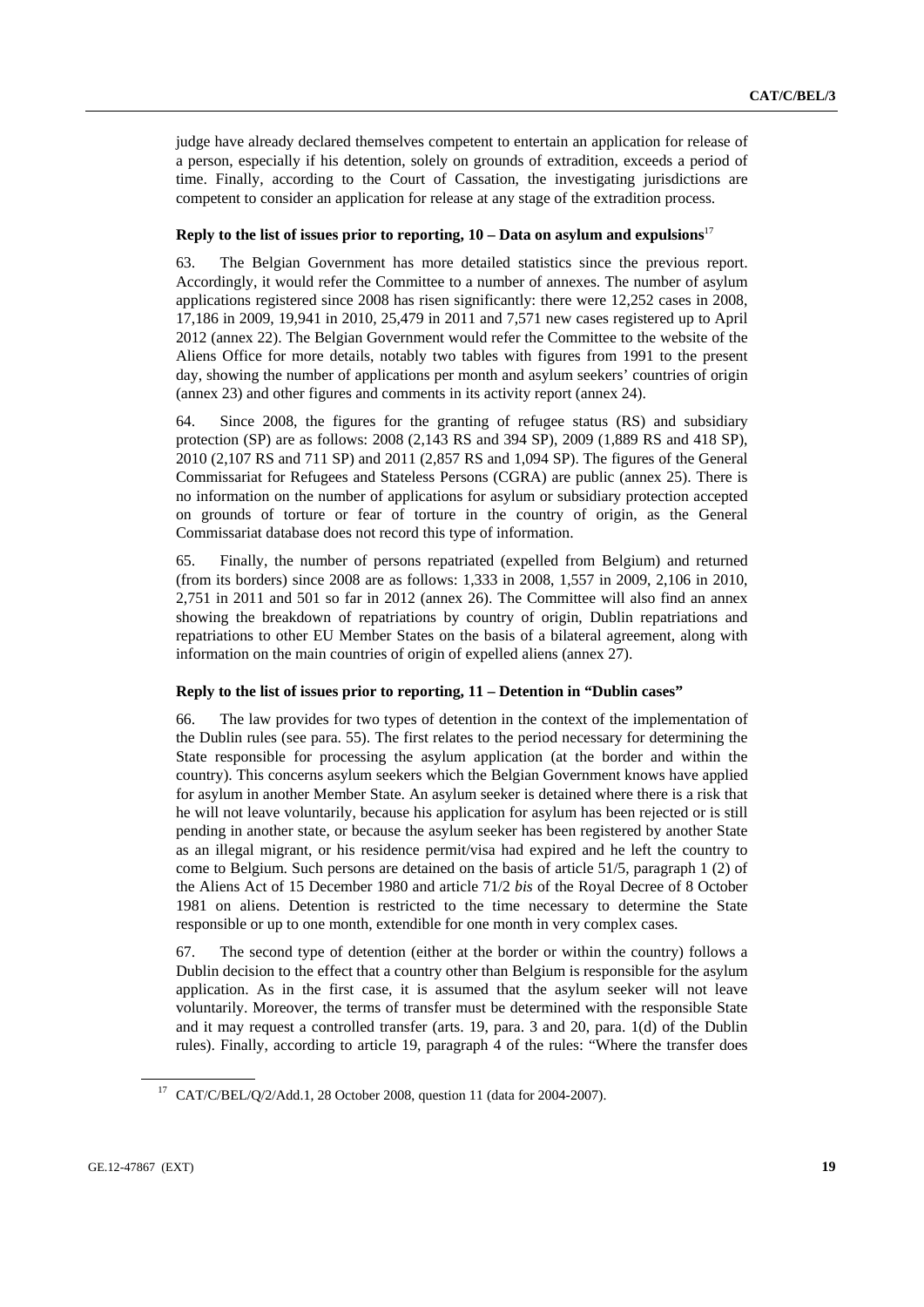not take place within the six months' time limit, responsibility shall lie with the Member State in which the application for asylum was lodged". Here, the legal basis for detention is article 51/5, paragraph 3 (4) of the Aliens Act. It may not exceed one month, but this does not include the period during which the asylum seeker was held in the first type of detention.

### **Articles 5 and 7**

### **Reply to the list of issues prior to reporting, 12 – Rejection of requests for extradition and prosecution of perpetrators**<sup>18</sup>

68. Since 2008, Belgium has received several requests for the extradition of persons suspected of having committed violations of international humanitarian law that can also be described as torture or cruel, inhuman or degrading treatment. None of those requests made any mention of the Convention against Torture as a basis for extradition. However, in view of the allegations made, Belgium has always considered these requests from the standpoint of the Convention against Torture which, in some cases, was actually the only applicable convention between Belgium and the requesting State. Since 2008, Belgium received a total of nine extradition requests of this type from two different States: three in 2009, three in 2010, two in 2011 and one in 2012. Of these requests, seven were not accepted since the persons whose extradition was sought were of Belgian nationality. For six requests, a judicial investigation was opened in Belgium, based on the principle *"aut dedere, aut judicare"*. For the seventh request, the judicial enquiry already open in Belgium about the person whose extradition was sought was extended to include the facts set out in the arrest warrant, under the same principle. The eighth request appeared to concern a person not resident in Belgium. The requesting State was asked for additional information to check his identity. Finally, the ninth application was received in 2012 and is currently being considered by the relevant departments.

69. Finally, please note that it was notably on the basis of the Convention against Torture that in 2005 Belgium requested Senegal to extradite Hissène Habré, the former President of Chad, accused among other other things of crimes of genocide, crimes against humanity, war crimes and acts of torture. On 19 February 2009, in the absence of any proceedings by Senegal against the person concerned and owing to persistent differences between Belgium and Senegal regarding the interpretation and application of the Convention, Belgium brought the matter before the International Court of Justice (case "Questions relating to the Obligation to Prosecute or Extradite"). In particular, Belgium contended that Senegal was in breach of its obligation *"aut dedere, aut judicare"* provided for in the Convention. Belgium and Senegal made their statements in July 2010 and August 2011 and submissions hearings were held in March 2012 (annex 28). The Court handed down its ruling on 20 July 2012. The Court upheld Senegal's obligation under the 1984 Convention to submit immediately the prosecution brief against Hissène Habré to its competent judicial authorities or, failing that, to extradite him.

<sup>18</sup> CAT/C/BEL/Q/2/Add.1, 21 October 2008, question 16.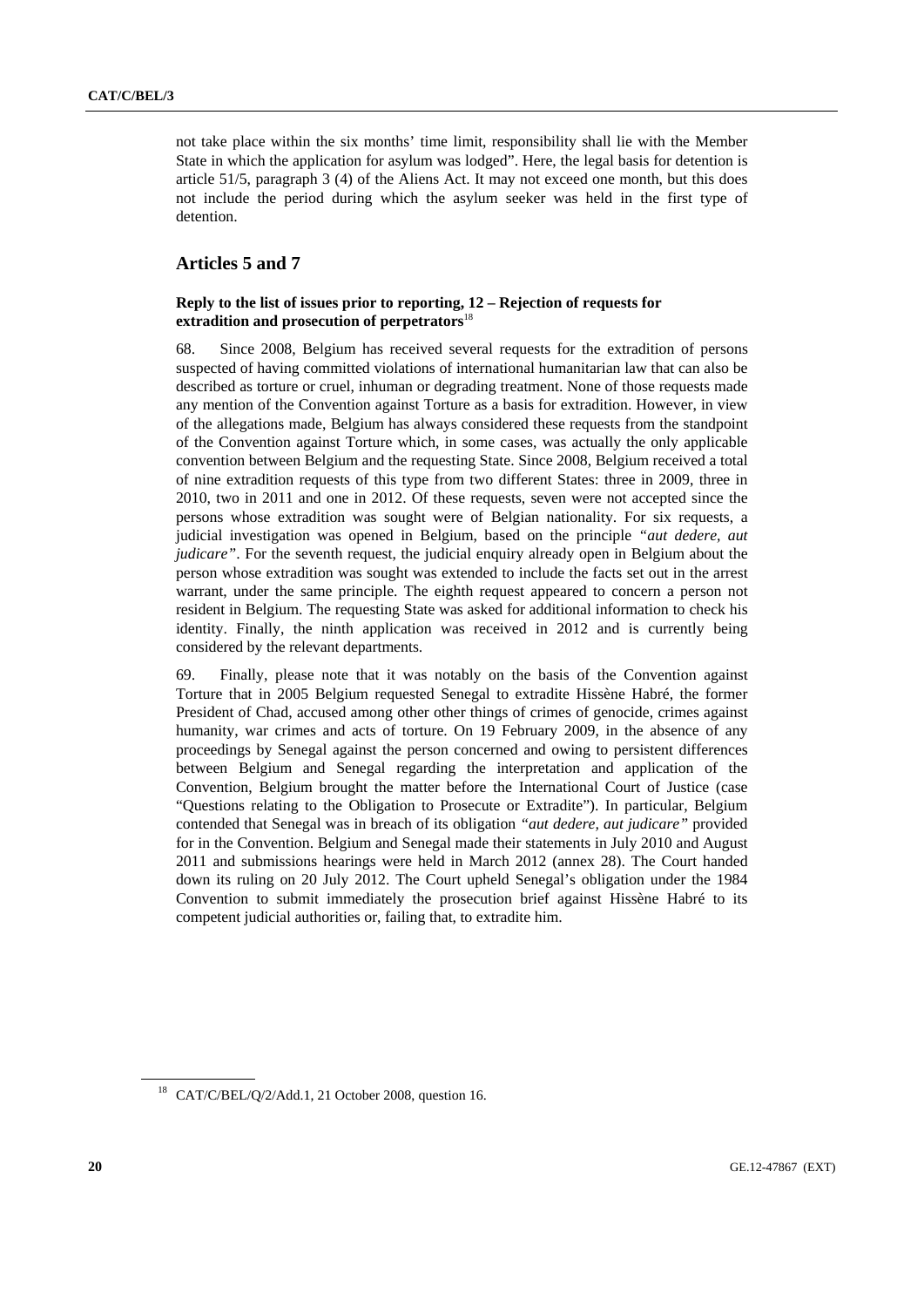## **Article 10**

#### **Reply to the list of issues prior to reporting, 13 – Training on the Convention**<sup>19</sup>

70. While the police force does not organize specific training on torture, it is addressed in a more general context. Respect for human rights is, in fact, the guiding principle of training of police officers throughout their entire career. All courses (Belgian, European or international) are devised in accordance with highly specific standards and criteria and are subject to a process of continuous assessment and improvement. The prohibition of torture is incorporated into various modules of basic and in-service training (annex 8). Police officers are trained in the framework of national law (criminal law, status of the police, code of ethics) and international law, focusing on their action. Police officers' respect for human rights is subject to continuous assessment and, if necessary, sanctioned by the statutory appraisal and/or disciplinary procedures or legal proceedings (see Question 26 below).

71. As mentioned in our second report (paras. 525-529), training for staff supervising detainees, including juveniles (in federal prisons) and psychiatric inmates (prison annexes and the social protection establishment in Paifve) is oriented towards education in human rights. These include 17 hours of introductory training on ethics: 6 hours of theory, 3 hours of case analysis and 8 hours of work on relationships at risk. The training also includes a 14-hour module on the internal status of detainees, which makes a specific study of European human rights conventions and the prevention of torture and inhuman or degrading treatment, the rules of the European Committee for the Prevention of Torture (CPT) and the European Prison Rules. In addition to the compulsory initial training, officers can attend specific training courses throughout their careers. These are analysed using the Kirkpatrick model, to evaluate relevance (matching practical needs), teaching effectiveness (what participants remembered) and practical transfer (application in the field of the skills acquired in training). Each module is reviewed annually using this analysis. For public youth protection institutes, there is a code of ethics in the French Community which provides that all youth support and protection services must comply with international conventions, in particular those mentioned above and the Convention on the Rights of the Child. The Child Rights Action Plan of the Government of the French Community also includes plans for the following two projects between 2011 and 2014: (1) Draft a document streamlining legislation on the public youth-protection institutions and improving its content, particularly on respect for the rights of young people, and (2) ensure that the rights of the child are included in the compulsory initial and continuous training, by the methods services for youth support services, judicial protection services and youth protection institutes, and by the CAP for approved services. If not, they must be included.

72. Please note that the security personnel of detention centres attend the following courses: (1) general training for managing aggression. A four-hour refresher course is given twice a year, during which the basic techniques are reviewed and exercises of scenarios carried out, (2) specific training in managing aggression to avoid the psychological impact of incidents of aggression, (3) training in intercultural communication with information on communication for specific cultures, (4) basic training in first aid and annual refresher training, and (5) training on search techniques and the possible use of means of coercion (such as Velcro bindings).

<sup>&</sup>lt;sup>19</sup> CAT/C/BEL/CO/2, 19 January 2009, concluding observations, 26; see CAT/C/BEL/Q/2/Add.1, 21 October 2008, questions 17 and 18, see also CAT/C/BEL, 2, second report, paras. 165-189 and 525-529.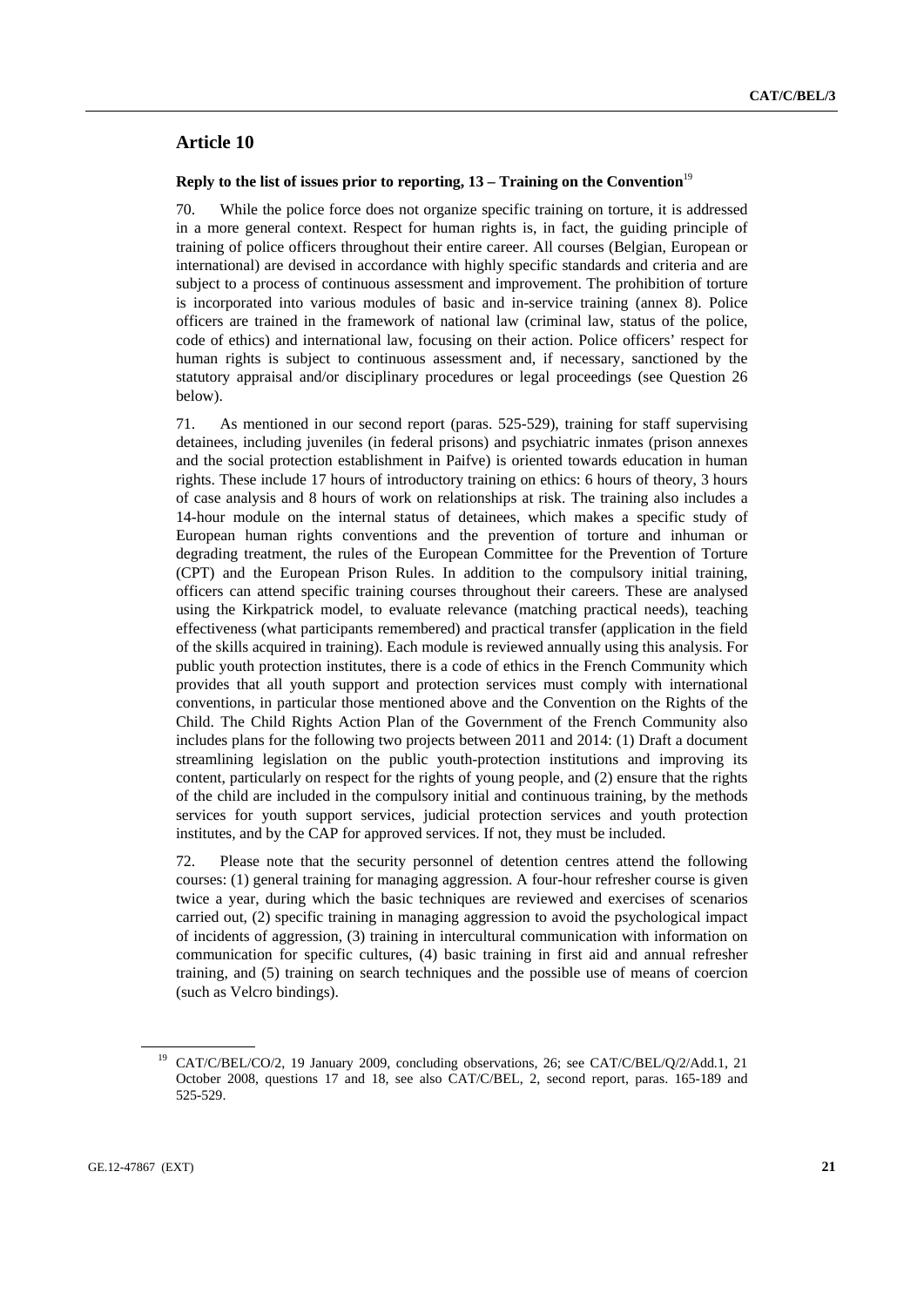73. The Royal Military Academy provides training in international humanitarian law to the legal advisers on armed conflict, operating at various levels of defence command. The training does not specifically address the Convention against Torture, but the issue is integrated into the general training. The Directorate-General for Legal Support and Mediation gives training and guidelines on international humanitarian law, human rights and criminal law to lawyers and military personnel leaving for tours of duty. As already mentioned, the issue of manifestly unlawful orders is taught as well as the obligation of all military personnel to inform the federal prosecution if they learn of a crime (art. 29 of the Code of Criminal Investigation).

74. The victims of offences of all kinds who turn to the social assistance services or persons who are referred to them by the police or the personnel of the prosecution offices or the courts receive social and psychological assistance focused on the direct and indirect effects of what happened to them and on coping with the distress caused by their traumatic experience. All workers in approved services (support services for victims, shelters, family planning centres) attend training courses. In Brussels, the French Community Commission subsidizes specific training on domestic violence for workers in shelters and supports the "Intact" association in its outreach activities and training of police officers on female genital mutilation and forced marriages, covering both the cultural and legal aspects. Indeed, the 2010-2014 National Action Plan (see Question 5 above) emphasizes the need to educate professional groups and the general public on genital mutilation and to detect cases at risk. Moreover, a specific guide has been produced for professionals, while the issue of mutilation is taught in university medicine courses. Regarding violence against women, a manual offers detection tools for all professionals (see para. 38 above) and police officers are trained to recognize any signs of abuse and how to act appropriately in response to a request for action and initial care (see para. 33 above and annex 8). Finally, regarding trafficking in persons, a brochure is nearing completion to raise awareness among medical staff of the symptoms that victims may exhibit and teach them appropriate responses (see para. 41 above).

75. Finally, the Judiciary Training Institute does not organize specific training on the Convention against Torture. However, we would recall that human rights, and especially the European Convention on Human Rights, are taught in law courses in all Belgian universities. Thus, all judiciary staff have a good knowledge of the subject. The Institute organizes and/or sponsors training courses on many topics. The Belgian Government invites the Committee to consult its programme of training courses (annex 29) and gives some examples here of recent training courses: monitoring the deprivation of liberty viewpoints on monitoring police detention centres and prisons (March 2012); the Salduz law — along with the consequences of the Salduz ruling for the police, judiciary and the bar (December 2011); sexual violence and basic training on violence within the couple (October 2011); evidence in criminal law (September 2011); and justice and human rights — a duty of care (May 2011). There is also basic annual training in international cooperation, which discusses the prohibition of torture and/or ill-treatment.

### **Article 11**

### **Reply to the list of issues prior to reporting,**  $14$  **– Interrogation and custody<sup>20</sup>**

76. The Police Code of Ethics of 2006 (annex 20) sets forth a number of the rights of persons deprived of their liberty. For instance, point 51 establishes their rights to medical

<sup>20</sup> CAT/C/BEL, 2 second report, paras. 190-261.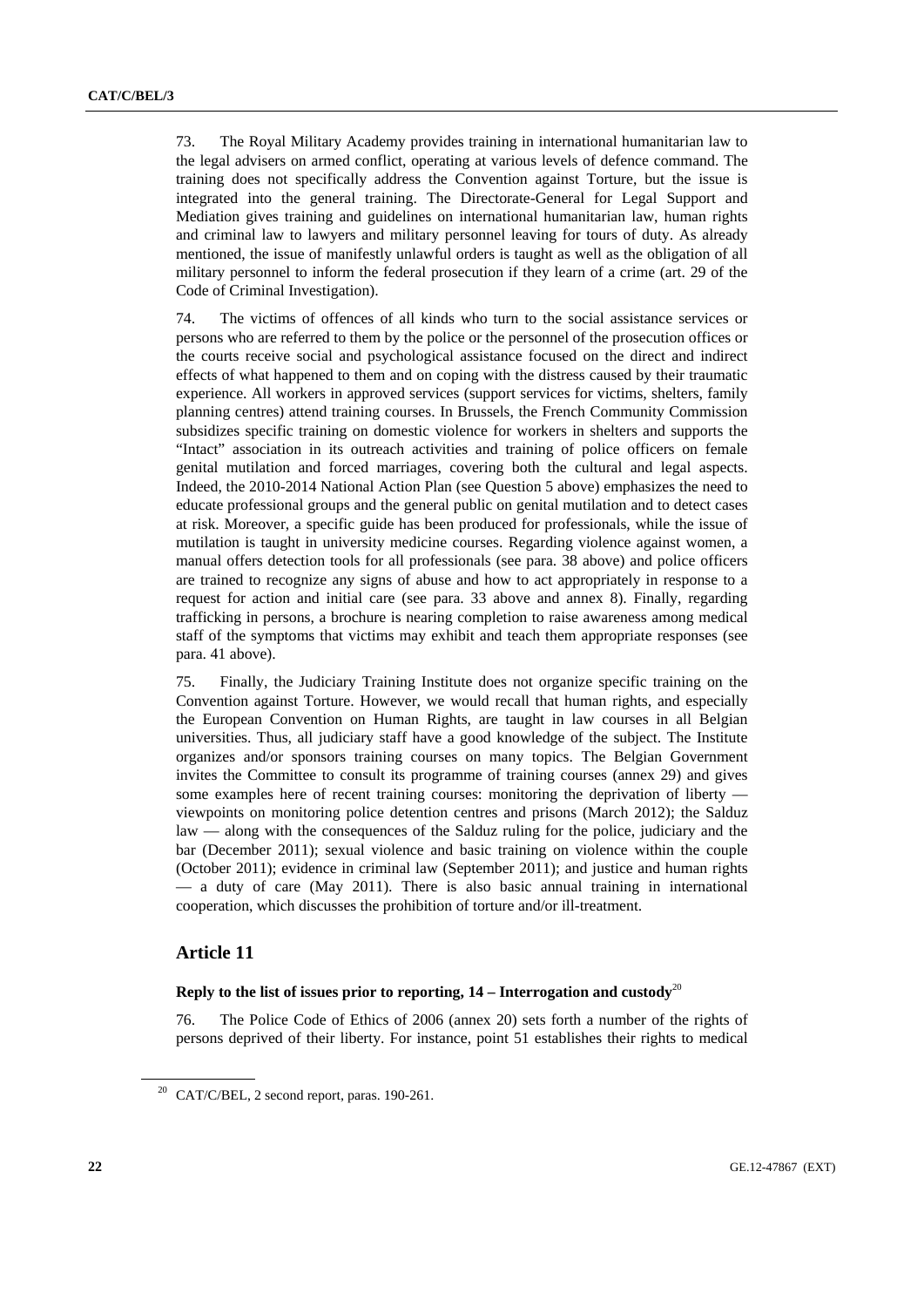assistance, access to sanitary facilities and the supply of food and drink. Staff are responsible for any person under their surveillance. They must take the necessary steps to prevent accidents, escapes or connivance with third parties and must ensure effective surveillance to that end. They must give assistance to people under their supervision who clearly need medical care. They are to give or arrange for first aid while waiting for approved medical care services. Point 62 of the Police Code of Ethics states that investigators must take all possible care over the quality and fidelity of the recording and transcription of the hearings, interviews and confrontations that they carry out. They are to inform people of their rights, respect their right to silence, not to force them to incriminate themselves and to refrain, in order to obtain confessions or information, from resorting to violence, abuse or underhand ploys (see Question 30 below).

77. Note also that the various documents used as a basis for police work in the field have recently been updated to incorporate the changes that have occurred since the entry into force of the Act of 13 August 2011 (see Question 3 above). For instance, the Field Intervention Guide (GIT) was updated in cooperation with the judicial authorities. Finally, the police have also adopted awareness-raising and information measures such as InfoReview 042012 devoted solely to the Salduz law (annex 30).

#### **Reply to the list of issues prior to reporting**, **15 – Statistics on detention**

78. The Belgian Government is providing the Committee with figures for 2009, 2010 and 2011 (annex 31). For each year, they give the average prison population (by sex, prison regime and nationality) and the average overcrowding rate. Figures are also given for juvenile facilities operated by the federal State (two new facilities were opened in 2010: Tongeren and Saint-Hubert). For 2009, the overcrowding rate was 21.8 per cent. The average population is 10,237.8 (9,833.2 men and 404.7 women, 34.7 per cent in pretrial detention, 54.1 per cent convicted prisoners and 10.4 per cent detainees). For 2010, the overcrowding rate was 17.7 per cent and the average population was 10,535.7 (10,129.1 men and 406.6 women, 34.7 per cent in pretrial detention, 54.2 per cent convicted prisoners and 10.4 per cent detainees). For 2011, the overcrowding rate was 20.2 per cent and the average population was 10,973.5 (10,531.3 men and 442.2 women, 3,736.1 in pretrial detention, 6,049.8 convicted prisoners and 1,091.4 detainees). The Belgian Government also attaches to its report figures at 3 April 2012 (annex 32). There are 11,215 detainees, including 3,565 in custody, 6,417 convicted prisoners, 10,745 men and 470 women. Finally, the Belgian Government has no statistics on detention, disaggregated by type of offence. Moreover, it does not collect data by ethnic origin of detainees.

#### **Reply to the list of issues prior to reporting,**  $16$  **– Unaccompanied minors**<sup>21</sup>

### *Point (a): Financial and human resources, training and practical results of the action taken*

79. The total budget (staff costs, operating costs, equipment and guardians) of the Guardianship Service for 2011 amounted to 3,267,000 euros. In 2012, it rose to 3,704,000 euros. In 2011, the department consisted of a multidisciplinary team of 23 officers. In 2012, it had 20 officers. Recruitment is under way to hire seven new officers.

80. The figures show a steady rise in arrivals of young migrants in Belgium. From 2009 to 2011, the average increase was 30 per cent in relation to 2008. Of the 4,410 reports in

<sup>&</sup>lt;sup>21</sup> CAT/C/BEL/CO/2, 19 January 2009, concluding observations, 7; see CAT/C/BEL/CO/2/Add.1, 28 March 2011, follow-up responses, paras. 20-51; see also CRC/C/BEL/CO/3-4, 18 June 2010, paras. 74 and 75.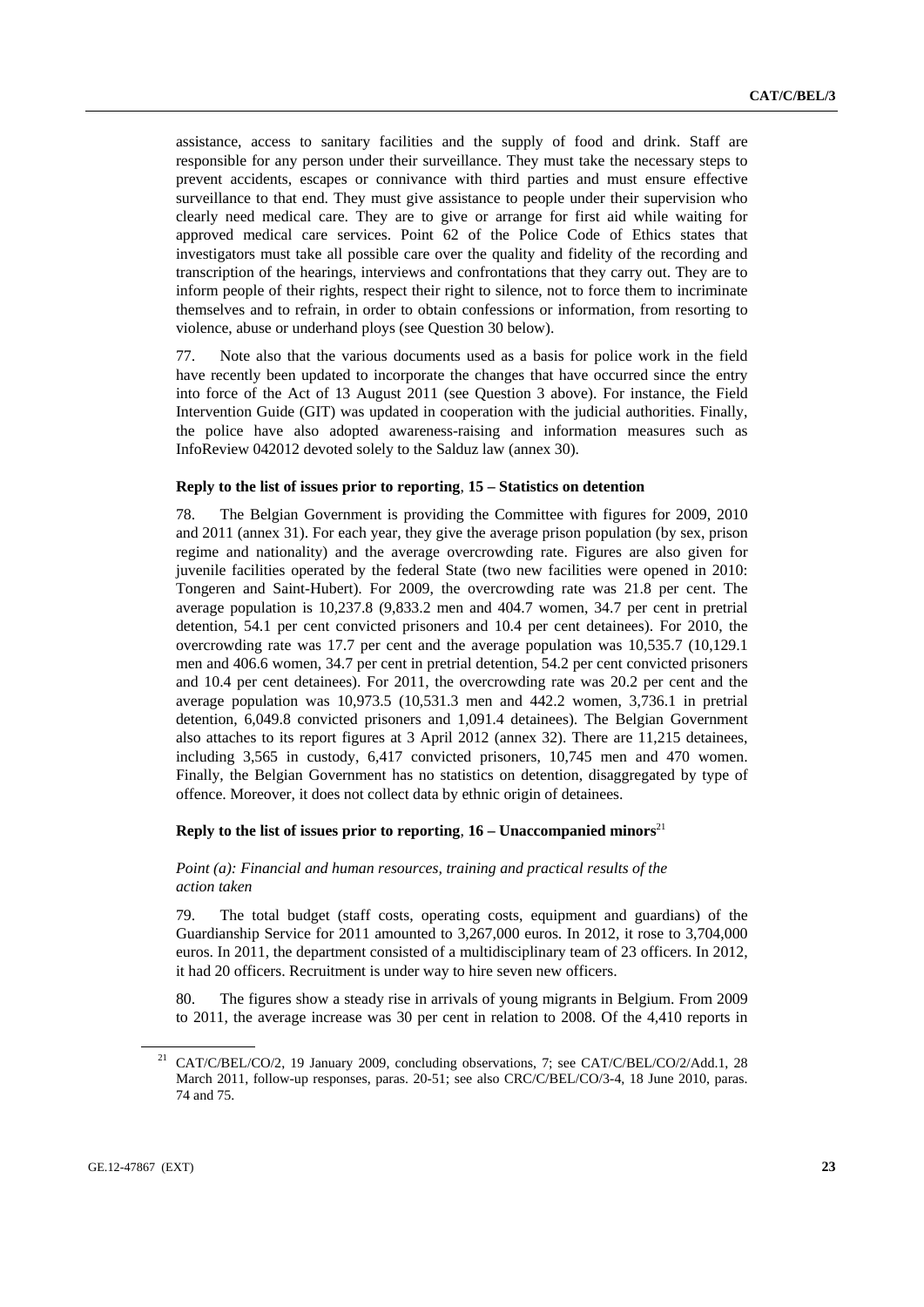2011, the Guardianship Service handled 2,468 young people. To identify young people whose age was in doubt, 993 medical tests were conducted in 2011, under the supervision of the Guardianship Service (figures covering the period up to 30 November): 288 young people were identified as minors and 705 as adults. In view of this increase in unaccompanied foreign minors, the Guardianship Service has made significant efforts to approve new guardians. In 2011, it approved 68 new guardians. Currently, there are about 260 active guardians. The Guardianship Service has provided basic training for new guardians, principally covering the guardianship law, psycho-social counselling and cultural issues, youth assistance and protection, education of unaccompanied foreign minors, as well as family searches and voluntary return. An information day on identifying unaccompanied foreign minors was also organized for more experienced guardians during 2011. In 2008, the Guardianship Service appointed 923 guardians. This figure rose to 1,590 guardians appointed for 2011. At the end of 2011 there were 2,485 ongoing guardianships. As part of the monitoring exercise, the Guardianship Service processed 3,319 guardians' reports and conducted more than 1,000 interviews during 2010. With the increase in unaccompanied foreign minors, the number of guardianship terminations also rose. In 2011, the Guardianship Service terminated 982 guardianships. Finally, the Service processes some 6,000-7,000 statements of outstanding receivables from guardians and interpreters a year.

81. Regarding the Office for Foreign Minors and Human Trafficking of the Aliens Office, the financial and human resources are as follows (staff and operating costs + equipment and electricity): in 2008 (447,226.71 euros), in 2009 (547,660.91 euros), in 2010 (622,547.52 euros), in 2011 (523,229.50 euros) and for 2012 (443,494.37 euros). In addition, from 2008 to 2012, the Office for Foreign Minors and Human Trafficking received the following specific training: in 2008, child psychology in a context of migration; annual training on interview techniques for minors (specialist staff for unaccompanied foreign minors, 15 people); in 2010, information on the reception of minors by the Federal Agency for the Reception of Asylum Seekers (Fedasil); in 2010, information on the voluntary return of unaccompanied minors provided by the International Organization for Migration; in 2011, psychological profile and sexuality of the child by SOS Enfants, and in 2011, introduction to language learning and development in children. On the basis of decisions concerning minors, the Office for Foreign Minors and Human Trafficking conducted at least the following hearings: 1,691 in 2008, 1,356 in 2009, 1,091 in 2010 and 939 in 2011.

82. The number of staff in the Unaccompanied Foreign Minors Team of the General Commissariat for Refugees and Stateless Persons has grown as follows: 35 in 2008 and 2009, 45 in 2010, 55 in 2011 and 79 in May 2012. To be assigned to this team, staff members must have at least one year's experience in handling the cases of adult asylum seekers. They must also have taken the "Interviewing Children" training course and have attended follow-up meetings on unaccompanied foreign minors. In 2010 a training course in communication and conflict management in intercultural situations was also given. In addition, each team member has been trained in the laws and regulations concerning minors and guardianship, and in gender issues. On the basis of decisions concerning minors, the General Commissariat conducted at least the following hearings: 525 in 2008, 494 in 2009, 830 in 2010 and 1,020 in 2011. Finally, the budget of the General Commissariat does not have a specific heading for minors. Extrapolating from the number of decisions on minors in 2011, the total budget was 776,573,017 euros for 2011 (payroll and training).

### *Point (b): Homes for unaccompanied foreign minors, accommodation capacity and personnel training*

83. Regarding the reception system for unaccompanied foreign minors, the Belgian Government would refer the Committee to the information it provided in the follow-up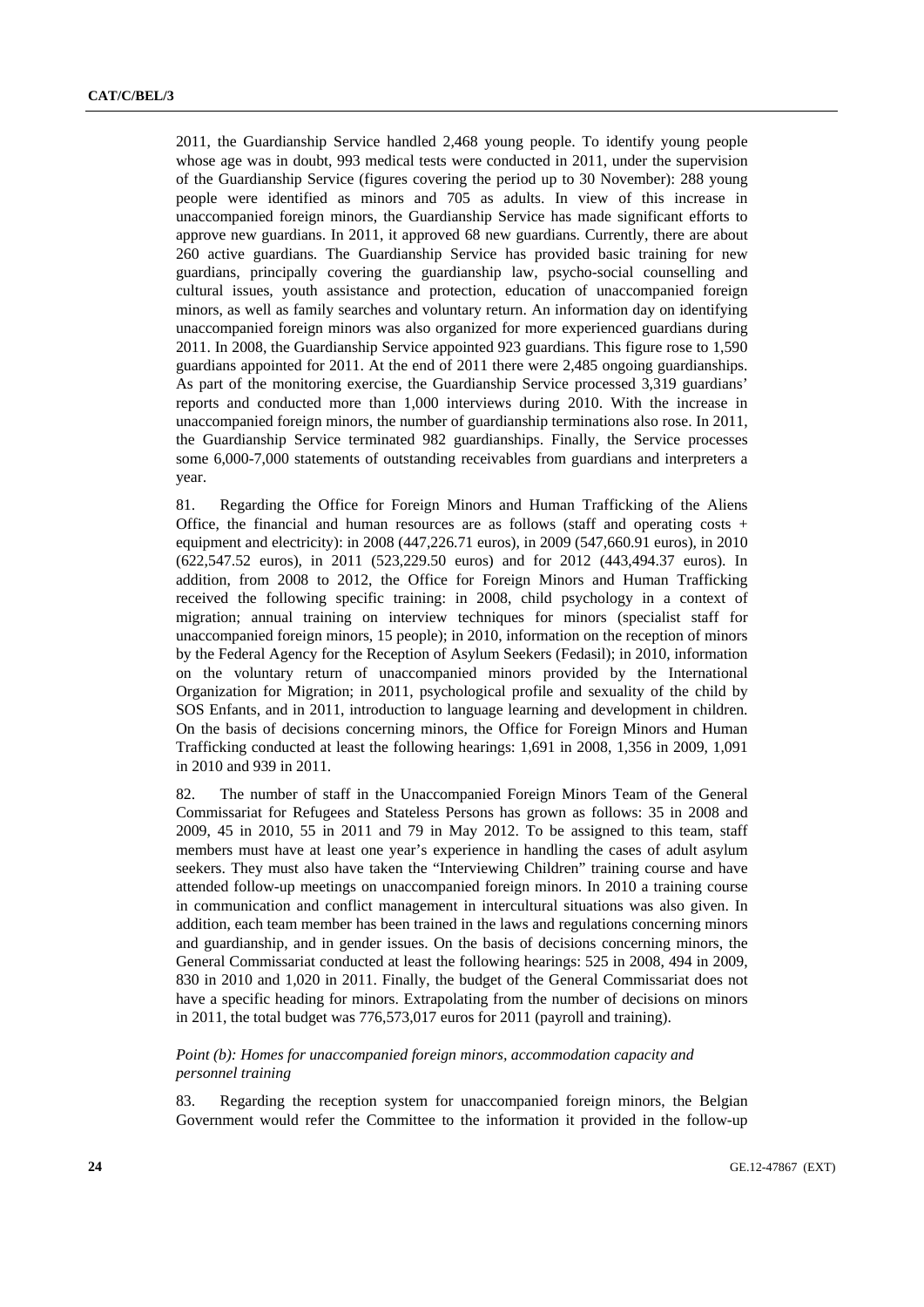responses to the Committee's concluding observations (notably paras. 28-31 and 42-51). However, it should be noted that since October 2009, the network of homes for unaccompanied foreign minors organized by the Federal Agency for the Reception of Asylum Seekers has been hard hit by a crisis, mainly due to the increase in the number of young people reported, the time required for the Guardianship Service to identify the young person (improving significantly since 11 July 2011 — from 2-3 months to 23 days) and the small number of people leaving the Federal Agency's network once the young people have a status and can therefore benefit from other services. This crisis has entailed some changes in the organization of the homes.

84. Now, the young person usually goes first to the Aliens Office, where he presents himself as an asylum seeker. The Office reports the young person to the Guardianship Service, which sends a copy of the reception document and a lodging request to the Federal Agency for the Reception of Asylum Seekers. The minor is sent to one of the two observation and orientation centres (one in Neder-Over-Heembeek and the other in Steenokkerzeel), depending on places available. Young people claiming to be unaccompanied foreign minors whose age is in doubt are sent to a hotel while being identified, and then on to a more suitable reception centre. Regarding non-asylum seekers, only the most vulnerable young people are also accommodated at an observation and orientation centre (Neder-Over-Heembeek or Steenokkerzeel). Unaccompanied foreign minors not seeking asylum, for which the Federal Agency for the Reception of Asylum Seekers has been sentenced, have so far been sent first to a hotel, pending orientation at a reception centre. In addition, on 14 May 2012 a new observation and orientation centre was set up in a rural setting to host unaccompanied foreign minors who are not seeking asylum. It will offer more specific work for those young people who most often have difficulty adapting to the reception organized by the Federal Agency. After arriving at such a centre, young people stay there for a period ranging from 15 days up to one month and are then transferred to the most appropriate reception centre available. Young people in the rural centre remain there for between one and four months before being transferred to a place in the Federal Agency's network or to youth assistance. Whereas initially reception took place in three distinct phases (phase 1: observation and orientation centre, phase 2: second collective reception centre and phase 3: stable accommodation or supervised independent lodging) now, because of the crisis, it is as follows: pre-observation and orientation stage — where the Aliens Office doubts the young people's declared age, they are sent to a hotel if there are not enough places; phase 1: observation and orientation centre (standard or rural setting); phase 2: second collective reception centre; phase 2 *bis* for unaccompanied foreign minors: "independent" places in the federal centres, and phase 3: stable accommodation or supervised independent lodging with a local reception facility or a partner.

85. Each observation and orientation centre has 50 places. The new rural centre has 15 places, but there are plans for 30. The remaining capacity of the reception network of the Federal Agency for the Reception of Asylum Seekers is constantly changing. Note that, in five years, the number of unaccompanied foreign minors received in the network managed by Federal Agency and its partners has more than tripled: in June 2006, the network hosted only 375 young people, as against 1,280 in early April 2012. At the same time, reception capacities have been steadily increasing: in early January 2010, the network had 706 places specifically for unaccompanied foreign minors; in April 2012 there were 1,189 places and 181 unaccompanied foreign minors living in hotels. In May 2012, the Federal Agency for the Reception of Asylum Seekers organized a total of 1,190 reception places (1,120 in late December 2011), while the entire structure (including the observation and orientation centres and "collective" and "individual" local reception facilities) currently houses 1,320 unaccompanied foreign minors.

In addition to their professional training, the staff of these reception centres attends training courses organized by the Federal Agency's headquarters, the various central offices of the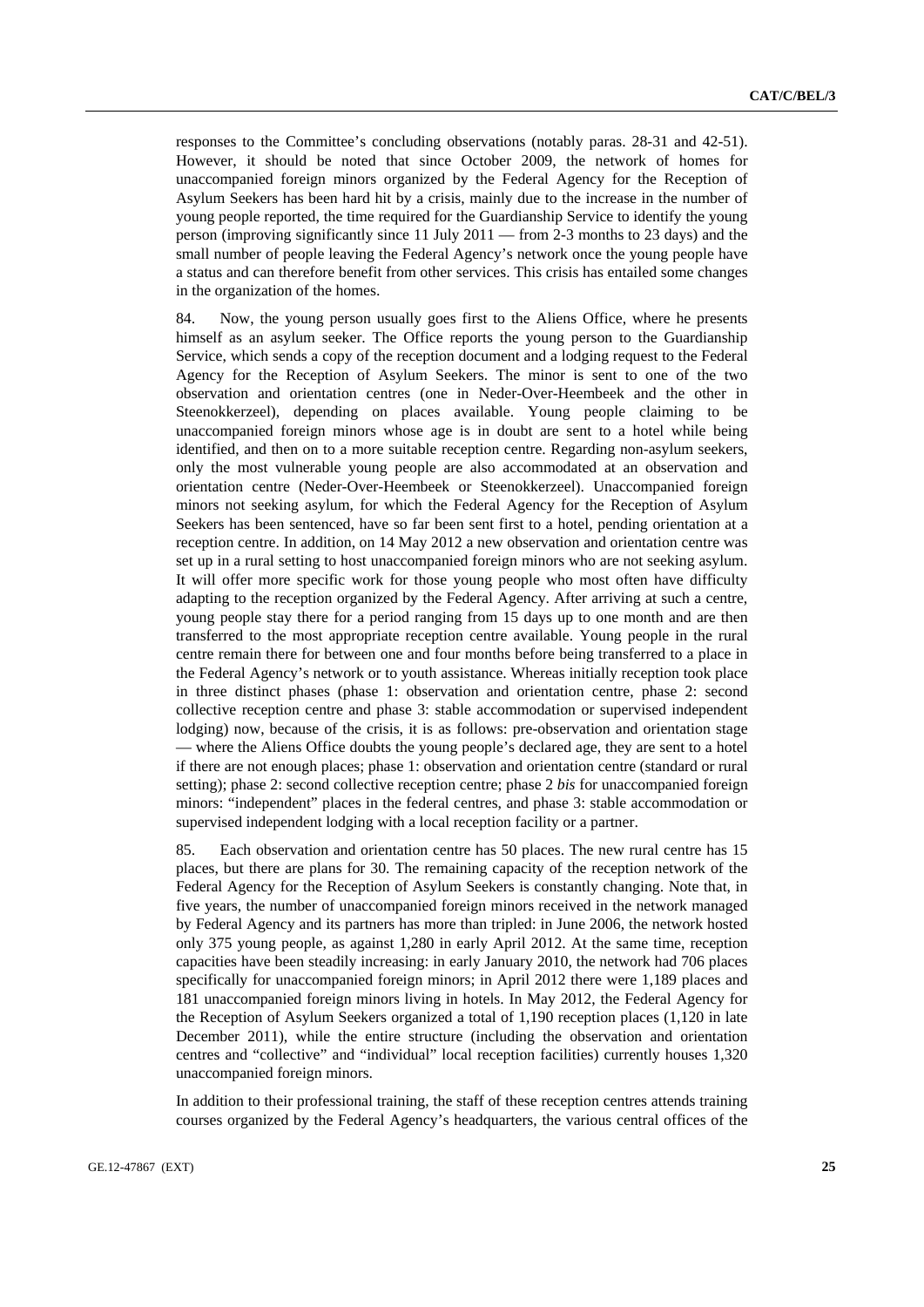partners (Red Cross) and the Union of Walloon Towns and Communes for the staff of local reception facilities who are responsible for unaccompanied foreign minors. Supervision varies according to the reception phases and is and adapted slightly depending on the infrastructure and the partner.

#### *Point (c): Legal framework and protection of unaccompanied foreign minors*

86. On this issue, the Belgian Government would essentially refer the Committee to the information it provided in follow-up responses to the concluding observations (paras. 21-27 and 35-41 in particular). It would like to make a few clarifications and provide some additional information, however.

87. In accordance with article 3, paragraph 1 of the Guardianship Act (Programme Law of 24 December 2002, as amended by the Programme Laws of 22 December 2003 and 27 December 2004), the Guardianship Service is responsible for establishing a specific guardianship for unaccompanied foreign minors. Regarding article 5, the system applies whether or not the unaccompanied foreign minor is an asylum seeker. However, the Act does not specifically provide for guardianship for European minors, but the circular dated 2 August 2007 on European unaccompanied foreign minors in vulnerable situations provides for temporary care of these minors who are not entered in one of the population registers. The Guardianship Service is a support unit and a link to the competent authorities with regard to this situation. Note that most young Roma reported by the police to the Guardianship Service come from the European Economic Area. These European minors may be entrusted to the Public Social Welfare Centre (CPAS). Indeed, article 63 of the Act of 8 July 1976 provides that any minor, over whom no one has parental authority or guardianship or physical custody is entrusted to the Welfare Centre of the commune where he or she is staying. If the conditions are met, a civil guardianship is also possible (art. 389 of the Civil Code — minors may be assigned a guardian if the parents are deceased, legally unknown or cannot exercise parental authority in a durable way). The figures of the Guardianship Service, between 2008 and 2011, indicate 458 reports of European unaccompanied minors, 274 of whom were given support. After investigation, the vast majority of them appear to be accompanied by a family member or supported by other social services and support is therefore discontinued. Note that 10 minors were redirected to a specialist centre for trafficking in persons, while 17 were followed up by youth support services or prosecution services (annex 33).

88. Specific provisions concerning residence for unaccompanied foreign minors are laid down in articles 61/14 to 61/25 (Act of 12 September 2011, Belgian Government Gazette, 28 November 2011, annex 34) of the Aliens Act of 15 December 1980 and articles 110 *sexies* to 110 *undecies* (Royal Decree of 7 November 2011, Belgian Government Gazette, 28 November 28, 2011) of its implementing order of 8 October 1981. These provisions were contained in the ministerial circular of 15 September 2005, repealed on 14 November 2011. The main changes are:

 (1) The new definition of unaccompanied foreign minor (not a national of the European Economic Area, under 18, not accompanied by a person exercising parental authority or guardianship and definitely identified as a unaccompanied foreign minor by the Guardianship Service).

 (2) Durable solution: (a) family reunification in the country where the parents are legally staying; (b) or return to the country of origin or to the country where the unaccompanied foreign minor is authorized or permitted to stay with guarantees of adequate reception and care, according to his or her age and degree of autonomy, by his or her parents or other adults who take care of him or her or public bodies or NGOs; (c) or authorization to stay in Belgium, taking into account the legal provisions. Note that in seeking a durable solution, the primary goal is to safeguard the family unit (art. 61/17).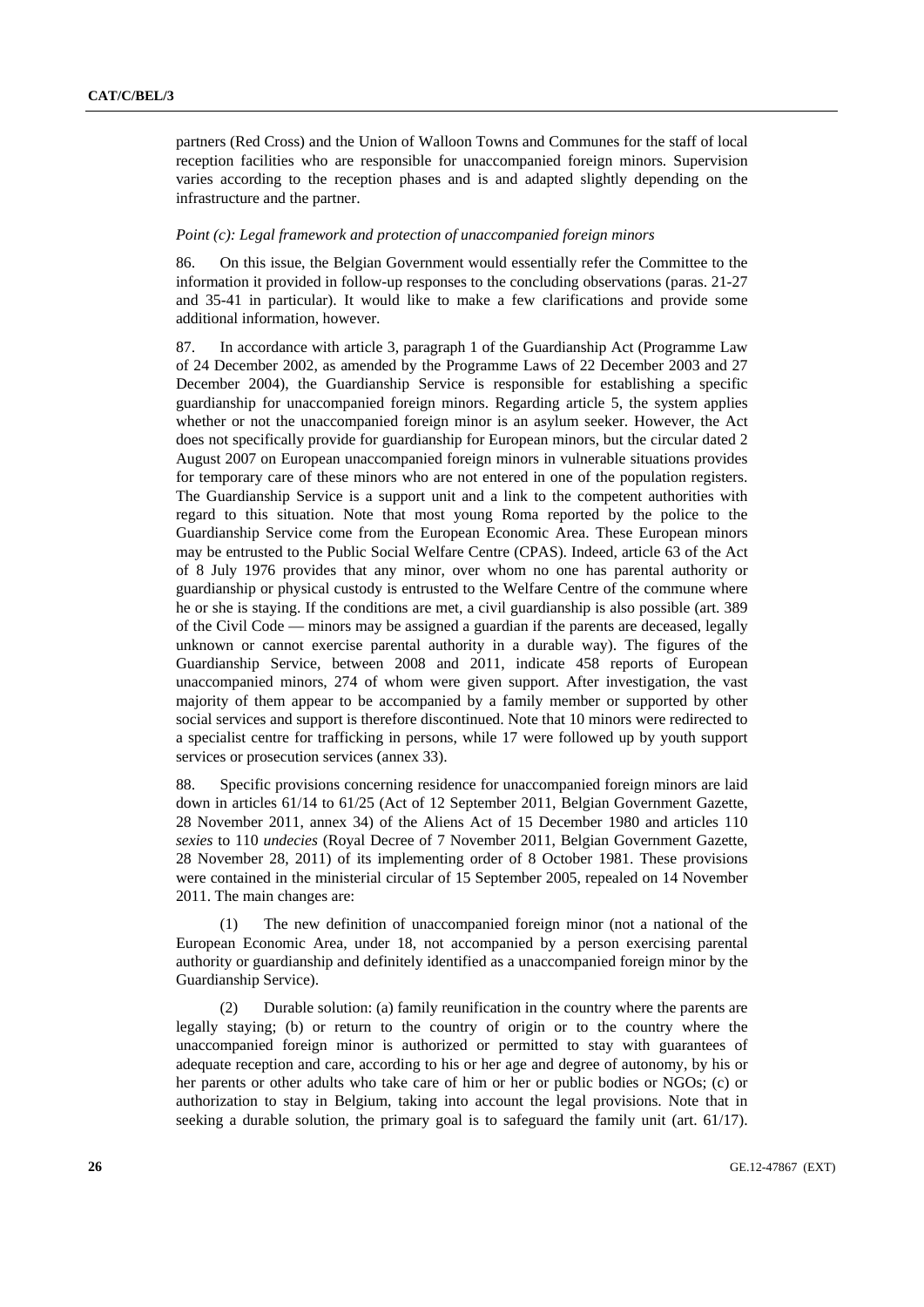During this time, the unaccompanied foreign minor is given a six-month registration certificate rather than a three-month declaration of arrival.

 (3) Where the durable solution is in Belgium, a one-year temporary residence permit (a type A residence card) is issued. Then, the plan for living in Belgium is monitored for three years until a type B card (unlimited residence) is issued, provided that the person concerned is still classed as an unaccompanied foreign minor. The Royal Decree of 7 November 2011 specifies the Act's implementing procedures and measures:

- (a) The data to be included in the application for a residence permit;
- (b) The terms of the hearing; the guardian may ask for a lawyer to be present;
- (c) Models of the documents issued, and
- (d) Steps taken to establish the identity of the unaccompanied foreign minor.

89. In addition, article 74/19 (Act of 19 January 2012, annex 21) of the Aliens Act provides that unaccompanied foreign minors may not be kept in places within the meaning of article 74/8, paragraph 2 and thus confirms the practice, since April 2007, of not putting them in detention.<sup>22</sup> Finally, article  $74/16$  of the Aliens Act states that an unaccompanied foreign minor may be expelled when the Aliens Office has ensured that there are safeguards for reception and care of the unaccompanied foreign minor in his or her country of origin or in the country where he or she has permission to stay. We would stress that the Minister or his representative, before taking an expulsion decision, takes account of any durable solution proposed by the guardian and that takes due account of the best interests of the child.

#### *Point (d): Living conditions of unaccompanied foreign minors during their stay*

90. Whatever the phase and the facility where unaccompanied foreign minors are accommodated, they are given material assistance in the broad sense, including medical care. If necessary, they also receive counselling. During the initial reception phase (in an observation and orientation centre) organized by the federal centres, unaccompanied foreign minors are observed to draw up an initial medical, psychological and social profile to detect any vulnerability and orientate them towards appropriate care (art. 40 of the "Reception" Act of 12 January 2007). The Royal Decree of 9 April 2007 specifies the work at an observation and orientation centre.

91. The second reception phase is organized by the federal centres or their partners. Collective reception facilities of the federal centres receive unaccompanied foreign minors for a period of from four months to one year. These are open structures, receiving young people on a voluntary basis, with round-the-clock supervision. There is individual and collective follow-up. These structures provide material assistance, notably accommodation, food, medical and psychosocial support, a daily allowance and educational follow-up. Various activities are also organized there. They are specific facilities integrated into an adult reception centre. The staff provide general support and social welfare for unaccompanied foreign minors. Certain federal centres organize accommodation for 20 independent unaccompanied foreign minors: since the young person is independent, there is less supervision. More specific accommodation is organized by some partners of the Federal Agency for the Reception of Asylum Seekers, such as two local reception facilities

<sup>&</sup>lt;sup>22</sup> We would also stress that since a recent Act of 16 November 2011 (Belgian Government Gazette, 17 February 2012), the detention of illegally staying families with minor children, with a view to their expulsion, is now restricted to very specific cases allowed by the Act and always for as short a period as possible.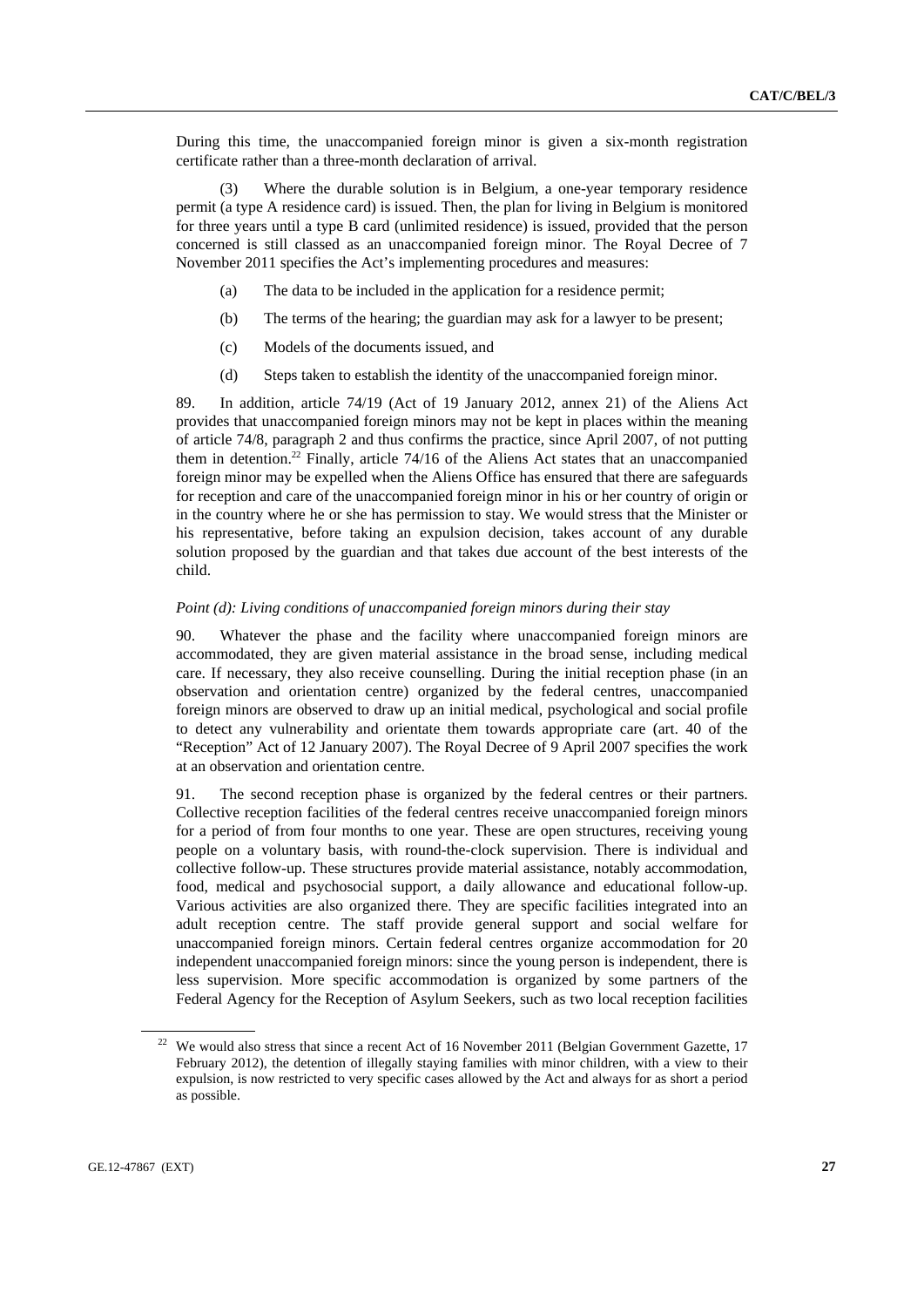that offer a smaller and independent structure. The most vulnerable young people are given preference for these places after their stay in an observation and orientation centre. These local reception facilities exist in the French-speaking area only and also work with youth support (the Communities), which makes more supervisory staff available.

92. The third phase takes place in "supervised independent" accommodation, organized primarily by local reception facilities but also by a partner. It is for unaccompanied foreign minors who have stayed in an observation and orientation centre for 15 days and at least four months in a collective reception centre: a federal reception centre or a facility of a partner of the Federal Agency for the Reception of Asylum Seekers (Rode Kruis, Croix Rouge, facilities of the Broeders van Liefde, etc. or a collective local reception facility specifically for minors). The young people are still entitled to material assistance. Supervision is more individual in a structure that gives more responsibility to the young people. It is a transition to greater independence. Through a plan to prepare for adult life, unaccompanied foreign minors are given tools to become independent adults.

93. The consultations conducted in 2009 with the various players involved in support and reception for unaccompanied foreign minors have been relaunched by the State Secretary for migration in particular to reach a cooperation agreement with youth support services. Recommendations were also made in April 2012 by the delegate for the rights of the child.

94. The El Paso reception centre has developed a pilot training project for unaccompanied foreign minors who are dropping out of school. This arose out of the fact that some young people find it very difficult to adapt to the educational system in Belgium, probably because it is ill-matched to their original system. To try to rebuild a relationship with their learning experiences (with a practical foundation), an educational project was set up to allow unaccompanied foreign minors access to training-through-work ventures. A special formula had to be found because the ventures are in principle restricted to adults, and unaccompanied foreign minors are subject to compulsory education in Belgium. Finally, the Ministry of Education of the French Community agreed to a formula that includes enrolment at a centre offering sandwich courses (theoretical and practical work experience, 24 hours per week), which meets the requirement for compulsory education and the training-through-work venture is the training provider for the centre. This project was subsidized by the French Community for two years (the project comes to an end in June 2012). After a 15-day trial period, an initial assessment is made. The minor can then sign up for a six-month apprenticeship. When the apprenticeship has been completed, the young person's future plans are clarified and a decision is taken as to how he or she is going to follow up on this training experience. The 25 young people who took part in the project for two years took three main paths: referral to a centre offering sandwich courses to undertake longer term training (most cases), return to the country of origin or drop out (disappearance). The instigators of the project plan to provide training in the young people's countries of origin to link training to voluntary return and development issues. In this way they also hope that the project will be recognized and that the training-throughwork ventures can obtain subsidies.

95. Regarding education, mention has already been made of a specific reception centre in Flanders (OKAN) to integrate non-native speaker unaccompanied foreign minors as quickly as possible. In the French Community, there is also a system for newcomers to ensure optimum reception, orientation and integration into education through "bridging" classes. The courses are focused primarily on learning French in order to be able to join an "ordinary" class. Following the growing success of bridging classes, a more flexible arrangement will soon be put in place that is better suited to the real situation on the ground, as soon as the school year begins in September 2012. In particular, it will involve coaching and learning support to suit pupils' profiles and interim schooling for a limited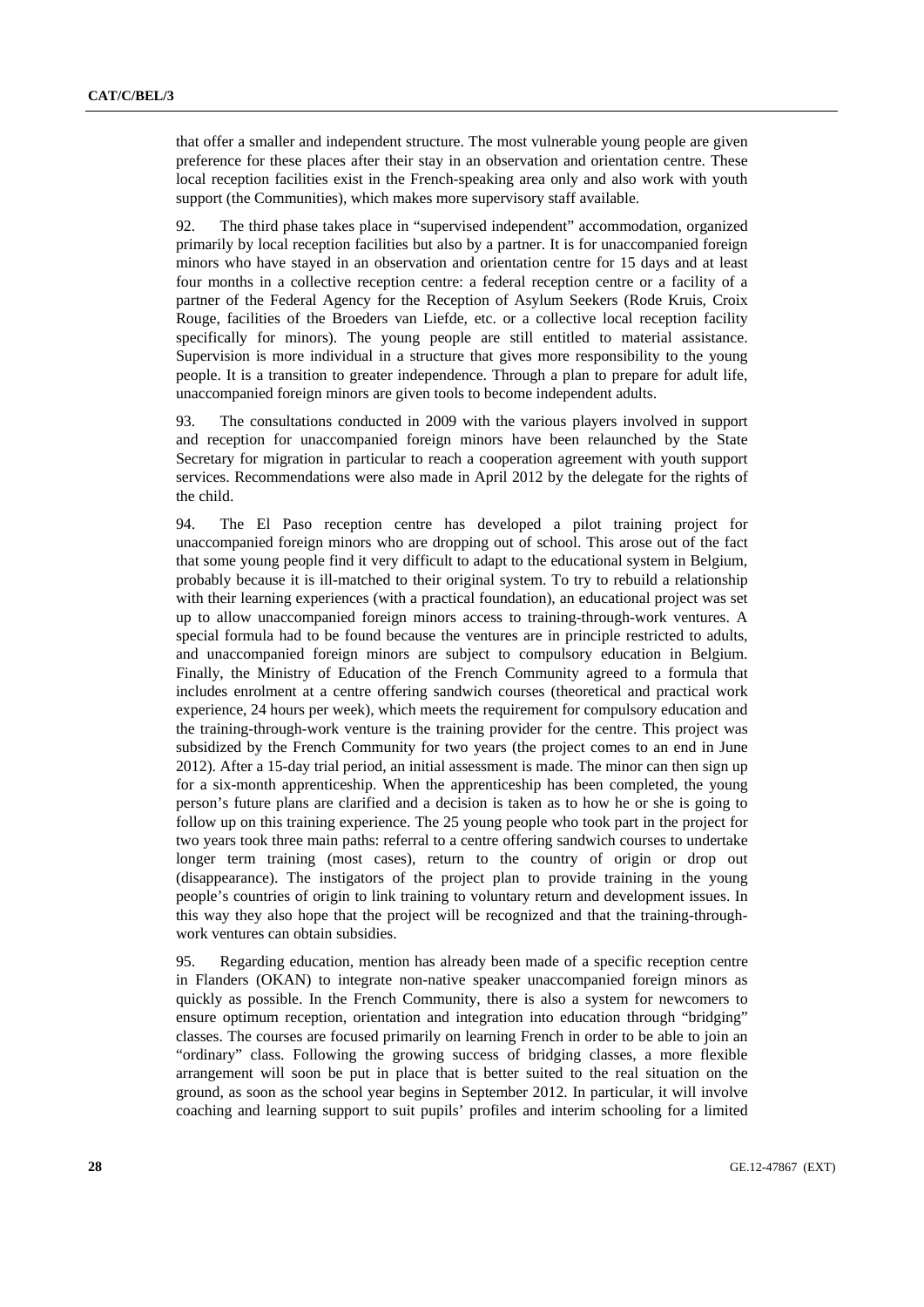period before joining an ordinary class. Note that the reception and support of newcomers is one of the three priorities for 2011-2015 of the cohesion policy of the French Community Commission. Within that framework, it subsidizes many projects by associations working with unaccompanied foreign minors (e.g. Mentor Jeunes — social, legal and educational support, Dynamo — monitoring of individual unaccompanied foreign minors). Finally, in May 2011 the French-speaking Governments undertook to sign a memorandum of understanding on a reception policy for newly arrived migrants.

#### **Reply to the list of issues prior to reporting, 17 – Police code of ethics**<sup>23</sup>

96. The Belgian Government would recall that the police Code of Ethics (annex 20) does not explicitly ban torture but definitely covers it. Indeed, the Code reminds police officers of their obligation to respect and protect human rights and lays down strict conditions for the use of coercion and force (notably points 3, 46 and 49, the latter covering the respect of physical integrity and human dignity). Furthermore, several provisions of the Code explicitly prohibit inhuman and degrading treatment (see points 13, 51 and 62, the latter covering the prohibition of obtaining a confession or information by resorting to violence, abuse or underhand ploys, see Question 30 below). In the light of these provisions, members of the police force are clearly bound by the prohibition of torture which, we reiterate, is sanctioned by the Criminal Code, which is obviously applicable to public officials (see Question 1 above). Finally, we would recall that police officers are trained in criminal law, special criminal law, international humanitarian law and international conventions, including the penalties associated with such offences. Indeed, respect for human rights is a common thread throughout their training (see Question 13 above).

#### **Reply to the list of issues prior to reporting,**  $18 -$  **Youth protection**<sup>24</sup>

97. We would recall that the Act of 13 August 2011 (see Question 3 above) provides for assistance by a lawyer for all interviewees deprived of their liberty. In the above-mentioned circular 12/2011 of 23 November 2011, the College of Principal Public Prosecutors confirmed that the Act is applicable to minors (annex 35) and derives three principles from that fact: (1) minors enjoy the same rights as adults; (2) minors may not waive any of their rights as their status as a minor entails a presumption of vulnerability; (3) minors always enjoy the additional rights provided by the Youth Protection Act of 8 April 1965, e.g. articles 49 (2) and 52 *ter* (2).

98. Under article 15 *bis* of the Pretrial Detention Act, the detention may be extended only if so ordered by the examining magistrate. A minor or a person prosecuted for an offence committed before the age of 18 may be referred to the examining magistrate by the Public Prosecutor or automatically in case of *flagrante delicto* only in "exceptional circumstances" and in case of "absolute necessity" (art. 49 of the Youth Protection Act). To answer question (a) of the Committee explicitly, the Act provides that a minor must have the assistance of a lawyer when appearing before the examining magistrate (art. 49 (2) of the Youth Protection Act)<sup>25</sup> and the juvenile court (art. 52 *ter* (2) of the Youth Protection Act).26 If the minor does not have a lawyer, one is designated automatically (art. 54 *bis* of

<sup>&</sup>lt;sup>23</sup> CAT/C/BEL/CO/2, 19 January 2009, concluding observations, para. 15; see CAT/C/BEL/Q/2/Add.1,

<sup>21</sup> October 2008, question 2. 24 CAT/C/BEL/CO/2, 19 January, 2009, concluding observations, para. 16 and CAT/C/BEL/CO/2/ Add.1, 28 March 2011, follow-up responses, paras. 73-79; see CAT/C/BEL/Q/2/Add.1, 21 October 2008, question 3; see also CRC/C/BEL/CO/3-4, 18 June 2010, para. 83. 25 Article 15 of the Act of 13 June 2006.

<sup>26</sup> Article 16 of the Act of 2 February 1994 amending the Youth Protection Act of 8 April 1965.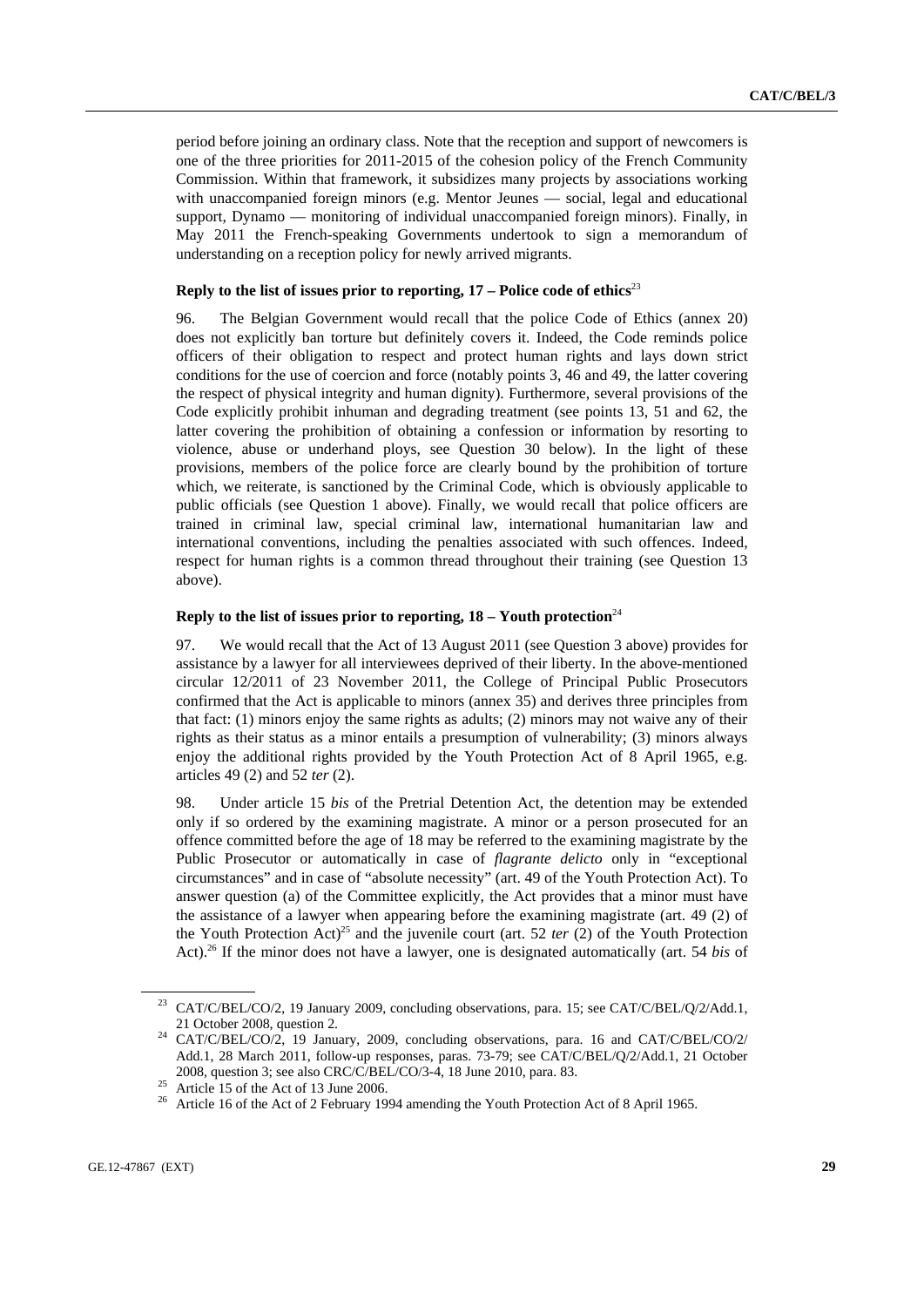the Youth Protection Act). Apart from the possibilities set out in the above-mentioned article 49, the examining magistrate may examine a minor in only two types of case: (1) relinquishment of jurisdiction (see Question 19 below), and (2) traffic offences (art. 36 of the Youth Protection Act). In these cases, where an arrest warrant may be issued,  $27$  we apply the ordinary law on pretrial detention, which includes the rules of the Act of 13 August 2011 (see Question (3) above), but taking into account that minors cannot waive their rights.

99. The reader will recall that article 48 *bis*, paragraph 1 of the Youth Protection Act provides for the presence of a third party responsible for a minor deprived of his or her liberty following an arrest or released against a promise to appear or the signature of an undertaking. Article 51 thereof provides that the juvenile court must notify the parties responsible with a view to enabling them to attend. In any judicial hearing, minors interviewed, as victims or witnesses of crimes, may be accompanied by an adult of their choice, unless a reasoned decision is taken in the interests of the minor or of establishing the truth (art. 91 *bis* of the Code of Criminal Investigation).

100. The provisions on audiovisual recording were amended by the Act of 30 November 2011 amending the Act on the improvement of the approach to sexual abuse and acts of paedophilia in a position of authority (Belgian Government Gazette, 20 January 2012, annex 36). Article 92 of the Code of Criminal Investigation now reads as follows: "Paragraph 1. Hearings of minor victims or witnesses of crimes referred to in articles 372 to 377, 379, 380, paragraphs 4 and 5, and 409 of the Criminal Code shall be videotaped, unless there is a substantiated decision to the contrary taken by the Crown Prosecutor or the investigating judge taking account of the circumstances of the case and in the interests of the minor. The Crown Prosecutor or the investigating judge may order the audio-visual recording of hearings of minors who are victims of or witnesses to offences under article 91 *bis*, with their consent. If the minor is under 12 years of age, it is sufficient to inform them of the decision; Paragraph 2. The audio-visual recording of hearings of minors who are victims of or witnesses to offences other than those referred to in article 91 *bis* may be ordered, with their consent, where there are serious and exceptional circumstances. If the minor is under 12 years of age, it is sufficient to inform them of the decision". This provision will enter into force only on 1 January 2013 to allow the necessary infrastructure for audiovisual recordings of hearings of minor victims of or witnesses to offences to be set up. Recording will be used more often in future, under the new article.

101. According to the new article 47 *bis* of the Code of Criminal Investigation, the grounds for the hearing are briefly explained to interviewees and they are informed that they cannot be compelled to incriminate themselves. There is no provision for an audio or audiovisual recording for hearings of minors about offences that they may be charged with. However, the criminal policy service has a remit to assess the application of the Act of 13 August 2011 and to consider the need to make a general provision for recording. Finally, where minors are suspected of an offence, article 47 *bis* of the Code of Criminal Investigation is strictly applied, whether or not the hearing is recorded, pursuant to article 112 *ter* of the Code of Criminal Investigation.

102. The project for audiovisual recording of hearings with minors (TAM) of the integrated police force (local and federal levels) essentially aims to ensure that, within a reasonable time, any minor victim of or witness to an offence can be heard in accordance with the prescribed rules by a selected and trained investigator (TAM certificate) in premises specially equipped for the purpose. The project does not cover minors deprived of

<sup>&</sup>lt;sup>27</sup> We would recall that article 16 of Pretrial Detention Act, which specifies the conditions of substance and form of the arrest warrant, does not in principle apply to minors.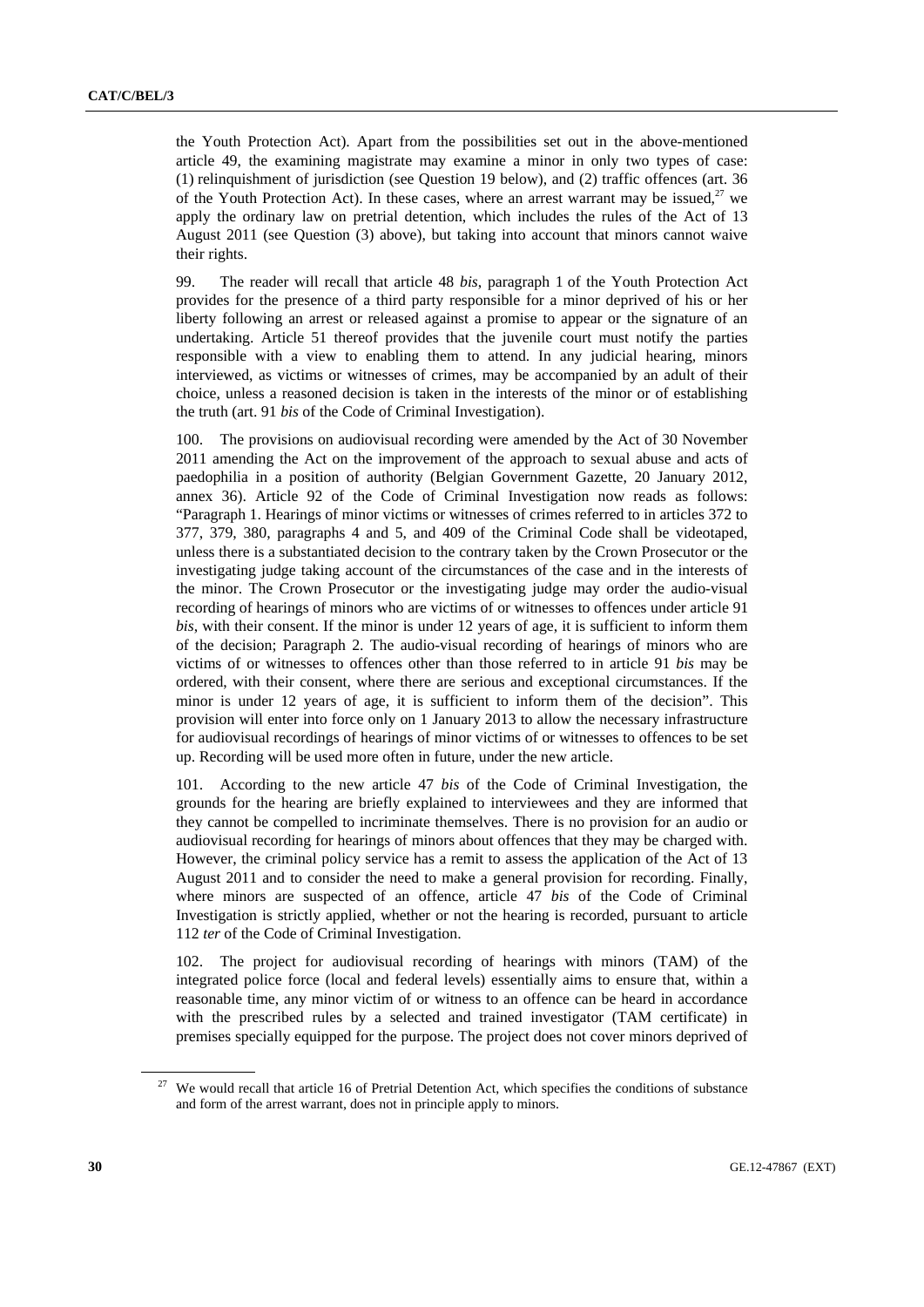their liberty. The project is ongoing. The following aspects are being considered: interview methods and techniques, assessment, training of investigators empowered to conduct hearings, facilities on the premises, purchase of equipment, etc. At 1 June 2012, there were 31 equipped rooms under the coordination of the Federal Judicial Police, allocated on the basis of geographical criteria and expediency. Four additional facilities are planned by the end of 2012.

### **Reply to the list of issues prior to reporting, 19 – Administration of juvenile**  iustice<sup>28</sup>

103. The age of criminal responsibility is 18 years. Minors who commit an offence are subject to custodial, preventive and educational measures. The emphasis is on rehabilitation and reintegration of the minor rather than punishment or penalties. Relinquishment of jurisdiction is therefore an exceptional procedure. Preference is given to the educational approach even for minors who have committed serious crimes. Only in exceptional cases can relinquishment of jurisdiction apply to a minor, and the rules of criminal law for adults are then applied. For minors who commit serious crimes while they are over 16 years of age, the juvenile court may indeed consider that a protection measure is not or is no longer sufficient and decide to relinquish jurisdiction in favour of jurisdictions — special chamber of the juvenile court, court of appeal or court of assize — that will apply adult criminal law (art. 57 *bis* of the Youth Protection Act of 8 April 1965). We would recall, however, that the use of the procedure to relinquish jurisdiction is subject to very strict conditions and the minor is protected by procedural safeguards.

104. For instance, jurisdiction may not be relinquished unless the minor is over 16 years of age. The usual measures provided for minors must have proven inadequate, assessed on the basis of the minor's personality and his or her entourage and maturity. These are cases in which a custodial, preventive or educational measure cannot be taken for the positive development of the minor and his or her circumstances. Jurisdiction may be relinquished in two cases only: (1) the young person has already been subject to rehabilitation measures or a reparative programme; (2) the offence of which he or she is charged is referred to in articles 373 (indecent assault with violence or threats), 393-397 (murder, assassination, parricide, infanticide, poisoning), 400, 401 (assault with permanent disability or unintentional manslaughter), 417 *ter* and *quater* (torture/inhuman treatment), 471 to 475 (robbery with violence or threats with aggravating circumstances) or attempting offences referred to in articles 393 to 397. The court must give grounds for its decision to relinquish jurisdiction and refer the case to the Public Prosecutor for prosecution before the competent court, where appropriate. Finally, subject to some exceptions, the court may relinquish jurisdiction only after a social study and medical and psychological examination of the minor. The nature, frequency and severity of the offence is taken into account if they are relevant to the personality assessment. If the Public Prosecutor decides to prosecute the minor after jurisdiction is relinquished, he or she will in principle be tried by a specific chamber of the juvenile court, composed of three judges, two of whom have received the training required to perform the duties of a juvenile judge, while the third is a correctional court judge.

105. Regarding the overall approach to the problem of juvenile delinquency, it is complex to implement, given the division of powers between the Federal Government (issues on the procedure and sanctions/custodial and educational measures) and the Communities (issues

<sup>28</sup> CAT/C/BEL/CO/2, 19 January 2009, concluding observations, para. 17; see CCPR/C/BEL/Q/5/ Add.1, 21 September, 2010, question 17(a) and question 22(a) and; CCPR/C/BEL/CO/5, 18 November 2010, para. 23.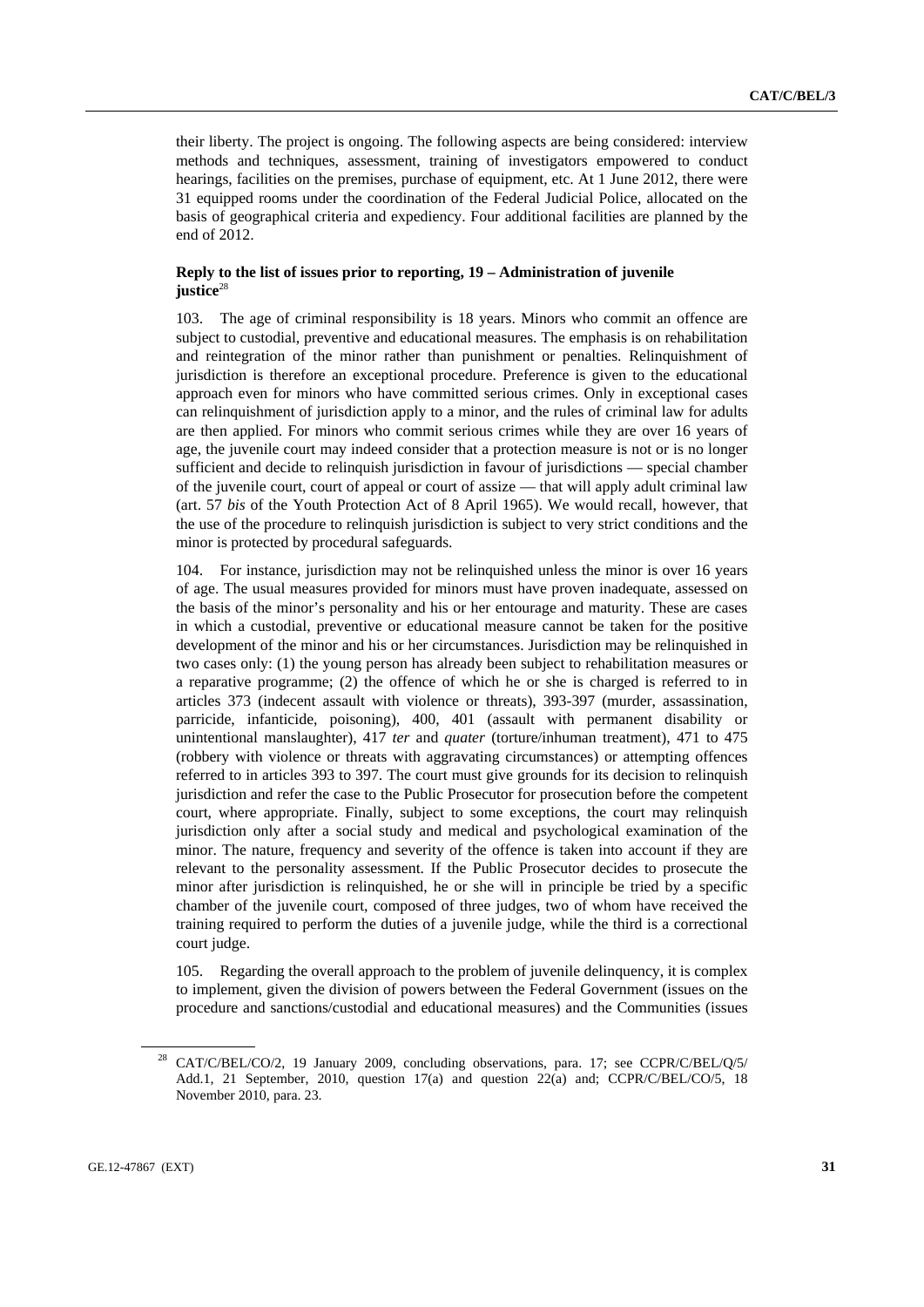on prevention and placement in youth protection institutions). However, discussions between the Federal Department of Justice (magistrates and the administration) and the Communities (administration and services in the field) have been going on for some time: for Flanders, Structureel overleg Agentschap Jongerenwelzijn and for the French Community, Comité de concertation des magistrats de la jeunesse et du Ministère de la communauté française). There are regular meetings for these consultations, addressing cooperation between the two sectors to achieve greater consistency in the approach to juvenile delinquency.

### **Reply to the list of issues prior to reporting, 20 – Prevention of abuse in prisons, special individual security regime and implementation of a guaranteed service**<sup>29</sup>

106. Regarding questions (a) and (b), the provisions of the Principles Act of 12 January 2005 (Belgian Government Gazette of 1 February 2005) establishing a right to complain to an independent body (the supervisory commissions) have not yet entered into force. However, as noted in the 2008 interim report of Belgium (paras. 194 and 195), a detainee may also apply for interim relief to the president of a court of first instance in the event of infringement of one of the detainee's personal rights, on the ground that the situation requires urgent action, or to a court of law in the case of an application on the merits. The Council of State has declared itself incompetent to rule on measures taken to ensure the proper functioning of a prison which would justify impairment of the subjective rights of detainees, but it still exercises marginal control by establishing whether the measure in question is not in fact a disguised disciplinary punishment and that there has not been an obvious error of assessment. Finally, we would point out that much of the Principles Act, notably everything relating to detainees' day-to-day life, including special regimes and disciplinary status, is in force.

107. Regarding question (c), the Belgian Government would also refer to its 2008 interim report (paras. 196 and 197) in which it stated that the Royal Decree of 4 April 2003 amending the Royal Decree of 21 May 1965 containing the general prison regulations created both the Central Prisons Supervisory Council<sup>30</sup> and a local supervisory commission in every prison. The Royal Decree of 29 September 2005 amended it to make those bodies more independent, transparent and professional. Among its duties, the Council exercises independent control over the treatment of detainees and compliance in this area. Each supervisory commission exercises the same control in its assigned prison. The Act provides for other independent controls of prisons by members of parliament, mayors, the services of the Federal Mediator and examining magistrates. Finally, control is exercised by the European Committee for the Prevention of Torture and NGOs such as the International Observatory of Prisons and the League of Human Rights.

108. On 2 May 2007, Belgium concluded an agreement with the United Nations on enforcement of sentences handed down by the International Criminal Tribunal for the Former Yugoslavia (the "Agreement" and "ICTY", annex 38). Under article 6, paragraph 1 of the Agreement, the competent Belgian authorities allow periodic and unannounced visits by the International Committee of the Red Cross to check the condition of persons detained under the Agreement. To date, this has applied to only one person in Belgium. He has received three visits from the International Committee of the Red Cross since 2008. Reports on these visits have been examined in detail. They did not make any major remarks but did make recommendations for improving the individual's prison regime. Wherever possible, the Belgian authorities have responded to those recommendations.

<sup>&</sup>lt;sup>29</sup> CAT/C/BEL/CO/2, 19 January 2009, concluding observations, para. 19 and CAT/C/BEL/Q/2/Add.1,

<sup>21</sup> October 2008, questions 20 and 23; see also CPT/Inf(2010)24, report of 23 July 2010, para. 111. 30 See the latest report for 2008 to 2010 of the Central Prisons Supervisory Council, in annex 37.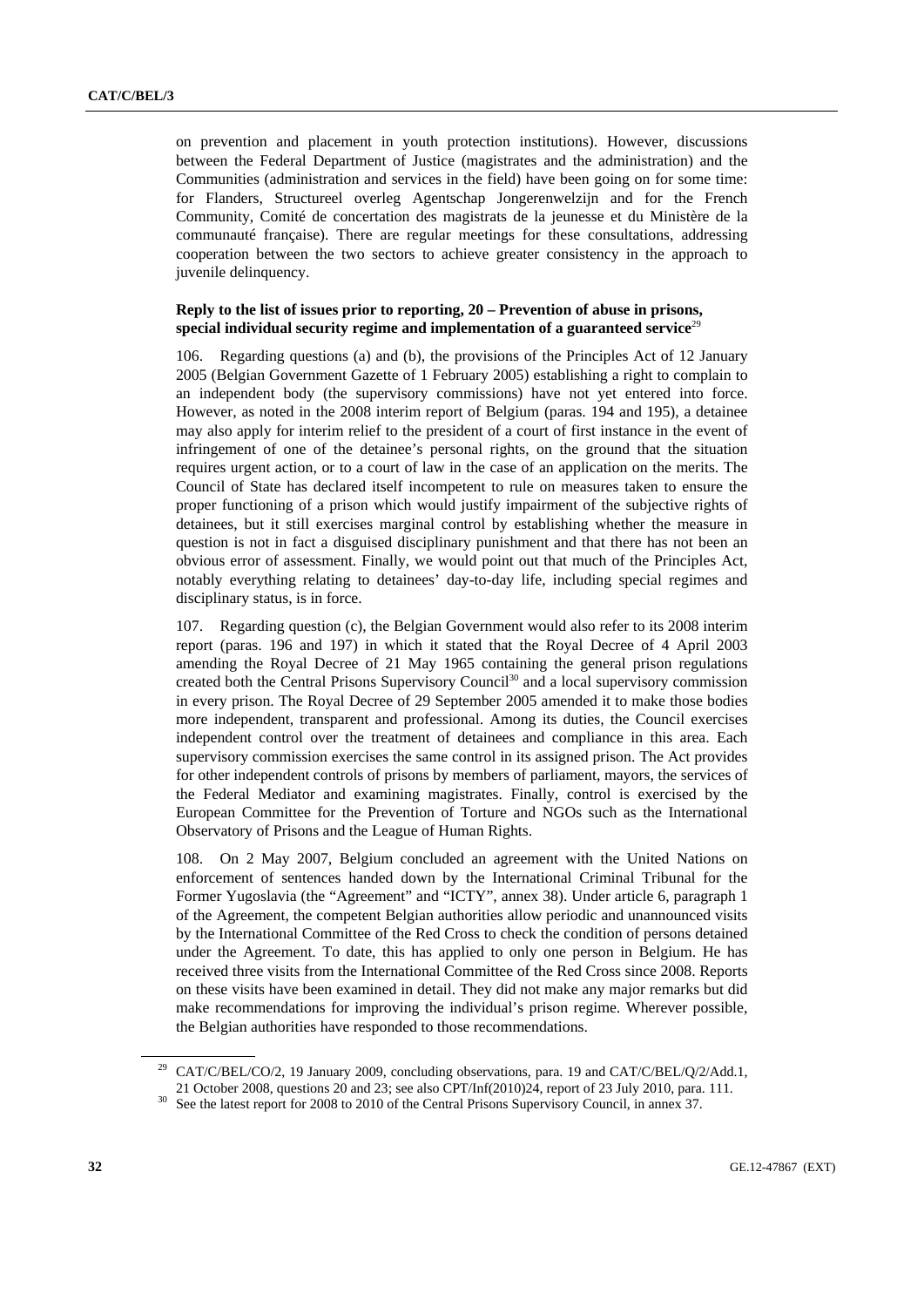109. Regarding question (d), in its 2010 report, the European Committee for the Prevention of Torture noted that the Principles Act and Circular No. 1792 allow the prison authorities considerable room for manoeuvre, leaving some prison governors, by their own admission, in a rather uncomfortable situation, and lead to practical differences of interpretation observed by that Committee between the special security units at Bruges and Lantin. We would recall that Circular No. 1792 of 11 January 2007 translates Title VI of the Act of Principles on order, security and the use of coercion into operational instructions (supporting documents). Therefore, when the Act explicitly gives discretion to the governor, he is empowered — and duty-bound — to exercise it. The framework in which he operates is sufficiently circumscribed by the law to prevent abuses, however. Finally, in the event of abuse, control can still be exercised through legal proceedings.

110. Regarding question (e), there is currently no such guaranteed or "minimum" service in the Belgian prison system, as the unions are strongly opposed to it. Only Memorandum of Understanding No. 351 of 19 April 2010, currently under review, governs conflicts in prisons, but with no minimum service. In the event of a strike, action must be taken according to the circumstances and the officers present, whether from the prison, police or civil defence services (annex 39).

### **Reply to the list of issues prior to reporting, 21 – Register of detainees**<sup>31</sup>

111. The Royal Decree to implement article 33 *bis* of the Policing Act has not yet been adopted. Meanwhile, the harmonization of the form and content of the register of detainees is continuing through internal notes and instructions. The model for administrative and judicial arrests was updated in April 2010. It is available to all police services, including local ones. It stresses the need to respect human rights and to maintain the register properly. In a note dated March 2010, the police also recommended that all departments and services use this model. Furthermore, all services are requested to note in the register any signs of injuries on persons as soon as they arrive at the station (under "apparent physical condition"). It also mentions the rights of the individual, such as the right to notify a trusted person and to have access to a medical examination. Finally, a project for a computerized register of detainees was developed and implemented about two years ago in the Federal Judicial Police of Brussels. If successful, this system could be tested in other services.

112. Since the end of 2009, primary responsibility for systematic and regular police monitoring of places of detention has been entrusted to the General Inspectorate of the Federal and Local Police (AIG). The Investigation Service of Committee P, very active in the past in this area, has placed its experience at the disposal of AIG, notably through a list of standard questions. As part of its aforementioned mission of control over AIG (see Question 8 above), Committee P performs a marginal control on how AIG carries out that mission and hence continues to keep a close eye on the issue. In its 2010 annual report, Committee P noted that: "The differing results of the due diligence investigations conducted in connection with this issue have shown that each police district has devised its own register of detainees and that these do not always contain enough information to allow us to ensure that detainees' rights have been respected. While prison admission and release times are recorded exhaustively, it is sometimes not possible to know, for example, whether an inmate has had access to a meal, a drink, etc." (annex 40, p. 68).

<sup>31</sup> CAT/C/BEL/Q/2/Add.1, 21 October 2008, question 28; CAT/C/BEL/CO/2, 19 January 2009, concluding observations, para. 20; and see CAT/C/BEL/CO/2/Add.1, 28 March 2011, follow-up responses, paras. 80-86.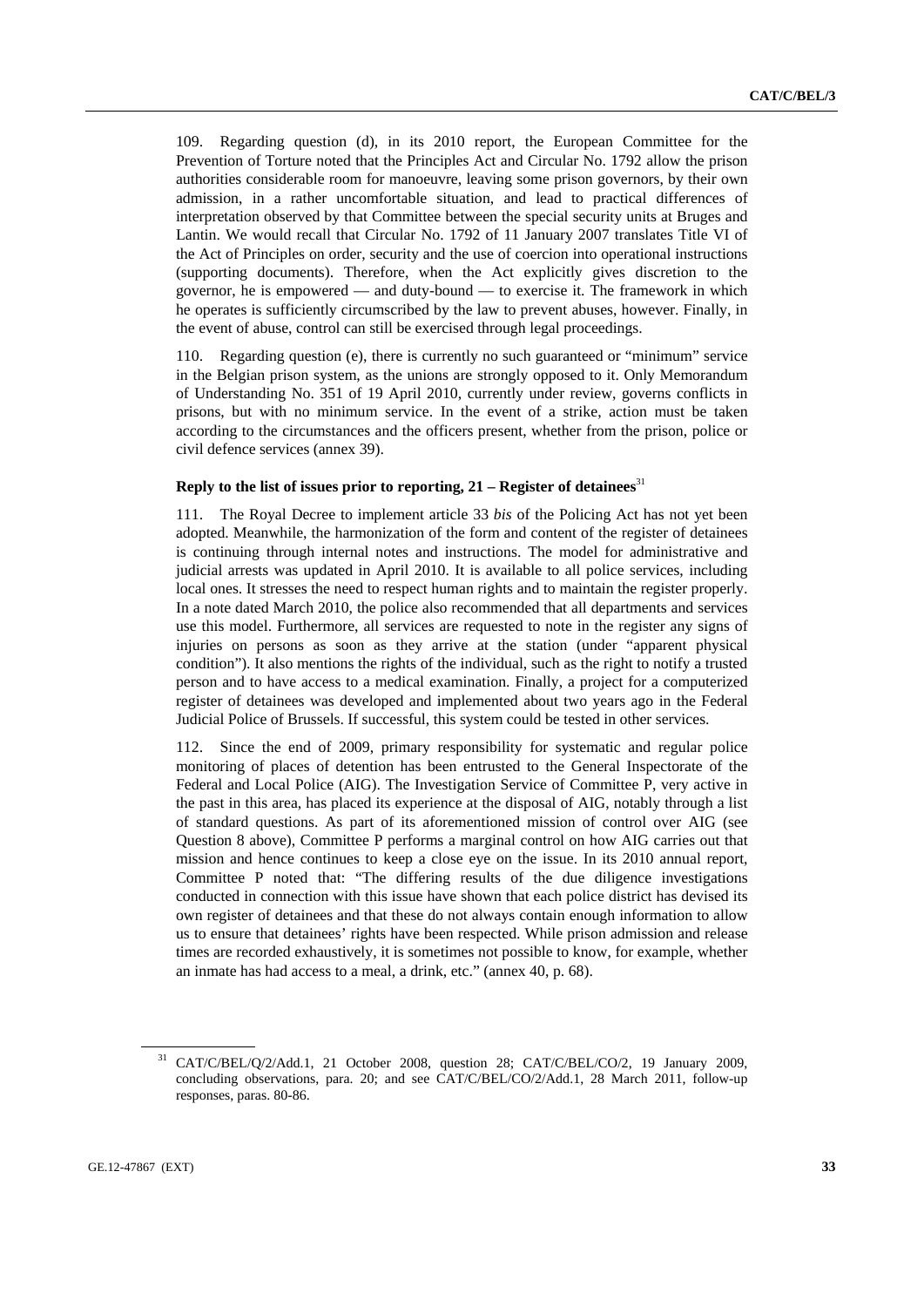#### **Reply to the list of issues prior to reporting, 22 – Conditional release**<sup>32</sup>

113. Conditional release is a very accessible procedure as it is granted automatically when the detainee meets certain time conditions. Article 24 of the Act of 17 May 2006 (Belgian Government Gazette, 15 June 2006) on the external legal status of persons sentenced to a term of imprisonment and the rights granted to the victim regarding the means of enforcing the sentence defines conditional release as "a means of serving a custodial sentence whereby the convicted person serves the sentence outside prison, subject to compliance with conditions imposed during a given probationary period".

Article 25 provides as follows: "Paragraph 2. Conditional release is granted to anyone convicted of one or more custodial sentences where more than three years are to be served, provided that the convicted person has: (a) served one third of those sentences, or (b) if the judgment or sentence found that the convicted person was a repeat offender, served two thirds of those sentences, unless the length of the sentences so far served exceeds 14 years, or (c) in the case of a sentence of life imprisonment, served 10 years of that sentence, or, if the sentence for life imprisonment found that the convicted person was a repeat offender, served 16 years of that sentence; and that the convicted person meets the conditions referred to in articles 47, paragraph 1, and 48" (in other words that there are no contraindications, such as the risk of offending again or the attitude of the convicted person in relation to the victims, and that a social reintegration plan is presented).

115. The procedure is initiated automatically by a notice from the prison governor. The dossier then follows the procedure within strict statutory deadlines, so that it is ready when the convicted person meets the time conditions required for conditional release. Articles 49 *et seq.* of the Act of 17 May 2006 describe the procedure for the sentence enforcement court to grant conditional release for persons sentenced to terms of imprisonment of more than three years. The governor has to deliver an opinion no earlier than four months and no later than two months before the convicted person meets the time conditions. Then, within one month, the public prosecution service must issue a reasoned opinion and forward it to the sentence enforcement court, which will consider the case at the earliest available hearing date. It must take place no later than two months after the filing of the written request or of receipt of the governor's note. The dossier is made available to the convicted person and his lawyer at least four days before the hearing. At the hearing, the court hears them, the public prosecution service and the governor. The victim is heard on the special conditions to be applied in his or her interest. The court delivers its ruling within 14 days of adjournment for consideration. It grants conditional release where it finds that all the legal requirements are met and that the convicted person agrees to the conditions (see arts. 55 and 56). If it does not grant release, it must indicate the date on which the convicted person may apply again (six months or one year maximum, depending on the sentence) or the date on which the governor is to issue a new opinion.

116. In terms of figures, 711 conditional releases were granted in 2009, 688 in 2010 and 780 in 2011. The granting of conditional release falls under the jurisdiction of the sentence enforcing court. Thus, in accordance with the separation of powers, the executive may not interfere in the way courts deal with applications for conditional release. Note, however, that the law does not preclude any prisoner from the benefit of conditional release and prison governors make every effort to deliver their reasoned opinions to the courts within the statutory deadline. Finally, the prison authorities may grant conditional release to persons serving a prison sentence totalling no more than three years on the basis of Circular

<sup>32</sup> CAT/C/BEL/CO/2, 19 January 2009, concluding observations, para. 22; and see CAT/C/BEL/Q/2/ Add.1, 21 October 2008, question 19, paras. 181 and 182.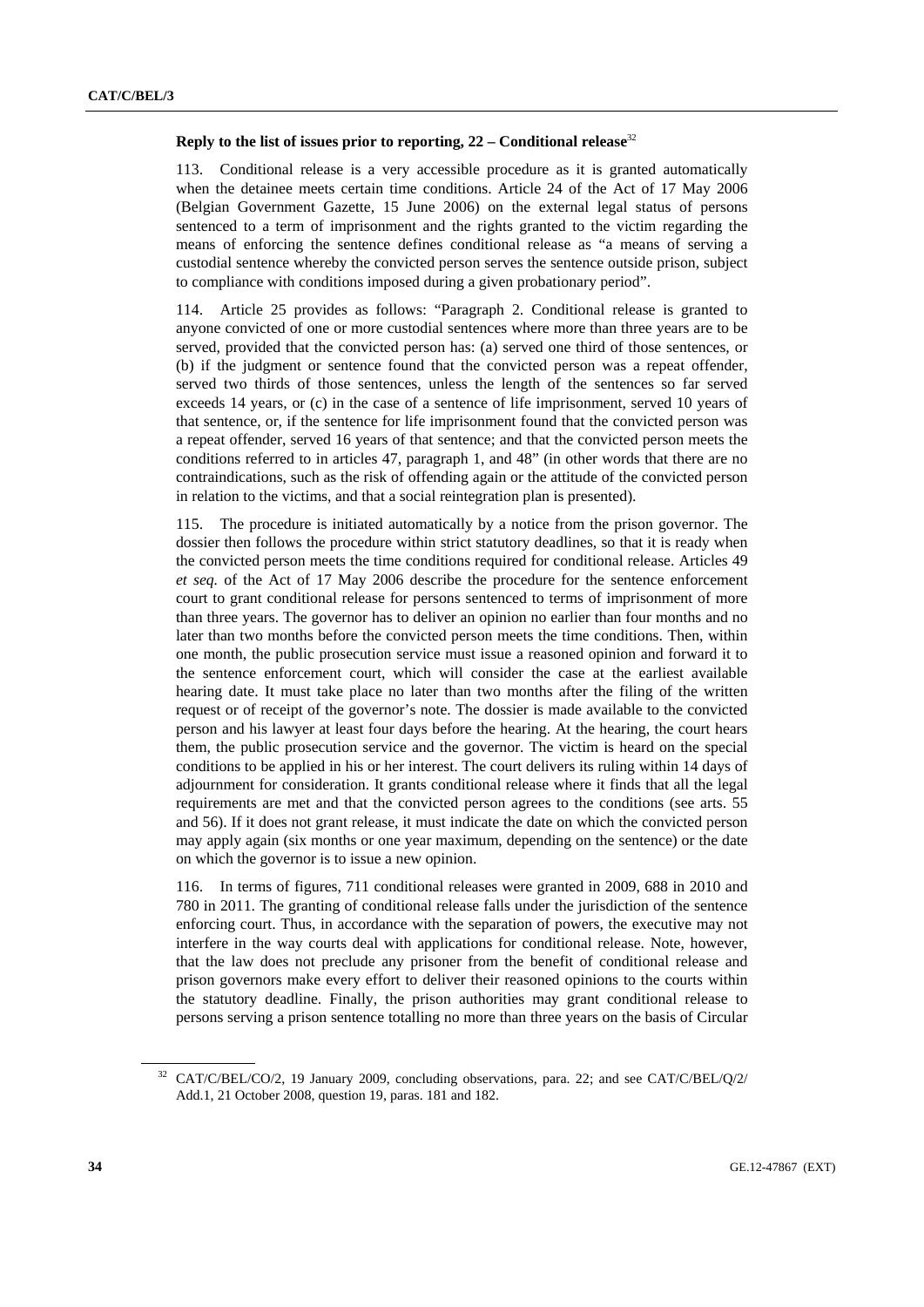No. 1771 of 17 January 2005: 6,171 were granted in 2009, 6,511 in 2010 and 6,621 in 2011.

### **Articles 12, 13 and 14**

### **Reply to the list of issues prior to reporting, 23 – Statistical data on complaints, prosecutions and sentences against law enforcement officers for torture or ill-treatment**<sup>33</sup>

117. The Belgian Government is providing the Committee with detailed statistics (annex 41). The first table summarizes the complaints alleging torture or ill-treatment by law enforcement officers, made directly to Committee P for the period 2005 to 2011. Note that complaints alleging torture or ill-treatment by law enforcement officers include complaints alleging acts of police violence lodged directly with Committee P. These figures cover allegations of police violence against both persons and property. The second table provides information on judicial investigations conducted by the Committee P Investigation Service for the same type of allegations and the same period.<sup>34</sup> Finally, the third table relates to convictions of police officers for torture or ill-treatment, for the period 2009-2011, as reported to Committee P by the judicial authorities pursuant to article 14 (1), of the Act of 18 July 1991 on monitoring of the police and intelligence services and the Threat Analysis Coordination Agency.35 These data were last updated on 15 March 2012. Note that not all the judicial authorities comply with their obligation to notify all such sentences to Committee  $P^{36}$  The figures are not exhaustive, therefore. Finally, the Belgian Government is also attaching six examples of sentences handed down in 2011 (annex 42). They are mostly cases of unlawful violence (assault) against people who were under control and no longer presenting any particular danger.

118. Regarding Belgian military personnel, no complaints have been received since 2008 for acts of torture or cruel, inhuman or degrading treatment committed in Belgium or abroad.

### **Reply to the list of issues prior to reporting, 24 – Linking of cases of forcefully resisting the police and complaints against public officials**<sup>37</sup>

119. Close connection is a relationship between two or more offences of a kind that, for the proper administration of justice and subject to the rights of the defence, requires cases to be tried together by the same judge, who can then appraise the facts from all angles, the validity of the evidence and the guilt of each accused. It is assessed by the trial judge. The linking of cases on the grounds of close connection is optional. Cases may also be linked at the end of the examination for the determination of the procedure. At its discretion, the

<sup>33</sup> CAT/C/BEL/Q/2/Add.1, 28 October 2008, question 27, see also CCPR/C/BEL/CO/5, 18 November

<sup>2010,</sup> para. 14.<br><sup>34</sup> Note that judicial records relating to allegations of police brutality handled by the individual investigations department of the General Inspectorate of the Federal and Local Police (AIG), for the period 2006-2010, are as follows: 106 cases in 2006, 135 in 2007, 98 in 2008, 148 in 2009 and 121 in

<sup>2010. 35</sup> This provision states that: "The Procurator-General and the Auditor-General shall automatically communicate copies of judgments and orders concerning offences committed by members of the

police services and the Threat Analysis Coordination Agency to Committee P". 36 In disciplinary matters, the Police Disciplinary Board handed down the following penalties for

excessive use of force: 9 penalties in 2006, 12 in 2007 and 2008, 13 in 2009 and 8 in 2010. 37 CAT/C/BEL/CO/2, 19 January 2009, concluding observations, para. 11 and CAT/C/BEL/CO/2/ Add.1, 28 March 2011, follow-up responses, para. 72.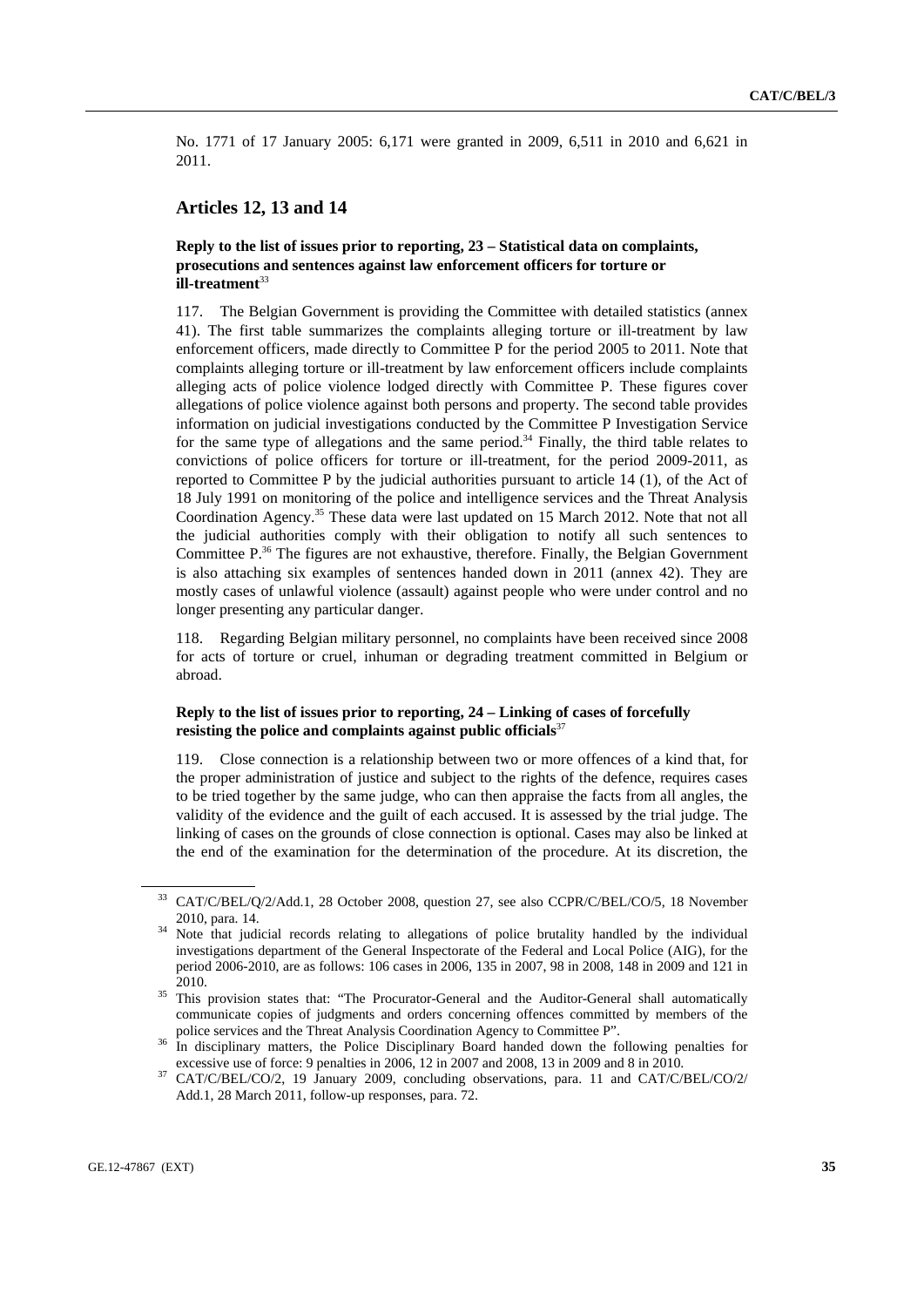public prosecution service may decide to add documents from another criminal case to the proceedings.

### **Reply to the list of issues prior to reporting, 25 – Complaints mechanisms and inspection of prisons, including juvenile facilities**<sup>38</sup>

120. Since 2009, the administration of the Federal Department of Justice is responsible for providing the members of the supervisory commissions with an office, logistical support for monthly meetings and accident insurance. Previously, it already handled the payment of their expenses, publication of notices of appointment, annual reports and correspondence. At the end of 2011, two support officials of that period were congratulated by the Chairman of the supervisory commission for the quality of service provided. Moreover, since 2011, the Supervisory Board has been allocated 100,000 euros from the Federal Department of Justice budget. These funds allow it to pay its own expenses such as the reimbursement of expenses of supervisory commission members, their insurance, the printing of the annual report, purchases of books, organizing symposia, etc.

121. Regarding point (b), in Belgium there are two strictly federal detention centres for juveniles subject to relinquishment of jurisdiction (the Tongeren facility and part of the Saint-Hubert facility). They are subject to the same complaint and inspection procedures as any other prison (see Question 20 above). In addition, juvenile detainees can apply to the Delegate-General for child rights regarding their situation and it may visit and inspect the premises, as may the members of the Chamber of Representatives, of the Senate and of the Parliament of the French Community (memorandum of understanding of 1 July 2010 between the Federal Government and the French Community). There are also two federal centres managed jointly with the Communities (the Everberg facility and part of the Saint-Hubert facility). These centres are subject to the same complaints and inspection procedures as any public youth-protection institution depending on the Communities.

122. The Decree of 4 March 1991 on assistance to young people of the French Community provides in article 37 that the court should hear disputes relating to the granting, refusal to grant or the conditions of application of an individual assistance measure (e.g. placement in a public youth-protection institution). If conciliation fails, the court settles the dispute brought before it. Its decision does not preclude a subsequent alternative agreement between the parties. Complaints from recipients of youth assistance and protection can also be addressed to the General Youth Assistance Department. The Community Youth Assistance Council has recommended setting up a service to manage and monitor complaints related to the existing inspection services. In the ongoing reform of the Decree, it has also recommended explicitly stating that young people and their families are entitled to file a complaint for infringement of their rights, by mail to the official in charge of the competent authority. Discussion is therefore under way and developments are likely. Finally, youth assistance also has a specific inspection service (art. 52 of the Decree).

123. For the Flemish Community, it is up to the institutions rather than the administration to lay down precise and complete bases of their operation. The 2009-2014 policy note of the Minister of Education does, however, aim to devise a regulatory framework for more comprehensive monitoring of youth facilities. In addition, two decrees apply in particular to public youth-protection institutions: (1) the Decree of 17 October 2003 on the quality of health care and social assistance structures, and (2) the Decree of 7 May 2004 on the status

<sup>38</sup> CPT/Inf(2010) 24, report of 23 July 2010, paras. 158, 171, 191 and 192; see CPT/Inf(2011)7, 22 February 2011, follow-up responses, paras. 49, 50 and 55; see also the annual report for 2010 of the Federal Mediator, paras. 44-46 and 132-134.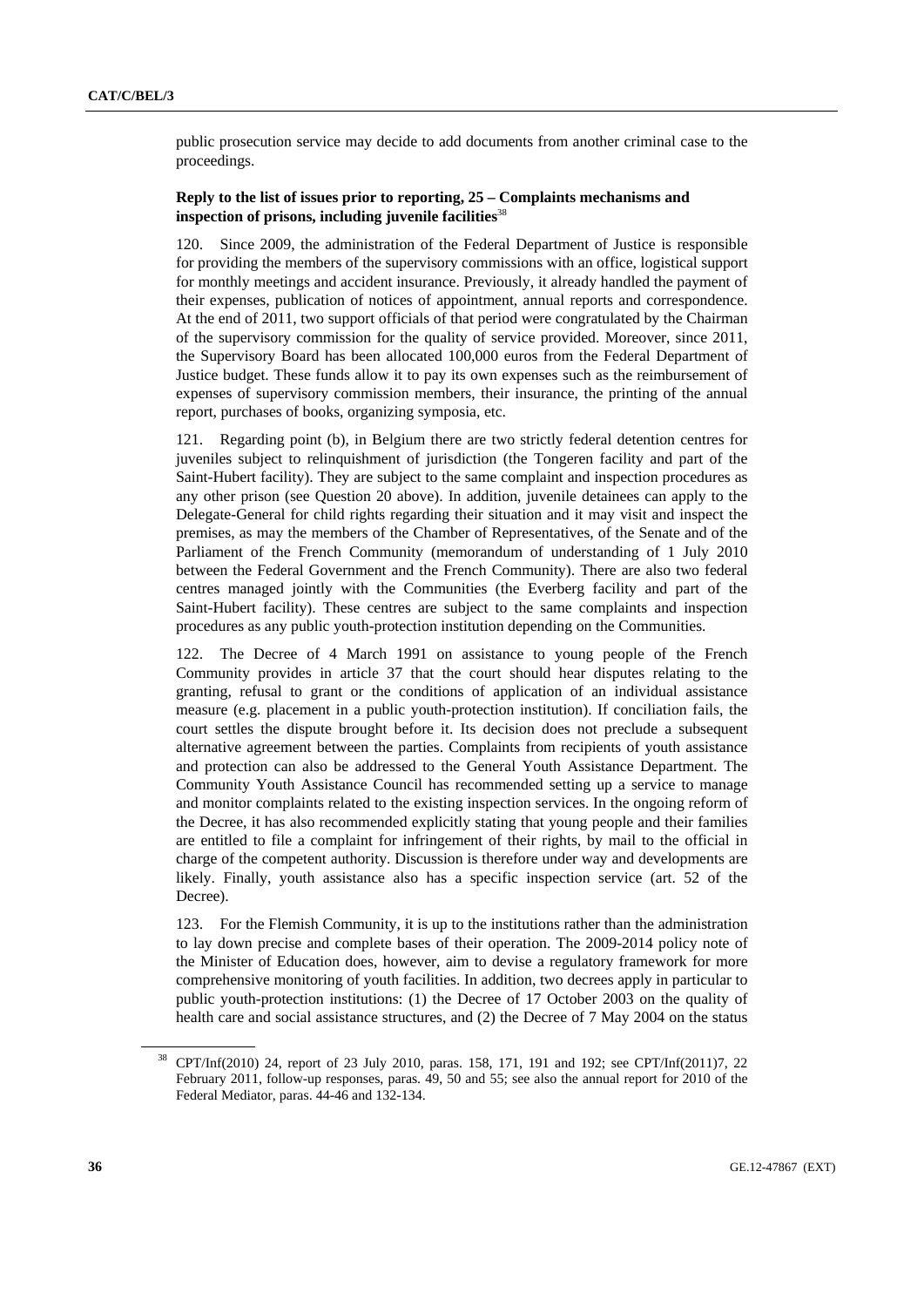of minors in comprehensive youth assistance. The latter focuses on assistance enforcement measures and provides guarantees for a clear legal status of minors, regardless of the type of assistance. It governs the rights of minors and provides, *inter alia*, for the right to complain. Indeed, the minor has the right to file a complaint about the assistance received, the circumstances of life in an institution or if their rights are not respected. Parents may also file a complaint. First, minors may contact their social worker. If this initial contact is not satisfactory, they can make a complaint in accordance with the rules of their host institution. Finally, the minors may appeal to an external complaints service or mediation service ("Kind en gezin" complaints service, information and complaints line of special youth assistance, or the Flemish Child Rights Commissioner).

### **Reply to the list of issues prior to reporting, 26 – Effective system for handling complaints against public officials**

124. In its second report (paras. 243-245), Belgium stated that its system allowed complaints against police officers to the internal control department, the General Inspectorate of the Federal and Local Police (AIG), or the Committee P. Its role in handling complaints was explained (paras. 424-428), and that of AIG (paras. 286-292) and the involvement of the judiciary and disciplinary authorities (paras. 403-406). There is therefore no need to describe again the entire system for handling complaints.

125. Regarding its assessment, article 14 *bis* (1) of the above-mentioned Act of 18 July 1991 provides as follows: "The Commissioner-General of the Federal Police, the General Inspectorate of the Federal and Local Police and commanding officers of the local police shall automatically transmit to Standing Committee P copies of complaints and reports received concerning the police services, together with a brief summary of the findings of the inquiries when they have been completed". This system gives Committee P an overview of complaints and reports concerning the police services and the outcome of their treatment within the service. Under the third subparagraph of that article, that information can be processed by Committee P for the purposes of its statutory duties of monitoring the police services, to analyse their general and overall operation and the conduct of individual police officers, and making proposals to the authorities to improve the operation of the police services. To that end, Committee P conducted a survey of monitoring of the operation of the internal control services for the period 2004-2006, in particular with a section on the handling of complaints. This survey was rerun in 2009 in respect of the internal control department of 30 local police districts. However, Committee P does not have a comprehensive system for assessing the handling of complaints against members of the police services.

126. Note also circular CP3 of 29 March 2011 (Belgian Government Gazette, 21 April 2011, annex 43) on the internal control system in the integrated dual-level police service, which sets out a reference framework for managing complaints. Annex 2 thereto provides for a (minimum) procedure in this regard for addressing administrative inquiries (neither judicial nor disciplinary). In many respects, the implementation of this Circular may fulfil the recommendations made by Committee P in the past relating to the handling of internal complaints (see annex 40, p. 120). As part of the above survey, Committee P will certainly check how the internal control services of these 30 districts apply circular CP3 in practice.

127. The Defence Ministry has a complaints management service to respond to the interventions of certain persons in specific situations relating to their various powers. An intervention is a notification in which a breach is reported, a situation is criticized, an interpretation of laws or regulations is requested or respect of certain rights, special attention to a situation or the review of a decision are also requested. The interventions section does not replace the hierarchy but acts in a complementary manner to seek a solution to a problem. In the event of an alleged violation, it informs the federal prosecution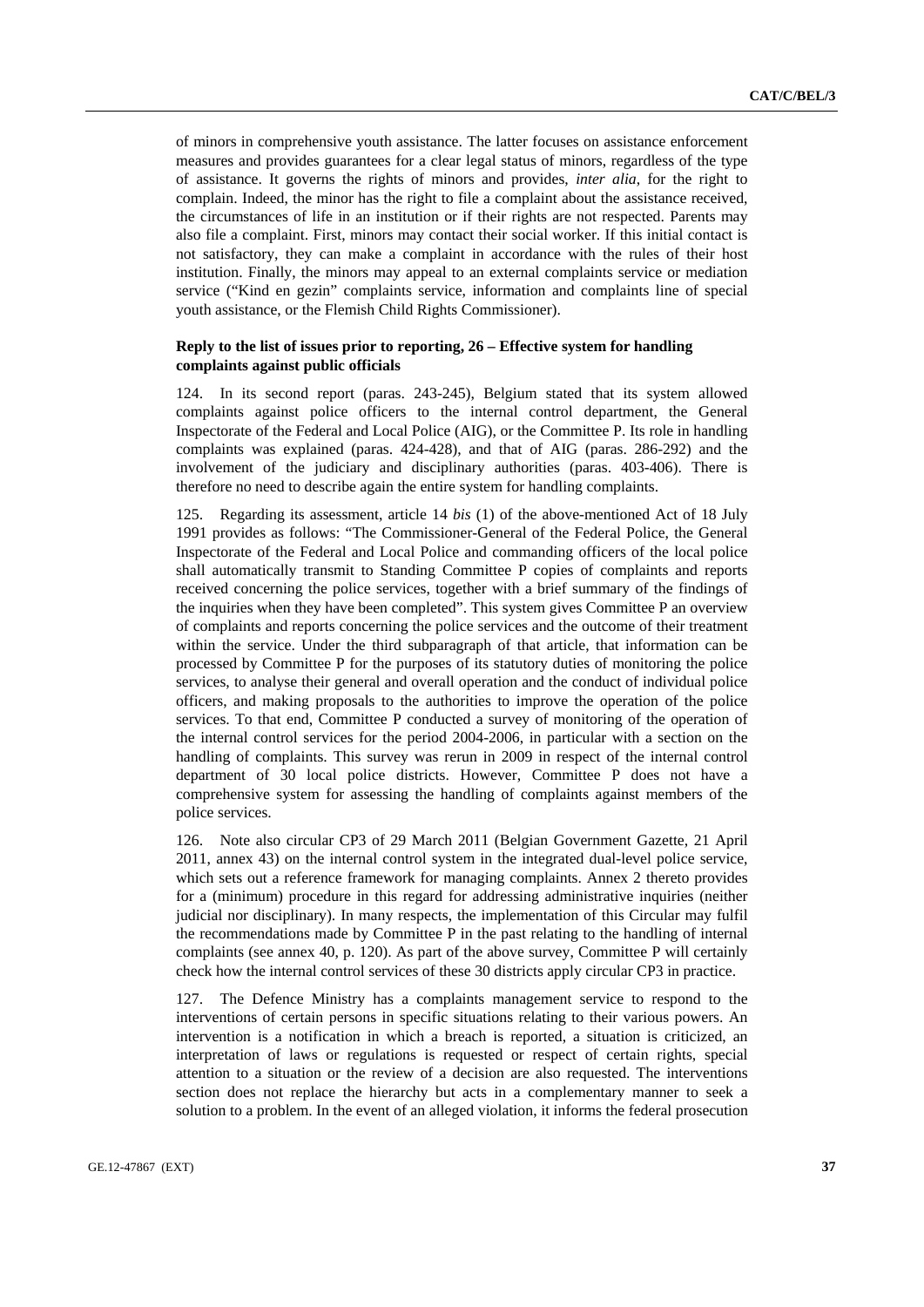service through the military hierarchy (art. 29 of the Code of Criminal Investigation). If the latter is informed first, it contacts the judicial authorities forthwith. Serious events, committed or reported abroad by the military must be reported immediately to the Belgian military hierarchy, and in the case of criminal offences also to the federal prosecution service. Finally, in operations under an international command (NATO, UN, EU, etc.) there is also provision for a procedure to draft reports for the chain of command of the operation.

### **Reply to the list of issues prior to reporting 27 – System of complaints relating to the detention of aliens (closed centres)**<sup>39</sup>

#### *Point (a): Information to persons subject to an expulsion measure*

128. Upon arrival at the closed detention centre, the inmate is informed that he may lodge a complaint with the governor, of the independent body handling the complaint and of the procedure (factsheet in many languages and via the social team). Furthermore, it is planned regularly to question inmates on the information and its intelligibility, and to show the complaints procedure on DVD upon arrival (these measures are to be implemented during 2012).

129. We would recall that the Complaints Commission is competent only to deal with complaints about the operation of the closed centres (second report, paras. 317-319), the INAD centres and shelters for families. However, the Permanent Secretariat of the Complaints Commission does not have staff present in those places. Lodging a complaint does not preclude the enforcement of the expulsion decision. There is an information sheet on legal aid and the possible appointment of a lawyer pro bono for those without financial means. This information is available in many languages and on an audio DVD. For instance, a lawyer may inform an inmate of a closed centre of his situation and of the available legal procedures and assist and/or represent him to initiate them (e.g. appeal to the judicial authorities against detention in a closed centre or to the Aliens Litigation Council against the expulsion decision). With the help of his lawyer, the alien may still file a complaint with the Belgian authorities against the police services that expelled him and then, if necessary, with the European Court of Human Rights.

### *Points (b) and (c): Procedure for considering complaints on detention centres and visits by external players*

130. Regarding the admissibility requirement related to the filing of the complaint within five days, note that this deadline is imposed mainly in the interest of the complainant. Extending it would not improve the handling of complaints. Indeed, analysis of complaints shows that most of them are filed immediately after the event, when everything is still fresh in memory, which can only expedite the process. In order to safeguard the rights of the complainant more effectively, article 6, paragraph 2 of the Ministerial Order of 23 January 2009 on the operating procedure and rules of the Commission and the Permanent Secretariat has nevertheless been amended by the Order of 30 June 2010 (Belgian Government Gazette, 8 July 2010, annex 44). Complaints must be now submitted within five days of the day after the day on which the complainant may be considered to have actually learned of the event or decision. Previously, the five days began to run on the date of the decision or of the event that occurred.

<sup>&</sup>lt;sup>39</sup> CAT/C/BEL/CO/2, 19 January 2009, concluding observations, para. 8: CAT/C/BEL/O/2/Add.1, 21 October 2008, question 15; see CPT/Inf(2010)24, report of 23 July 2010, para. 64; and CPT/Inf(2011)7, 22 February 2011, paras. 22 and 23; report of the Federal Mediator of June 2009 "Investigation into the operation of the closed centres managed by the Aliens Office", paras. 179-195.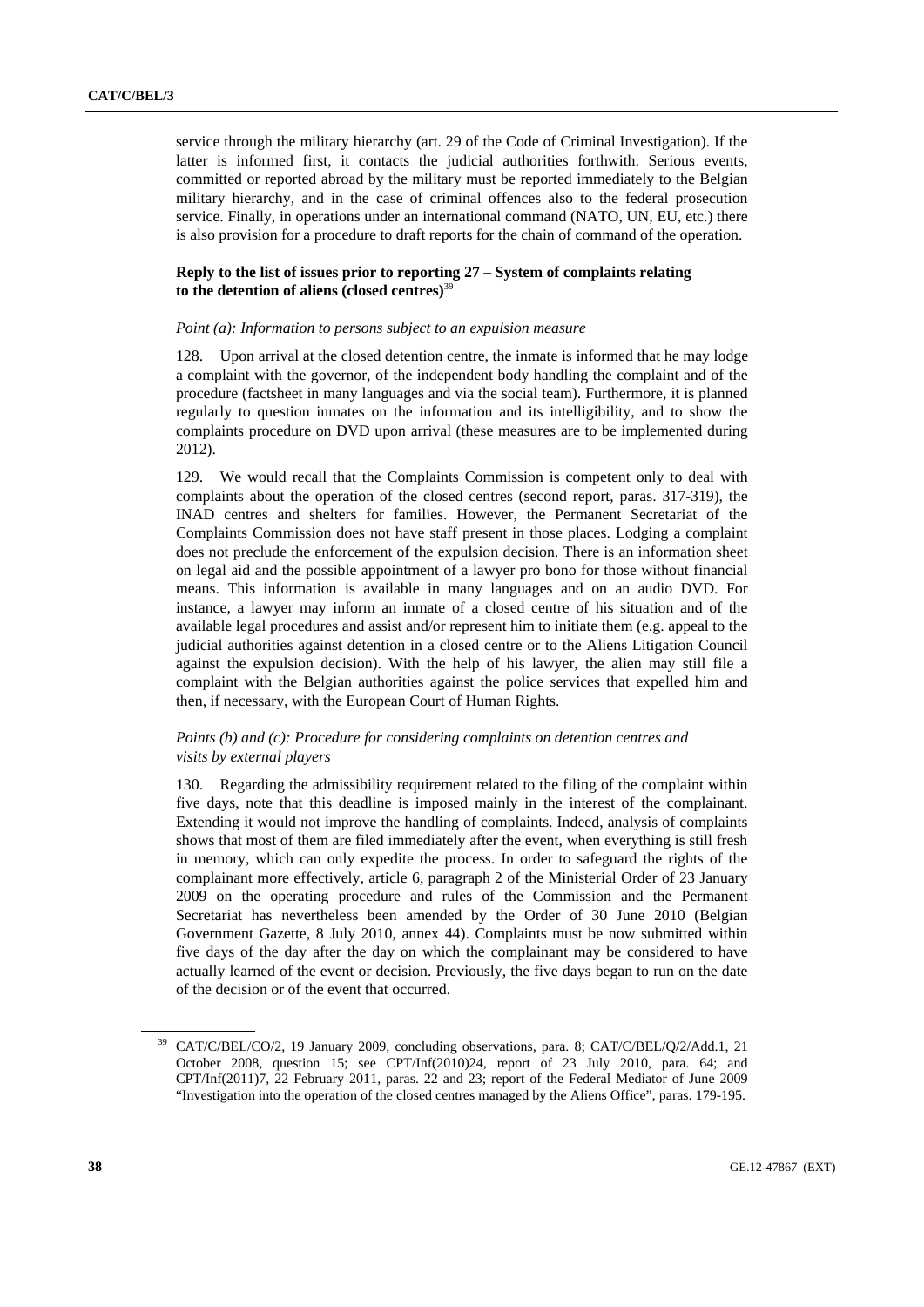131. All admissible complaints are examined thoroughly. When a complaint is filed, the management of the centre is immediately asked whether a repatriation date is scheduled. Where possible, the Permanent Secretariat of the Commission visits the facility immediately to gather the findings from the management and the inmate. If appropriate, it may attempt a conciliation between the parties concerned. If the inmate has already left the facility, the Commission no longer makes a decision on the merits for the complainant because he no longer has a "present legitimate interest". However, this does not prevent the Commission from investigating the merits of the complaint and issuing any appropriate recommendation to the management of the facility. In principle, the Commission always meets as soon as possible. However, if the Permanent Secretariat is notified that the inmate has left, there is less reason for urgency. The Secretariat is also dependent on third parties: findings have to be requested from the management of the facilities and complaints often have to be translated, and this can take some time. The Belgian Government is supplying the Committee with a table illustrating the number of complaints filed with the Commission over two years and the follow-up carried out, including conciliations (annex 45). It demonstrates that the Commission continues its work, even in the absence of the complainant. In the annexes the Committee will also find two examples (one concerning meals and the other communication with the lawyer) showing that practices have been changed at closed centres in line with the recommendations of the Commission (annex 46).

132. Finally, the Belgian Government wishes to reiterate that external players have access to the closed centres and may make any appropriate recommendations. For instance, article 42 of the Royal Decree of 2 August 2002 states that members of the Chamber of Representatives and the Senate can access the facility from 8 a.m. to 7 p.m. Other authorities also have access at any time between 8 a.m. and 7 p.m., pursuant to article 43 (the provincial governor and the mayor of the place where the facility is located). Article 44 also allows access by the following individuals and institutions and their members to closed centres in the exercise of their duties: (1) the Office of the United Nations High Commissioner for Refugees; (2) the European Commission on Human Rights; $40$  (3) the European Committee for the Prevention of Torture; (4) the Centre for Equal Opportunities and Action to Combat Racism; (5) the Aliens Litigation Council; (6) the Commissioner-General for Refugees and Stateless Persons; (7) the Delegate-General for child rights and the Kinderrechtencommissaris; and (8) the United Nations Committee against Torture. The Minister or the Director-General may also allow other institutions to visit one or more closed centres for the duration and on the conditions he lays down (art. 45). Currently, 25 NGOs are entitled to visit and thereby exercise indirect control. Finally, pursuant to article 11 (2), of the Act of 22 March 1995 establishing federal mediators, in carrying out his duties, the Federal Mediator may make any observation on site (including in detention centres) and interview all persons concerned.

#### *Point (d): Establishment of medical certificates before and after expulsion attempts*

133. All inmates in closed centres are seen by a doctor, at least at the beginning and at the end of their detention. The doctor of the centre draws up the "fit to fly" certificate of fitness to return by air. Article 61 of the Royal Decree of 2 August 2002 states that "When the doctor attached to the centre raises objections about the expulsion of an inmate or takes the view that the inmate's mental or physical health is seriously compromised by his or her continued detention, holding at the Government's disposition or in residential accommodation, or any related circumstance, these objections or this opinion are submitted through official channels by the governor of the centre to the Director-General, who may suspend the execution of the expulsion or detention. If the Director-General does not agree

<sup>&</sup>lt;sup>40</sup> This means here "the European Court of Human Rights", as the Commission no longer exists.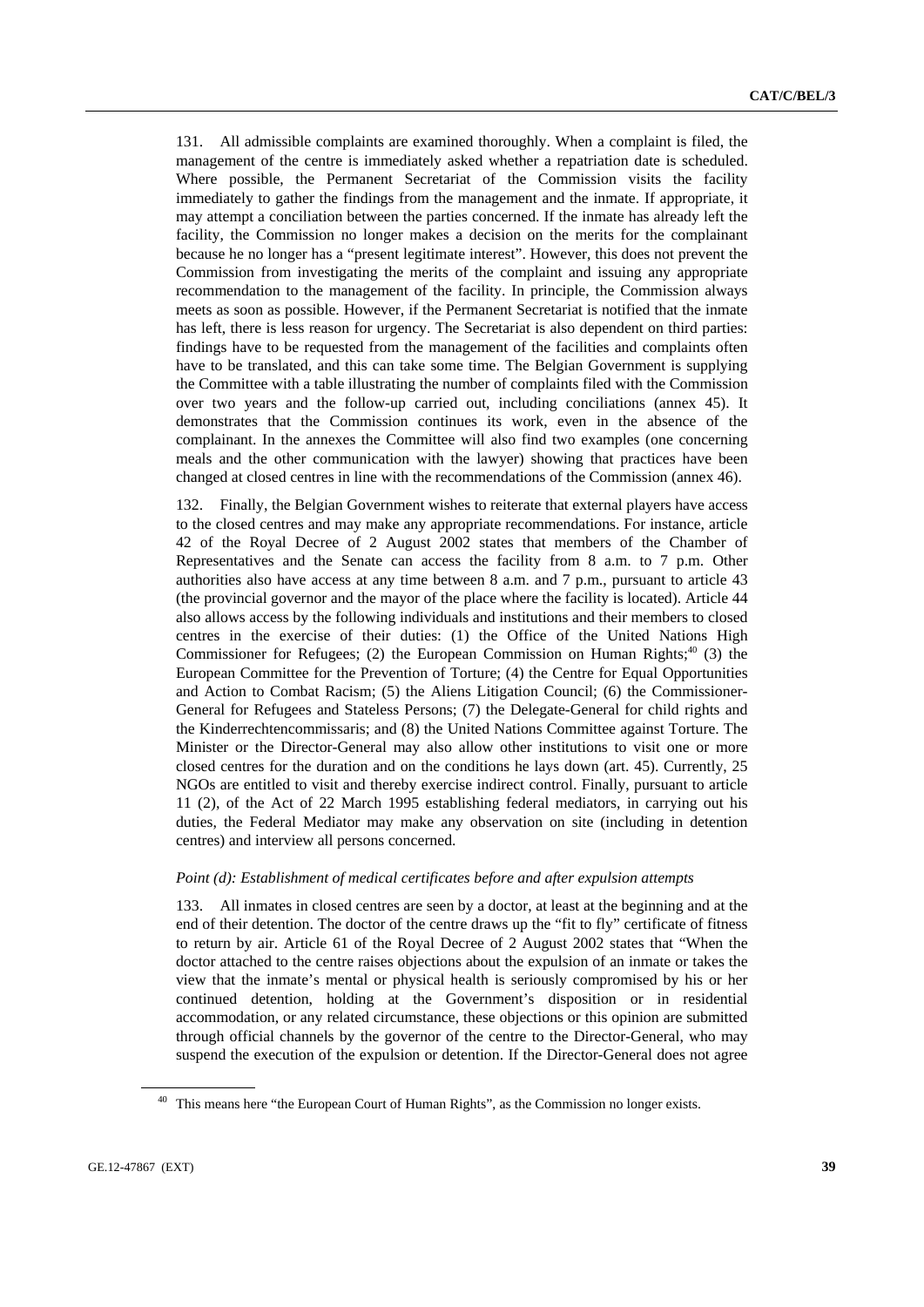to suspend the execution of the expulsion or the detention, he must first seek the advice of a doctor at another centre. If the doctor confirms the objection or opinion of the first doctor, the Director-General must respond accordingly and suspend the execution of the expulsion or detention. Where the second doctor does not confirm the objections or opinion of the first doctor, the opinion of a third doctor shall be final. If the third doctor confirms the opinion of the first doctor, the Director-General must suspend the execution of the expulsion or detention". The alien may request an external doctor at his own expense during his stay in a closed centre. His opinion may be taken into account for the "fit to fly" certificate. If the alien feels unwell at the airport, for example, the police may always seek the assistance of the MEDA airport medical service. This is also done if the alien is injured while trying to escape or behaves aggressively. In the event of injury at the centre and/or after each failed repatriation attempt, the doctor at the centre carries out an examination. Article 61/1 states that "The doctor attached to the centre shall examine the inmate after any expulsion attempt. This examination shall take place as soon as possible and no later than 48 hours after an expulsion attempt. The inmate must cooperate with the medical examination". In all cases, the inmate may be given a medical certificate.

134. An internal memo was drafted following the recommendation of the European Committee for the Prevention of Torture on the procedure to be followed in the event of refusal to depart. It provides that if an alien refuses to depart under escort he must be examined by the centre's medical service as soon as possible and no later than the following working day. If there are indications of physical injury or if the alien reports excessive coercion, he must be examined within 24 hours and the social service or psychologist must talk to him and draw up a brief statement on the way in which the attempted expulsion was carried out. The General Coordination and Monitoring Unit of the Aliens Office must be informed of such situations to help improve the follow-up of cases. Where appropriate, it contacts the police service concerned. An internal investigation is then carried out.

### **Reply to the list of issues prior to reporting, 28 – Suspension and time limit for registering an emergency appeal against expulsions**<sup>41</sup>

135. Belgian legislation has been adapted in this regard. Articles 39/82, paragraph 4 (2), and 39/83 of the Aliens Act of 15 December 1980 have been amended by the Act of 6 May 2009 laying down miscellaneous provisions on asylum and immigration (Belgian Government Gazette, 9 May 2009, annex 47). Now article 39/82, paragraph 4 provides for a time limit of five days but no less than three working days, instead of 24 hours, to allow the alien time to register an emergency appeal. Under article 39/83, unless otherwise agreed with the person concerned, no enforced expulsion is to take place earlier than five days, and at least three working days, after notification of the measure, instead of 24 hours as before. Moreover, in practice, where an alien is detained and files his emergency appeal within 15 days of notification of the decision, the Aliens Litigation Council may issue an order to prevent the expulsion of the alien pending a decision. However, the Minister has lodged several appeals with the Council of State against this type of precedent (9 and 25 June 2011 and 14 January 2012). An appeal for annulment it is not suspensory, but if it includes an application for suspension and if an enforcement decision occurs later, a suspensory application for provisional measures can be entered. Finally, we would recall that the Aliens Litigation Council examines allegations of infringement of article 3 of the European Convention on Human Rights in the case of expulsions, including in an emergency (see Question 9 above).

<sup>41</sup> CAT/C/BEL/CO/2, 19 January 2009 concluding observations, para. 9; CAT/C/BEL/Q/2/Add.1, 28 October 2008, questions 5 and 12.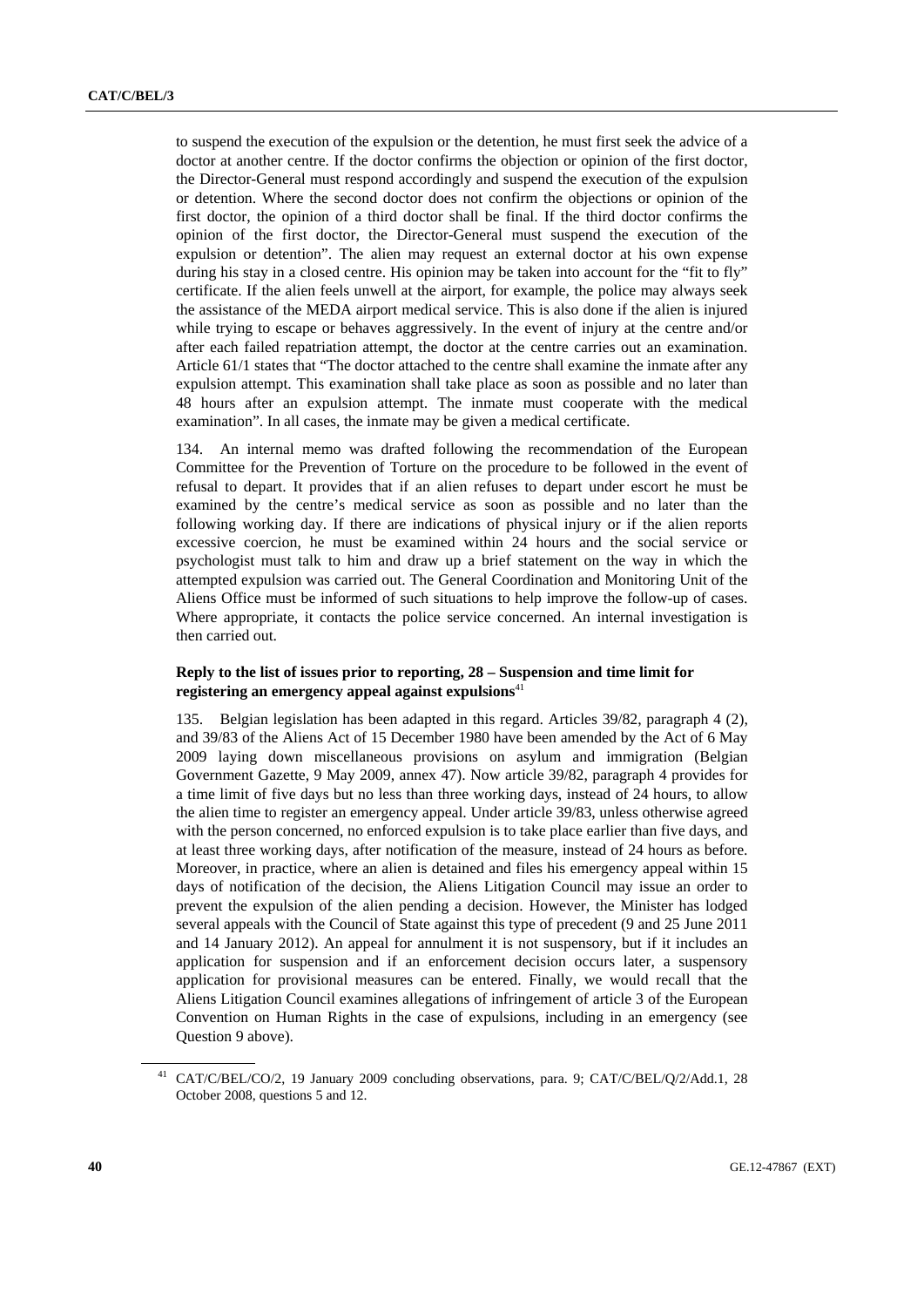136. Note also that since the judgment in the case of *MSS v. Belgium* of 21 January 2011 of the European Court of Human Rights, when considering emergency remedies the Aliens Litigation Council now first checks whether the necessary conditions are in place for an emergency suspension, regardless of the deadline for application pending a decision (if not in detention). In its decisions, the Aliens Litigation Council makes a systematic review of objections raised by the petitioners in the light of the requirements of the European Convention on Human Rights (annex 48). It now considers that a European State is not presumed to abide by the European Convention on Human Rights or the 1951 Geneva Convention. Thus, the Belgian Government must consider the transfer of an asylum seeker to another European State on a case-by-case basis. When examining damage that would not readily be repaired in the event of expulsion, the Aliens Litigation Council checks the likelihood and accuracy of such a claim. Moreover, the damage no longer has to be individualized, but can apply to a category of persons. Now, there is therefore a preliminary examination of the risks and reasons invoked by the alien, a shared burden of proof and the special vulnerability of aliens is taken into account, while the procedural safeguards must be observed (information in one language, deadlines, applications, decisions).

### **Reply to the list of issues prior to reporting, 29 – Redress and compensation measures for victims of ill-treatment perpetrated by law enforcement officials**

137. Article 4 of the Preliminary Title of the Code of Criminal Investigation allows the victim of a crime to bring an action before a criminal court or a civil court. This is an absolutely free choice. It should be recalled that a civil action and a public prosecution are quite different. For instance, a public prosecution may be brought even if the offence has not caused damage or if the victim has not filed a claim for damages. A civil action may be brought before the criminal courts provided that a public prosecution is brought "at the same time and before the same court". As far as the criminal court is concerned, a civil action is subsidiary to a public prosecution. By bringing a civil action, the victim may seek compensation for material and/or moral damage. A civil action may be brought at different stages and in different ways. It can be brought by a simple statement before the examining magistrate. If no investigation has been initiated, a deposit must be paid when doing this. If an investigation is under way, the victim can join the criminal prosecution. They can also file a civil action when the case is brought before the judge in chambers or at the hearing before a trial court. The victim may also opt to take out a private prosecution. In this case, they must produce evidence of the offence committed and the civil court must wait until proceedings in the criminal court have been completed. Finally, the victim may appeal if the court rejected his claim or if he is dissatisfied with the amount awarded. However, he may not appeal against the sentence passed. Only the defendant and the Public Prosecution Service may do this.

138. To date, Belgium has no information on the number of petitions for compensation brought by victims of torture or ill-treatment perpetrated by law enforcement officers and still less on their outcomes. In this regard, the statistics produced on the non-exhaustive number of convictions of police officers in recent years (see Question 23 above and annex 41) do not provide information on the compensation awarded to the victims. In contrast to the Financial Support Board for the Victims of Deliberate Acts of Violence and Voluntary Rescuers (second report, paras. 441-449), the database does not distinguish between the perpetrator's function or the type of violence. Between 2009 and 2011, the Commission issued more than 3,500 decisions. It is likely that some awarded compensation to victims of torture. On the other hand, it is unlikely that the perpetrators were law enforcement officers as the Board covers only subsidiary cases where the perpetrator is unknown or insolvent (art. 3 1 *bis*, paragraph 1.5 of the Act of 1 August 1985). Finally, on the reception of and assistance to victims, the Belgian Government would refer the Committee to its previous explanations (2008 replies, question 31, second report, paras. 450-463: Reception of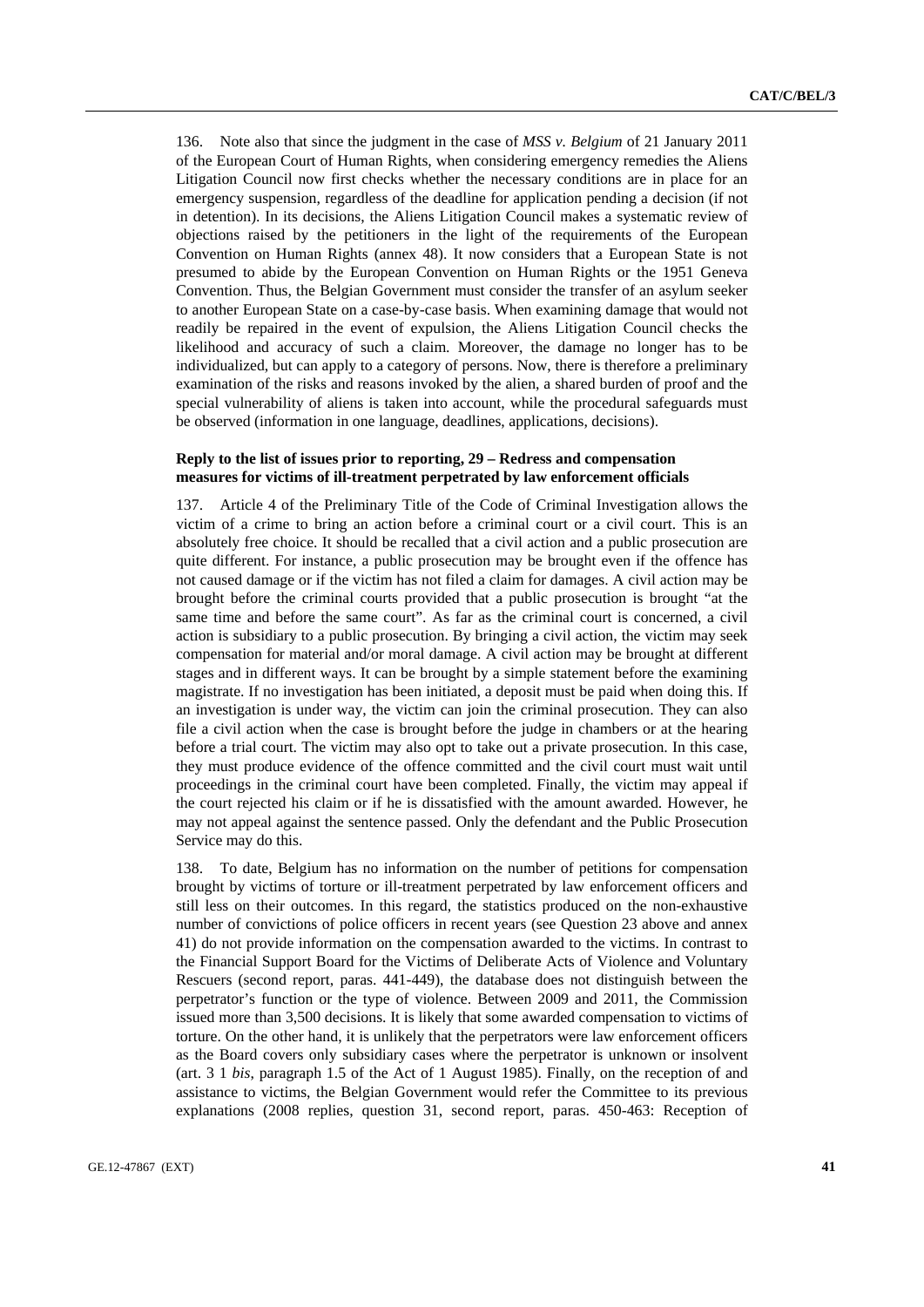victims by the prosecuting authorities: Role of legal advice centres and principal public prosecutors, paragraphs 468-471: Psychosocial support by the Communities to victims). Finally, we would point out that in its 2010 annual report, Committee P notes that police assistance to victims means an impeccable reception, quality treatment, relevant guidance and dissemination of useful information. It does not fall solely to the police. All police officers or civilian employees coming into contact with victims must play their part in providing this service. Moreover, Committee P made a number of recommendations between 2009 and 2011, with a view to optimizing police assistance to victims (annex 40, p. 121).

### **Article 15**

### **Reply to the list of issues prior to reporting, 30 – Statements and confessions obtained under torture – Inadmissible evidence**<sup>42</sup>

139. We would recall that Belgian legislation does not explicitly exclude evidence obtained as a result of torture. This must be viewed in the context of the evidence system in Belgium, however, where in matters of law enforcement the principle of freedom of evidence is well established and settled case-law. Indeed, the Code of Criminal Investigation does not establish any special form of evidence; it is for the trial judge to assess the probative value of the evidence on which it bases its decisions. This does not mean, however, that evidence may be sought in any way whatsoever. In other words, in order to be valid, evidence must meet four conditions: (1) it must have demonstrative value — this is a matter for the trial judge to weigh up; (2) it must be considered in a debate involving both the prosecution and defence; (3) it must be gathered in a fair manner as provided for by articles 28 *bis* and 56 of the Code of Criminal Investigation which require the Crown Prosecutor and the examining magistrate to ensure that evidence is fair and lawful; (4) the evidence may not have been obtained unlawfully, that is to say, by an act expressly forbidden by law or inconsistent with the substantive rules of criminal procedure and the general principles of law. The Belgian courts apply this principle at all times.

140. We would refer here to the "Antigone" case of the Court of Cassation, in which the basic decision dates back to 14 October 2003. It outlines the main principles of the admissibility of evidence obtained unlawfully by public officials. Thus, when forming his decision, the judge may not take account, whether directly or indirectly, of evidence obtained improperly when to be valid, certain formal conditions must be met; evidence is not reliable when obtained improperly or when used in a manner that runs counter to the right to a fair trial. This ruling was later refined by other judgments of the Court of Cassation, setting out non-exhaustive guidelines for circumstances that judges can consider when assessing at their discretion the evidence regarding the fairness of the trial as a whole (notably the judgments of 23 March 2004 — whether or not the unlawful act was committed wilfully, seriousness of the offence far in excess of its wrongfulness; judgments of 23 March 2004 and 10 March 2008 — unlawful evidence concerning only one material element of the offence, judgment of 8 November 2005 — disproportionate intrusion into privacy in relation to the offence). This system of the exclusion of evidence, through a regulated system of seeking and administering evidence, as demonstrated by the "Antigone" case, was recently recognized by the European Court of Human Rights in its judgment in case *Lee Davies v. Belgium* of 28 July 2009.

<sup>42</sup> CAT/C/BEL/Q/2/Add.1, 21 October 2008, question 33; see also CPT/Inf(2010)24, report of 23 July 2010, para. 15 and CPT/Inf(2011)7, 22 February 2011, follow-up responses, para. 6.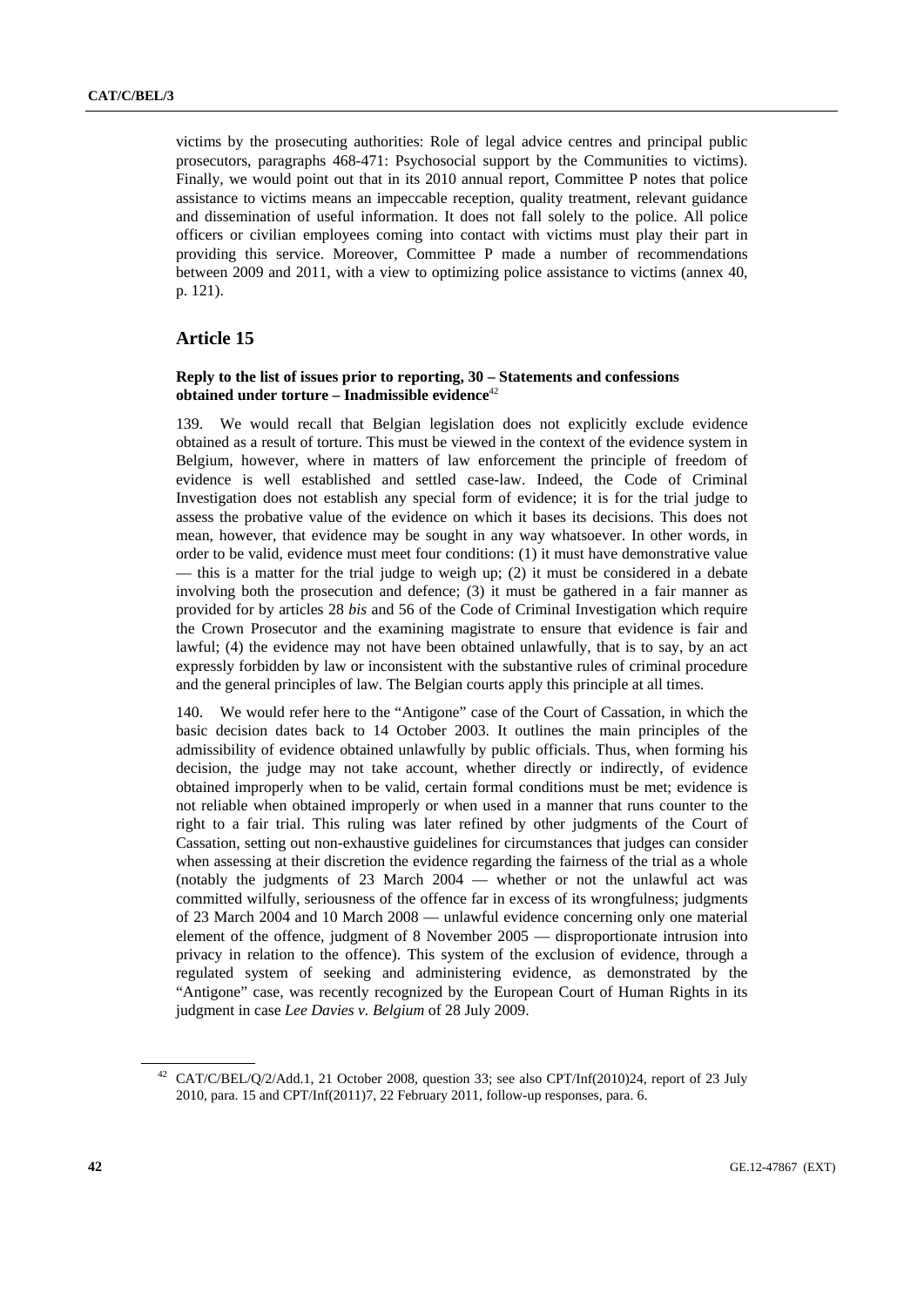141. In its 2010 report, the European Committee for the Prevention of Torture expressed concern at threats by the police to obtain confessions and recommended reminding officers that any form of abuse — even psychological — is unacceptable and may lead to investigations and disciplinary action. In this regard, the Belgian Government would refer the Committee to its reply concerning training given to police officers (see Question 13 above) and its reply concerning the handling of complaints for offences committed by public officials (see Questions 23 and 26 above). We would recall that paragraph 62 of the Police Code of Ethics expressly states that investigators must refrain from resorting to violence, abuse or underhand ploys to obtain confessions or information (see Question 14 above) and that the Act of 13 August 2011 states that the assistance of the lawyer is intended, *inter alia*, as a means of monitoring the treatment of the interviewee, in particular of the use of manifest unlawful pressure or coercion (see Question 3, para. 16, above).

142. Upstream of the actual judicial phase, evidence and information are therefore sought, gathered and processed by the law enforcement agencies (police) in line with very strict rules in the international and domestic legal framework. Conditions are imposed, notably respect for human rights and the protection of privacy. The exchange of information at international level must also be legally founded and the countries with which cooperation is implemented are selected on the basis of guarantees in terms of human rights, in particular those aimed at preventing torture or ill-treatment to obtain evidence or information.

### **Article 16**

### **Reply to the list of issues prior to reporting, 31 – Combating ill-treatment, including treatment based on discrimination**<sup>43</sup>

143. On combating ill-treatment, including treatment based on discrimination, the Belgian Government refers the Committee to the information it has provided on the training of public officials (see Question 13 above). As we have stated, respect for human rights (including the general principle of non-discrimination) is the guiding principle of the training of all police officers throughout their careers. Accordingly, they are trained in the national and international regulatory framework, which underpins all their actions. Moreover, during their basic training, they are specifically taught how to intervene in and report offences under the legislation against discrimination and racism. In-service training is also organized on the legal framework and the application of these laws (annex 8). Police officers also attend training on diversity management and intercultural dialogue. We would stress that there is an agreement between the Centre for Equal Opportunities and the Fight against Racism and the Federal Police, under which the Centre provides the police with many training courses, and joint activities are conducted (2011 activity report, annex 49). We would also report that an information and awareness campaign about combating discrimination and the relevant legal provisions was launched in February 2010. It is intended for public officials of the French Community and Walloon Region, including members of the local police. Concerning the prevention of ill-treatment in places of detention, including women and young offenders, we would also refer to the information on training provided (see Question 13 above). Emphasis is also placed on respect for human rights and international conventions.

144. As part of their statutory duties, the police may have to resort to force, in strict compliance with the relevant legal provisions. Indeed, any use of force takes place within

<sup>43</sup> CAT/C/BEL/CO/2, January 19, 2009, concluding observations, para. 13.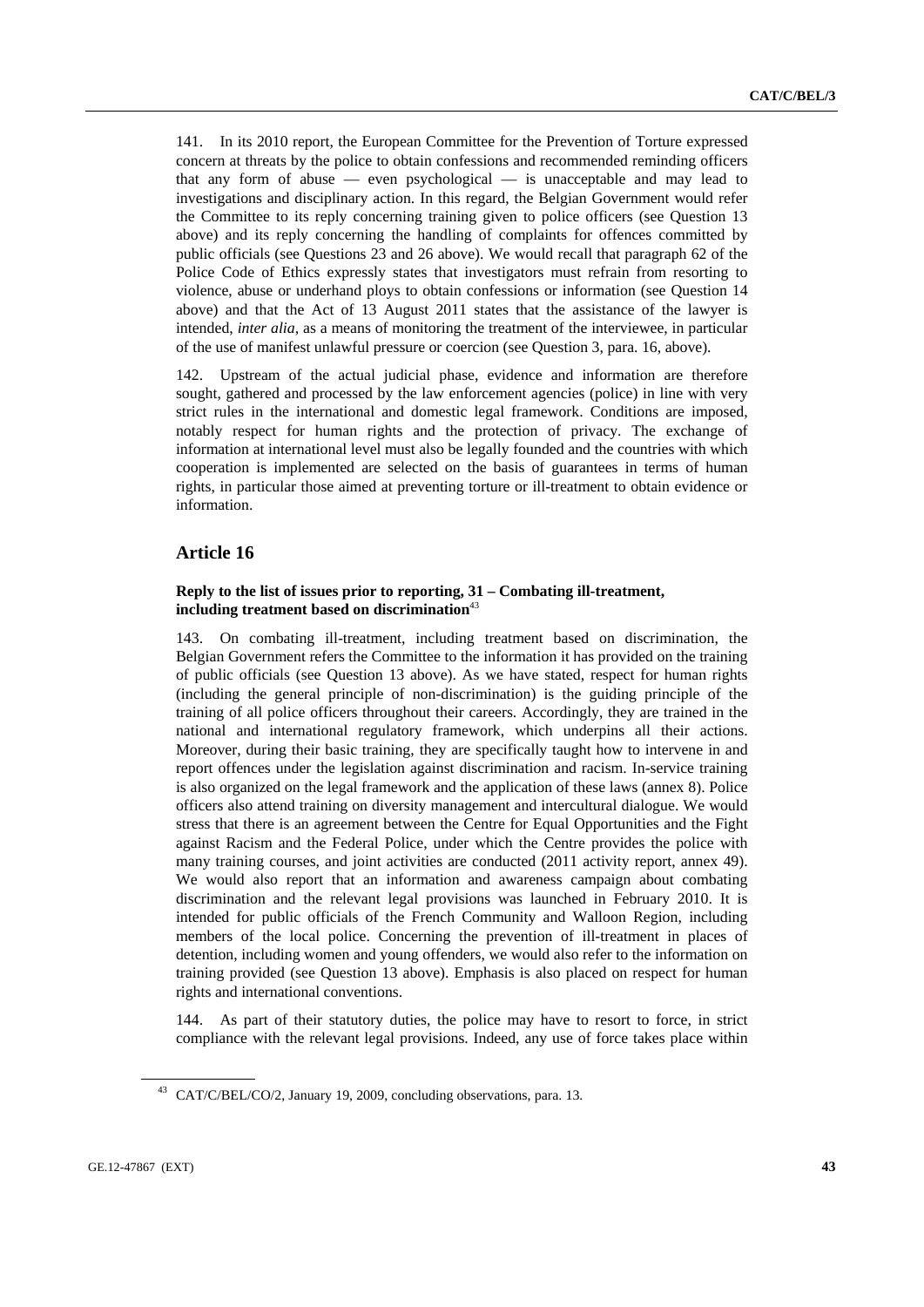the domestic and international legal framework, notably human rights (including the prohibition of discrimination, torture and ill-treatment). Any breach of these principles may be prosecuted in criminal or disciplinary proceedings (see Question 26 above) and may also be sanctioned through the statutory staff appraisal procedures. Regarding sanctions for perpetrators and compensation awarded to victims, the Belgian Government would refer to its previous replies (see Questions 23 and 29 above). Finally, the cases of the 14 police officers prosecuted for ill-treatment at Brussels-Midi station are still under review by the judicial authorities and are hence covered by professional secrecy. From the administrative standpoint, their handling is awaiting the outcome of the legal proceedings. From the disciplinary standpoint, however, we would stress that there have already been several voluntary resignations before the case was closed, one dismissal and several disciplinary measures taken.

145. Regarding the alleged cases of ill-treatment in the Brussels-Midi and Brussels-Ixelles police districts, they will be handled in accordance with the above principles. We would nevertheless emphasize that police training has been enhanced. We would also mention that internal instructions are always given after the occurrence of incidents, in response to then and to prevent any similar events in future. This is part of the continuous assessment of police work.

### **Reply to the list of issues prior to reporting, 32 – Prevention of ill-treatment in**  all places of detention<sup>44</sup>

146. The Belgian Government is aware that it is not enough to increase prison capacity (see point (c) below) to solve the problem of overcrowding. In that respect, Belgium emphasizes that it has always pursued a penal policy open to measures and sentences other than imprisonment. It would recall the following options: the Act of 29 June 1964 on the suspension of sentences, stay of execution and probation; article 21 6 *ter* of the Code of Criminal Investigation on criminal mediation; community service (Act of 17 April 2002) as an independent sentence that trial judges may impose for ordinary and minor offences, and finally, in the context of pretrial detention, conditional release or release on bail. These alternative penalties and measures are being promoted through a variety of measures: coordination structures at the federal and local levels, regularly meeting personnel in the field; training for the judiciary and the existence of a coordinator of alternative measures in each legal-advice centre which, in particular, have the task of raising awareness among personnel in the field and the general public.

147. Community service has been successful since it was introduced in 2002. For instance, from 2005 to 2011, the number of cases handled by legal-advice centres was as follows: 8,903 in 2005, 9,490 in 2006, 9,727 in 2007, 10,108 in 2008, 10,108 in 2009, 10,531 in 2010 and 9,341 in 2011. This illustrates the success of and level of recourse to alternative measures and sanctions. Note, however, that in the future, practical problems may arise regarding the availability of places where these sentences may be served at weekends or in the evenings, or the needs of the community. For pretrial detention, conditional release or release on bail is always possible. In future, we would emphasize that pretrial detention with electronic tagging will potentially affect nearly 40 per cent of the current prison population. By the end of 2012, magistrates and investigating courts will be able to use this form of house arrest. If the goal to cover 10 per cent of the current population (400 people) is achieved, this new method will have a significant effect on the

<sup>44</sup> CAT/C/BEL/CO/2, 19 January 2009, concluding observations, paras. 18 and 23; see CAT/C/BEL/Q/2/Add.1, 21 October 2008, questions 19, 21 and 24; see also CCPR/C/BEL/CO/5, 18 November 2010, para. 18.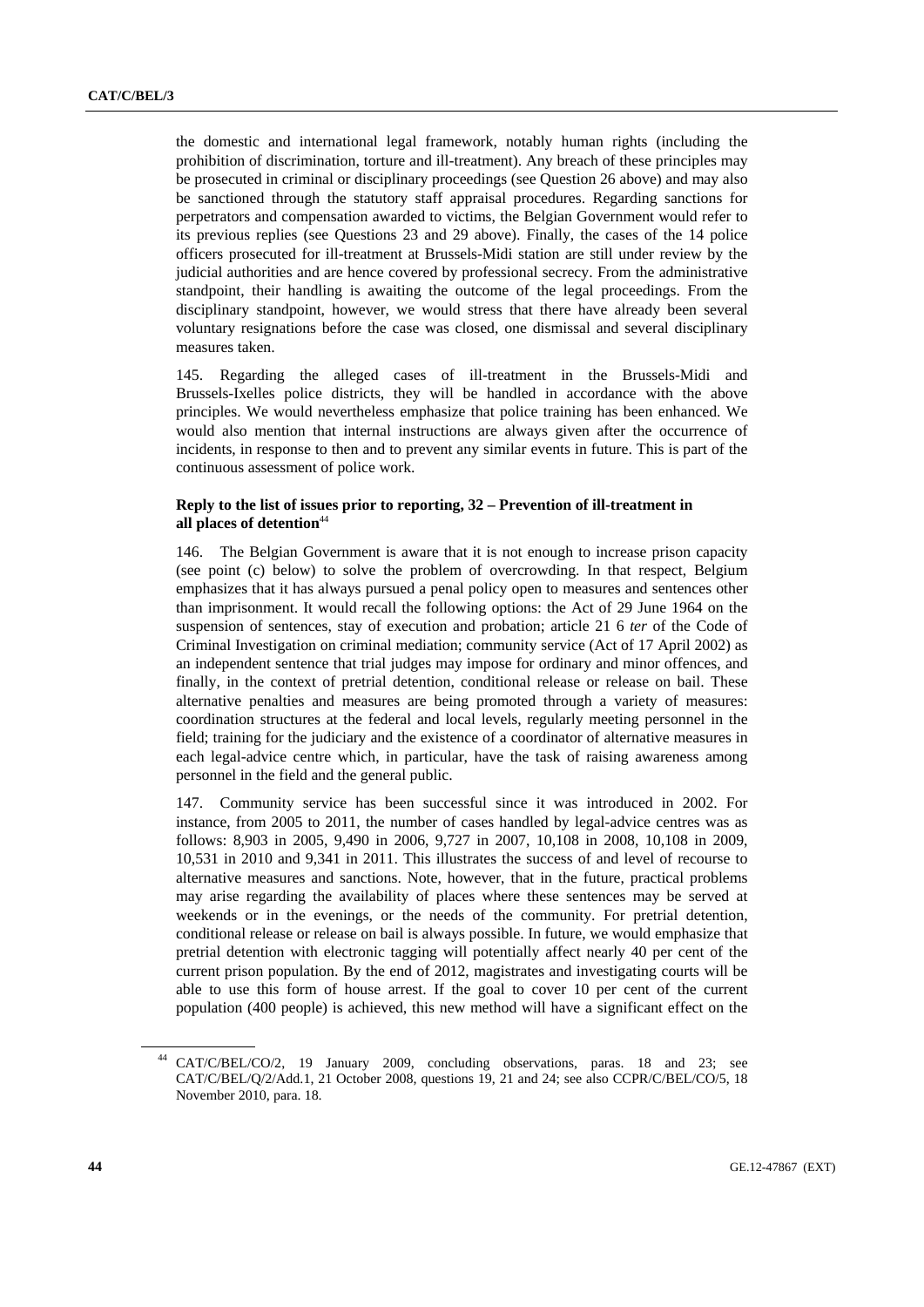prison population. Finally, the rules for serving prison sentences can also reduce the time spent in detention (see Question 22 above: electronic surveillance, limited detention, conditional release and release on bail for the purposes of expulsion). Note in particular the increase in electronic surveillance sentences (827.5 detainees in 2009, 932.6 in 2010 and 995 by mid-2012).

148. Regarding point (b) on the capacity of prisons, the Belgian Government would refer the Committee to its reply on this subject (see Question 15 above and annexes 31 and 32). On the increase in prison capacity, the Master Plan for 2008-2012-2016 for a more humane prison infrastructure plans to regain some capacity through renovations, extensions to existing sites and new buildings. This work is in full swing but the major extensions will not have an effective impact at structural level until 2013. Accordingly, the Government has decided — as an interim measure until the new facilities open — temporarily to rent the prison of Tilburg in the Netherlands. Belgium has noted with interest the report and recommendations<sup>45</sup> of the European Committee for the Prevention of Torture on this subject and will take the necessary steps in consultation with the Netherlands. Furthermore, new buildings are planned in Marche-en-Famenne (312 places), Leuze (312 places), Beveren (312 places) and Dendermonde (444 places). Construction work at Marche-en-Famenne began on 20 October 2011 and completion is scheduled for 2013. The Master Plan also aims to increase the accommodation capacity for inmates. It plans to build two forensic psychiatry centres, one in Ghent and the other in Antwerp, with 272 and 180 places respectively. Construction of the Ghent centre began in October 2011 and completion is scheduled for 2013. The Antwerp centre is currently subject to a planning application and completion is scheduled for 2014. Finally, there are plans to build a new facility with 1,190 places at Haren (Brussels Region) in 2016-2018.

149. Regarding the care of prisoners, we would point out, by way of example, that the French Community Commission (COCOF) supports the Cape-Iti association in its activities for prisoners and ex-prisoners. It provides the inmates of Brussels prisons with support, information on treatment and convalescent centres in Brussels and the French community, social supervision and psychological support in prison and in the centre, and accommodation, support and an opportunity for follow-up for inmates' entourage.

150. For closed centres, medical and social assistance, material welfare and hygiene are provided for in articles 52 to 61/1 of the Royal Decree of 2 August 2002 on the operation of detention centres. For the transmission of medical information to enable the necessary preventive measures to be taken, a memo was circulated to doctors of closed centres and heads of central services. These are details of the health of inmates which must be given to doctors (for example where coercion is used, to respond appropriately to an inmate's request or if the situation so dictates, e.g. epilepsy, tuberculosis, fracture of a limb, pregnancy, recent surgery, sutures, blood pressure, self-mutilation, risk of suicide, deaf-mute, etc.). The Aliens Office also has contracts with psychiatric hospitals to define cooperation on assistance to illegal residents, asylum seekers and inmates of detention centres with psychiatric problems. They may be hospitalized to improve or stabilize their mental health. After being treated in the psychiatric centre, they are repatriated, unless their psychiatric problems are such that a stay in Belgium is necessary for therapeutic and/or humanitarian reasons. Finally, there is a psychologist for inmates in every closed centre. Since mid-June 2011, there has also been a psychologist who coordinates them all.

<sup>&</sup>lt;sup>45</sup> See the European Committee for the Prevention of Torture report dated 26 June 2012 addressed to the Governments of Belgium and the Netherlands on the visit to Tilburg prison from 17 to 19 October 2011.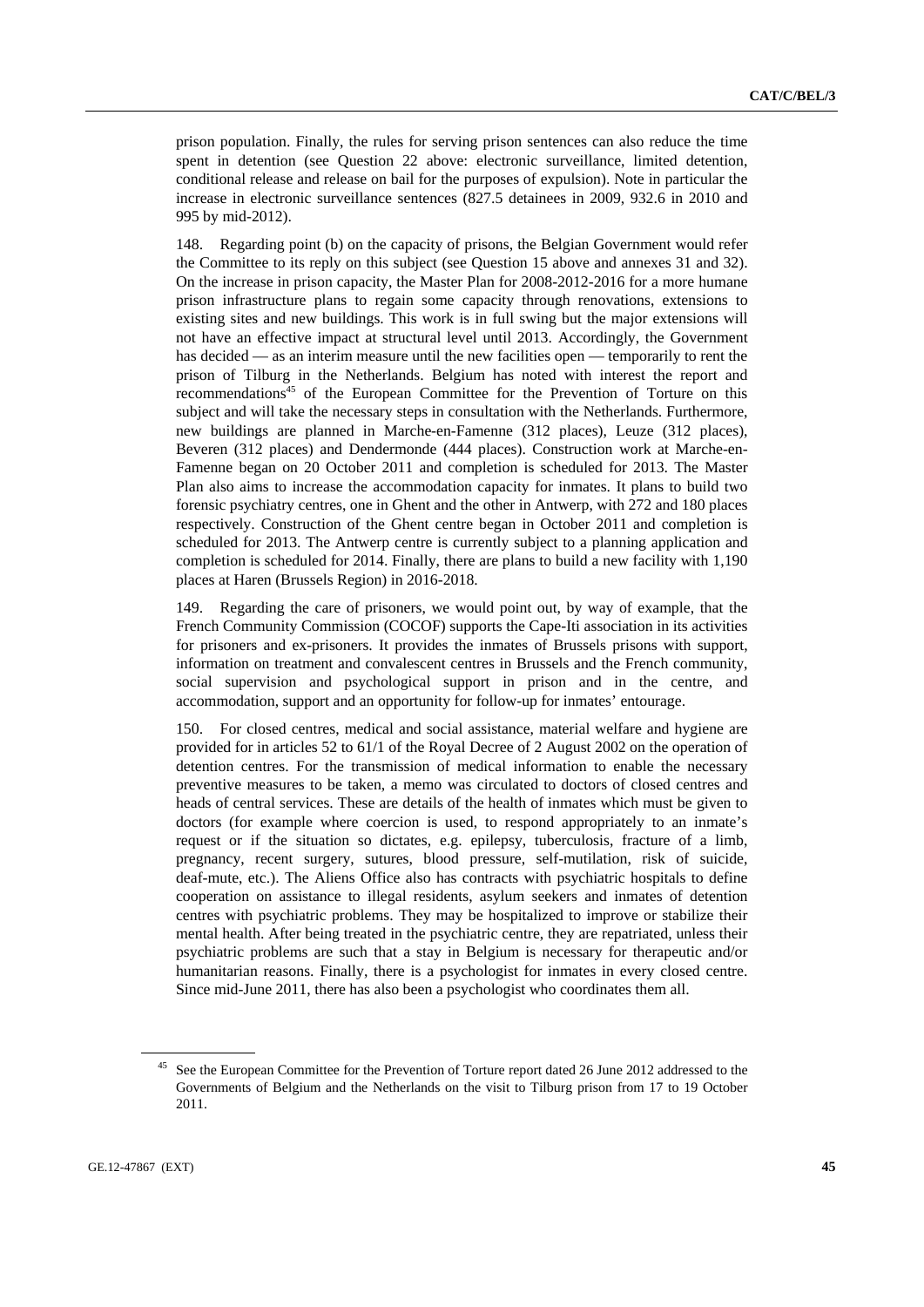151. On point (e), the Principles Act of 12 January 2005 provides for the separation of pre-trial and convicted inmates. However, pretrial inmates may choose to waive the rule to participate in joint activities. This is done on the basis of an explicit declaration. On point (f), there is nothing new to report since 2009. Judicial supervision of detention conditions continues to be exercised through the courts of law and the protection of personal rights. Finally, on point  $(g)$ , we would refer the reader to points  $(c)$  and  $(d)$ .

### **Reply to the list of issues prior to reporting, 33 – Prohibition of corporal punishment**<sup>46</sup>

152. Belgium has a holistic approach to corporal punishment (prevention, enforcement, support and assistance to families). Corporal punishment is not an offence as such, but a sufficient number of criminal and civil rules apply to it directly. For instance, corporal punishment may constitute assault (arts. 398 *et seq.* of the Criminal Code) and/or degrading treatment (arts. 417 *bis et seq.*). There is provision for aggravating circumstances where illtreatment is committed against minors by their parents or another person having authority over them. Furthermore, the child's right to respect for his or her physical and mental integrity is enshrined in article 22 *bis* of the Constitution and is protected by article 371 of the Civil Code which provides that "The child and his or her father and mother owe one another mutual respect at all ages".

153. On 21 October 2008, a circular was adopted to remind prosecution services that "depending on the circumstances, corporal punishment of children is liable to be treated as punishable assault and/or degrading treatment". It explicitly takes over the definition of corporal punishment of the Committee on the Rights of the Child and supports existing Belgian case law. Thus, in a judgment of 12 April 1983, the Court of Cassation held that the concept of assault covers any external or internal injury, however slight, caused to the human body from the outside. In a judgment of 25 February 1987, it stated that the criminal provisions are applicable to wilful acts of violence, regardless of motive, even if the perpetrator did not intend to cause the damage. By a decision of the correctional court of Antwerp, a teacher was punished for using corporal punishment. By a judgment of 1 October 2008, the Court of Appeal of Antwerp punished a father for inhuman treatment of his children, causing them physical and mental suffering, to punish them or as an expression of their brutish upbringing. He was sentenced, notably under articles 405 *bis* (assault and battery against a minor) and 417 *quater* (inhuman treatment) of the Criminal Code, to five years imprisonment, one year of which suspended for five years. This sentence also punished the father for sexually abusing his daughters for several years.

154. On the civil level, we would draw attention to the adoption on 15 May 2012 the Act on the temporary prohibition of residence in cases of domestic violence (not yet in force). Moreover, another Act provides for criminal penalties in this area. The Crown Prosecutor may now order the temporary removal of a person from his or her residence, if there is a serious and immediate threat to the safety of one or more persons living under the same roof. The Act targets violence between partners but also covers acts of violence on children, for example. The person must immediately leave the common residence and is barred from entering, staying or being there or coming into contact with the persons named in the order. The injunction will be in force for up to 10 days. A hearing must be scheduled within that period. The justice of the peace may discharge the injunction or extend it for up to three months. We would add that the implementation of this law will have to be covered by a circular of the College of Principal Public Prosecutors.

<sup>46</sup> CAT/C/BEL/CO/2, January 19, 2009, concluding observations, para. 24.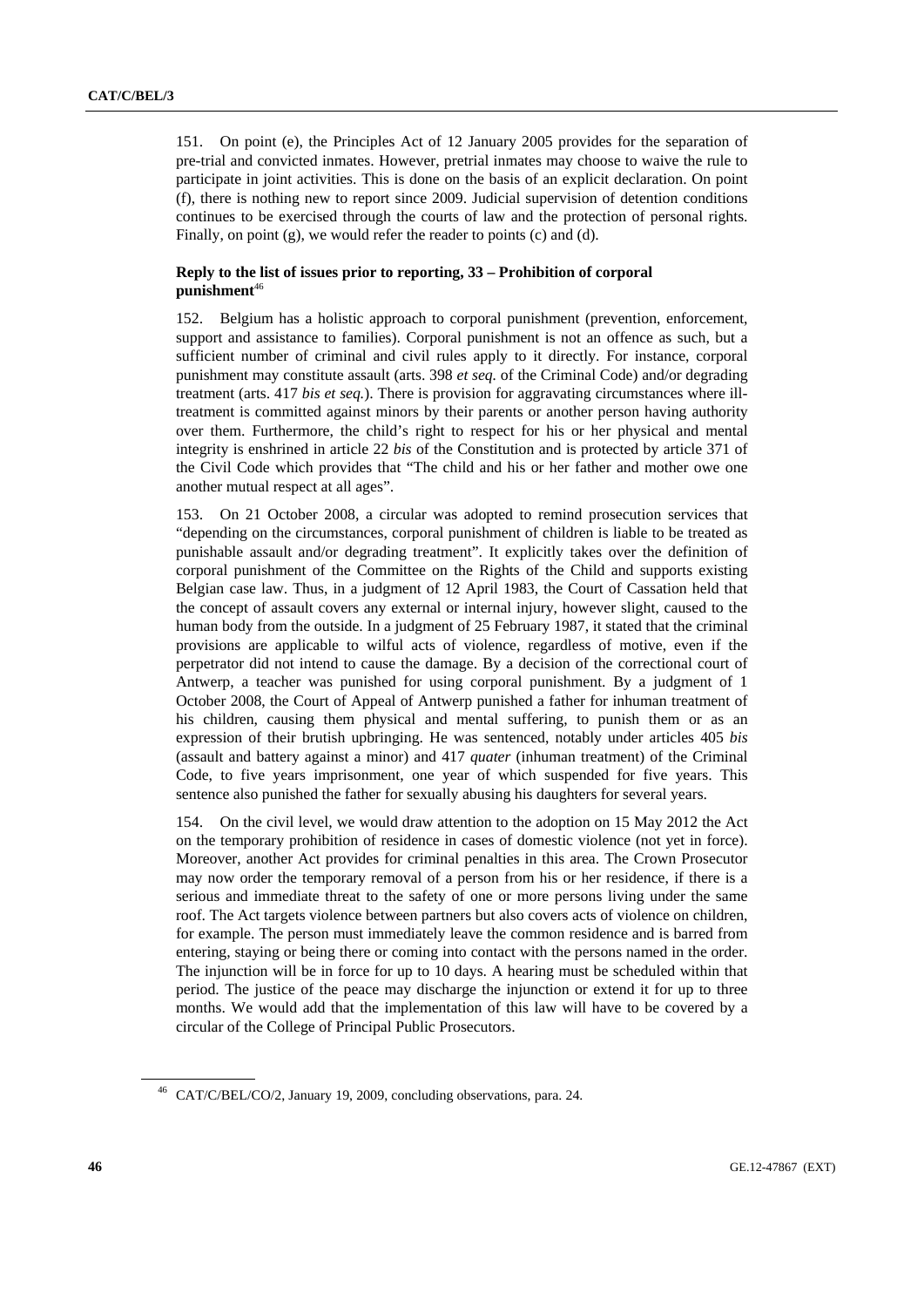155. Education and prevention campaigns are often organized by the Communities to raise awareness among the public, especially parents, of the problem of violence against children. The federated entities have set up two independent agencies: Office de la naissance et de l'enfance (Births and Children Office) for the French Community (Decree of 30 March 1983, reformed by the Decree of 17 July 2002) and Kind en Gezin (Child and Family) for the Flemish Community (Decree of 4 April 2004). They offer a multitude of information and advisory services, and family support, in terms of preventive medical and socio-educational care. They focus in particular on promoting child-friendly education, prohibiting corporal punishment and proposing educational solutions. Kind en Gezin offers brochures and information via the Internet and advice on education. There are also several initiatives open to everyone, such as educational stores and a telephone help line. Office de la naissance et de l'enfance also provides educational support to families through several channels: leaflets and brochures, family assistance, etc. In the French Community, there is also a telephone help line suitable for minors. In addition, the SOS Enfants teams prevent and treat situations in which children are victims of physical, psychological, sexual and institutional ill-treatment and neglect. Assistance is not restricted to the protection of the child but can also involve creating a space where the family can talk. Note also that the Delegate-General for Child Rights (established in the French Community in 1991), in addition to its promotional duties, also deals with individual cases. It has real and effective powers of investigation to that end. Finally, by way of example, we would mention the Yapaka programme on prevention and awareness of ill-treatment. According to the programme, to promote a non-violent upbringing, one need to set an example, to work creatively and consider that parents try their best and should not be monitored. It runs major campaigns on a regular basis. On the Dutch-speaking side, in a note of the Flemish Government (VR 2011 2309 MED 0456), the Ministers of Public Health, Welfare and Family and the Ministers of Youth, Education and Sports committed to four lines of action: (1) the signature and follow-up of a declaration of commitment on the protection of the sexual integrity of minors; (2) the development of a range of training courses for educators, social workers and trainers to teach them to manage situations of violence and ill-treatment through prevention, detection, communication and monitoring of cases; (3) the establishment of a "violence, abuse and child abuse" contact point — available since March 2012 on line 1712 and announced via a major awareness-raising campaign focusing on child abuse; (4) the joint organization on 17 December 2012 by the Ministries of Welfare, Education, Youth and Sport of a study day on unauthorized assumption of jurisdiction in violence against children and young people. For the Ministries of Welfare, Public Health and the Family, it is important to establish a uniform rule for all sectors, clearly indicating that legislation must allow for a procedure for situations of borderline behaviour which also has to be notified to the responsible officers. This is already the case for some areas.

156. In 2007 the Federal Department of Justice, the French and German Communities and the Walloon region signed a memorandum of understanding to facilitate action between the medical, psychological, social and justice sectors in the interest of the child. In 2010, the Federal Department of Justice and the Flemish Community signed a "stappenplan" which describes the various stages to be followed in an ill-treatment case: domestic abuse needs to be handled more by the assistance sector, whereas abuse outside the family should rather be directed to justice sector.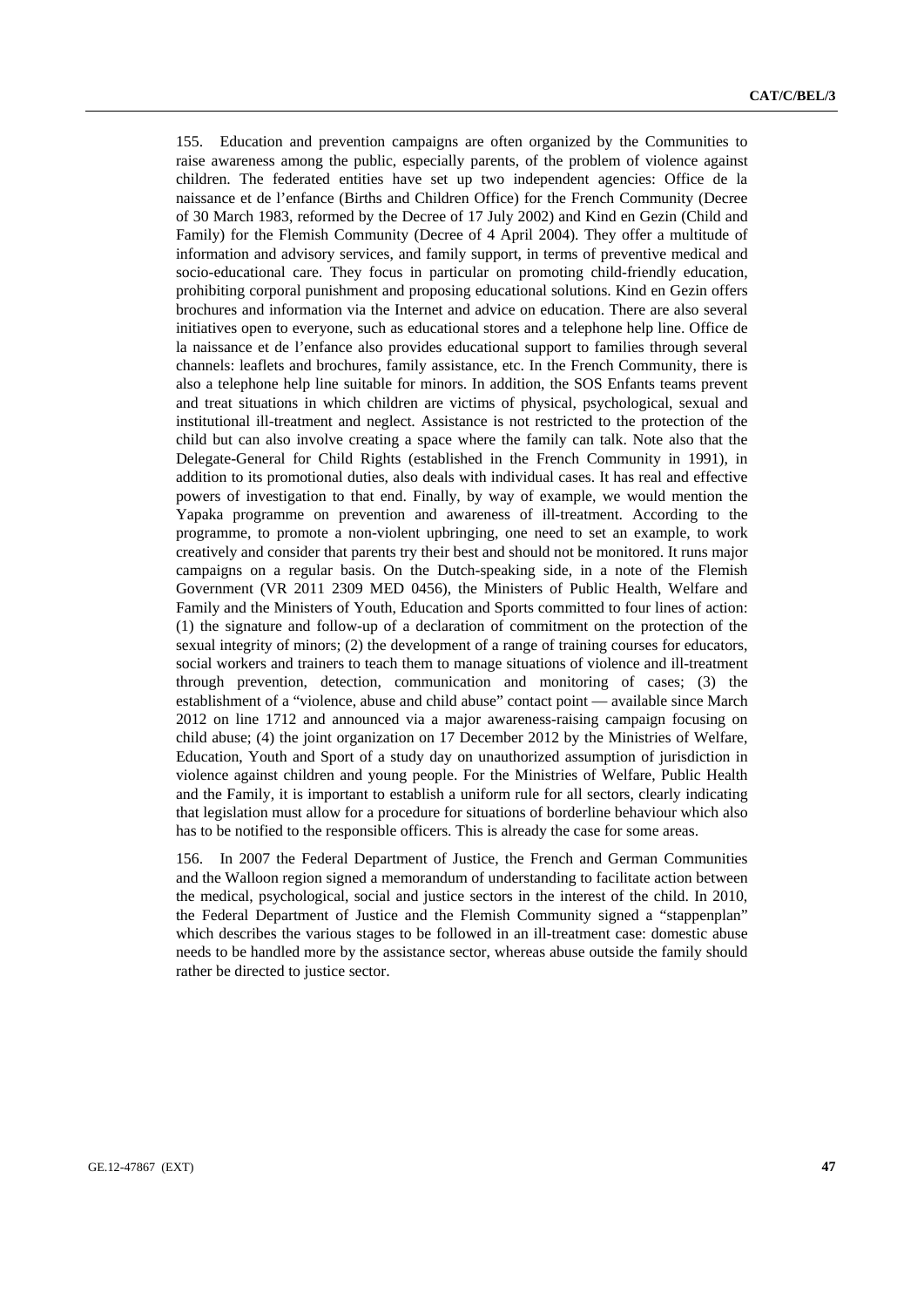#### **Reply to the list of issues prior to reporting,**  $34 -$ **Use of tasers**<sup>47</sup>

157. The Act of 8 June 2006 regulating economic and individual activities involving weapons (Belgian Government Gazette, 9 June 2006) classifies them into categories (including prohibited weapons such as tasers) and establishes an administrative regime for each one. Article 27 provides for exceptions to the general rules, and paragraph 1 thereof states that those rules do not apply to the weapons of the Government services listed in the implementing order. The Royal Decree of 26 June 2002 on the possession and carrying of weapons by Government services or the police (Belgian Government Gazette, 29 June 2002) lists them (police, customs and security services, etc.), and for each service, the competent minister then has to determine which service weapons are authorized, the conditions for purchasing, storing and using them, etc. For the integrated police force, the Royal Decree of 3 June 2007 (Belgian Government Gazette, 22 June 2007) lists the service weapons but does not explicitly mention the taser, which is considered a "special" weapon.

158. Pursuant to that Royal Decree and Circular GPI 62 of 14 February 2008 on the weapons of the integrated police force, the Minister of the Interior authorizes the purchase of special weapons on the basis of a reasoned request and subject to strict conditions, including the condition that each officer who carries the weapon be designated by name and have followed specific training in which he is trained to use it and administer first aid to any victims. In addition, the validity of this permit is subject to attending specific, regular and compulsory training. In this way, Belgium has taken the necessary steps to limit the purchase, carrying and use of the taser. To date, only some police departments have them, but subject to very strict conditions for their use, training, reporting and control. There are two training courses: (1) the 12-hour training course on special weapons/X26 user, which can be attended only by persons having a registered licence — these are members of CGSU INT (special police units), five local Brugge-Cobra police districts and 13 local Antwerp-BBT police districts (for the police districts, it is for use only in prisons); (2) the 18-hour CED Trainer training course, attended by specialists in violence control who then go on to train others. All these courses are subject to an approval dossier drafted and approved in accordance with the procedures in force and, as such, they are also subject to a review process.

159. Furthermore, the use of the taser is subject to the strict conditions applying to the use of force laid down by article 37 of the Policing Act of 5 August 1992,<sup>48</sup> which are an effective safeguard against misuse. They are reviewed at all training courses on the use of a weapon and each training session, also attended by special units of the Federal Police. In particular, they are told that the mere fact of not responding to an order — in the absence of any other risk factor — is not sufficient grounds for using a taser. To date, the assessment of the risks associated with tasers is still ongoing, in accordance with the current procedures. Finally, any use of force must be reported to the Federal Police management to implement enforcement procedures or specialist support, and conduct qualitative and quantitative analyses of the events. That obligation was been reiterated in a note of the Federal Police (note DSE-061 963-f of 9 July 2010).

<sup>47</sup> CCPR/C/BEL/CO/5, 18 November 2010, para. 13; see CPT/Inf(2011) 7, 22 February 2011, paras.

<sup>15-18. 48</sup> The use of force must pursue a legitimate objective which can not otherwise be achieved, it must be reasonable and proportionate to the objective pursued and, in principle, be preceded by a warning.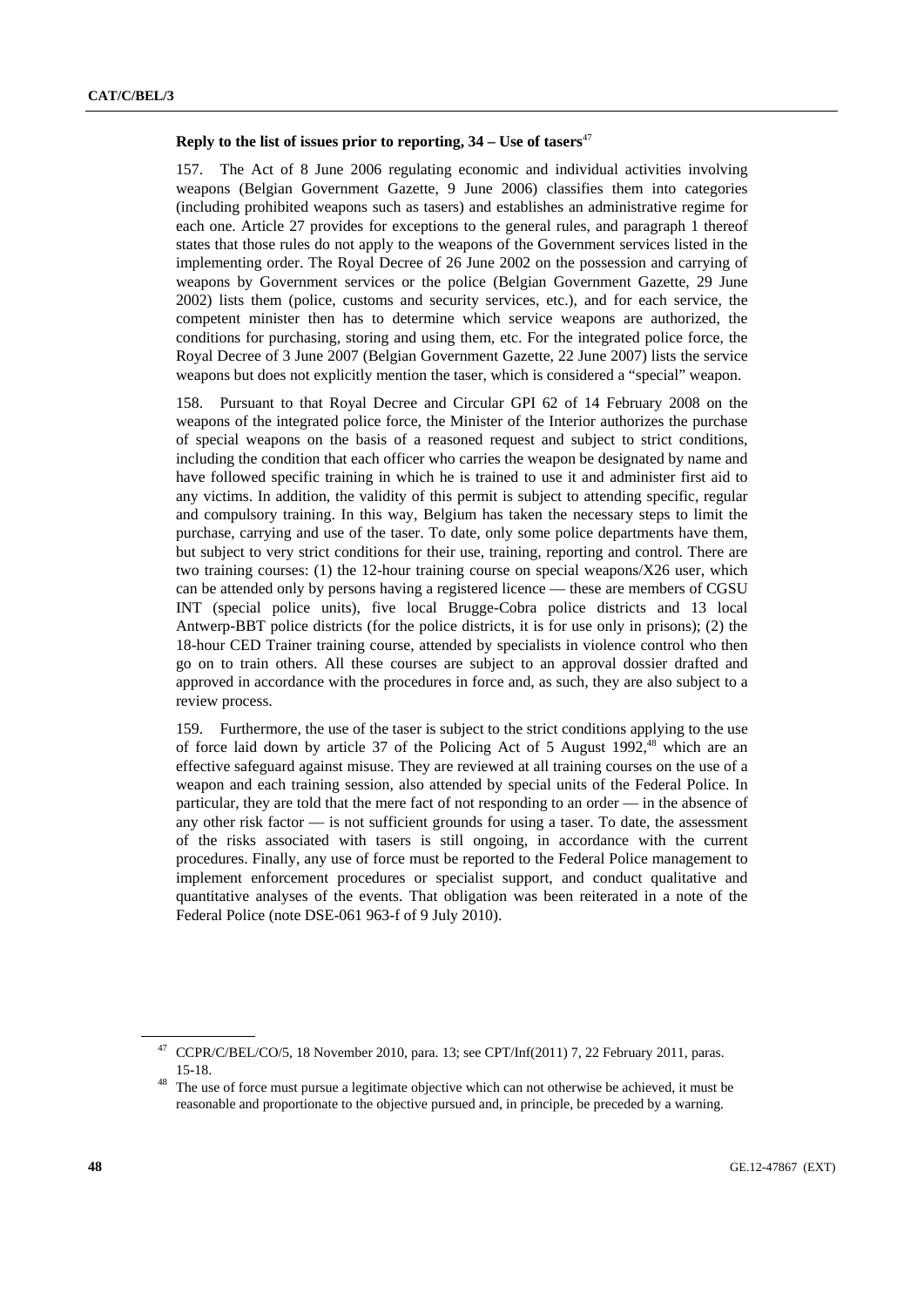## **III. Other issues**

### **Reply to the list of issues prior to reporting, 35 – The fight against terrorism and its effect on human rights**<sup>49</sup>

160. In Belgium, the fight against terrorism is conducted in accordance with the rule of law. We would recall that, pursuant to the Act of 19 December 2003, none of the provisions of the Criminal Code relating to terrorist offences may be interpreted as seeking to reduce or restrict fundamental rights and freedoms such as the right to strike, freedom of assembly, association and expression (art. 141 *ter* of the Criminal Code). The action for the annulment of the Act, notably on the grounds that it ran counter to the principle of the supremacy of the rule of law, was rejected by the former Court of Arbitration (ruling No. 125/2005, 13 July 2005), demonstrating that the legislator followed this principle when inserting articles 137 *et seq.* into the Criminal Code.

161. Legislation on terrorism was discussed in the context of the adoption of the Act of 4 February 2010 on the data collection methods of the intelligence and security services (Belgian Government Gazette, 10 March 2010, annex 50). Indeed, Parliament held hearings in February and March 2009 (parliamentary paper 522128, Chamber of Representatives) at which interviews on the fight against terrorism took place notably with the Counter-Terrorism Coordinator of the European Union, the federal prosecutor, the Prosecuting Attorney at the Court of Cassation, NGOs, and in which the emphasis was on the need for adequate sanctioning and prevention. The new Act provides for a series of specific and exceptional data-collection methods and is the counterpart, for the State security services, of the Act of 6 January 2003 on the Federal Police. It allows the civil and military Belgian intelligence and security services to use special methods (such as surveillance and wire-tapping) when there are serious threats to the internal security of the State and sustainability of the democratic and constitutional order, against external security and international relations, and against scientific or economic potential, and where those threats are linked to an activity related to espionage, terrorism — including the process of radicalization — proliferation, harmful sectarian organizations and criminal organizations (new art. 18/9 of the Act of 30 November 1998, on the intelligence and security services).

162. Two bills are currently being prepared to complement the existing legislative arsenal. The first aims to bring Belgian law into compliance with the International Convention for the Suppression of Acts of Nuclear Terrorism of 14 September 2005 and the Amendment to the Convention on the Physical Protection of Nuclear Material of 8 July 2005. The aim is to add new definitions (radioactive material, nuclear facility and device) to the law, and offences related to acts of sabotage. The second bill aims to bring Belgian law into compliance with the Council of Europe Convention for the Prevention of Terrorism of 15 May 2005 and EU Council Framework Decision 2008/919/JHA of 28 November 2008. It aims to criminalize public incitement to commit a terrorist offence, and recruitment and training for terrorism ends. The bill's explanatory memorandum stipulates that these offences, especially public incitement to commit terrorist acts, must be interpreted in the light of international obligations, including the jurisprudence of the European Court on freedom of expression. A reference to the freedom of the press and freedom of expression in other media will be added to the above-mentioned article 141 *ter* of the Criminal Code.

<sup>49</sup> CAT/C/BEL/Q/2/Add.1, 21 October 2008, questions 16, 25 and 35; see also CommDH (2009) 14, Commissioner for Human Rights of the Council of Europe, report of 17 June 2009, paras. 143-146 and recommendations 37 and 38.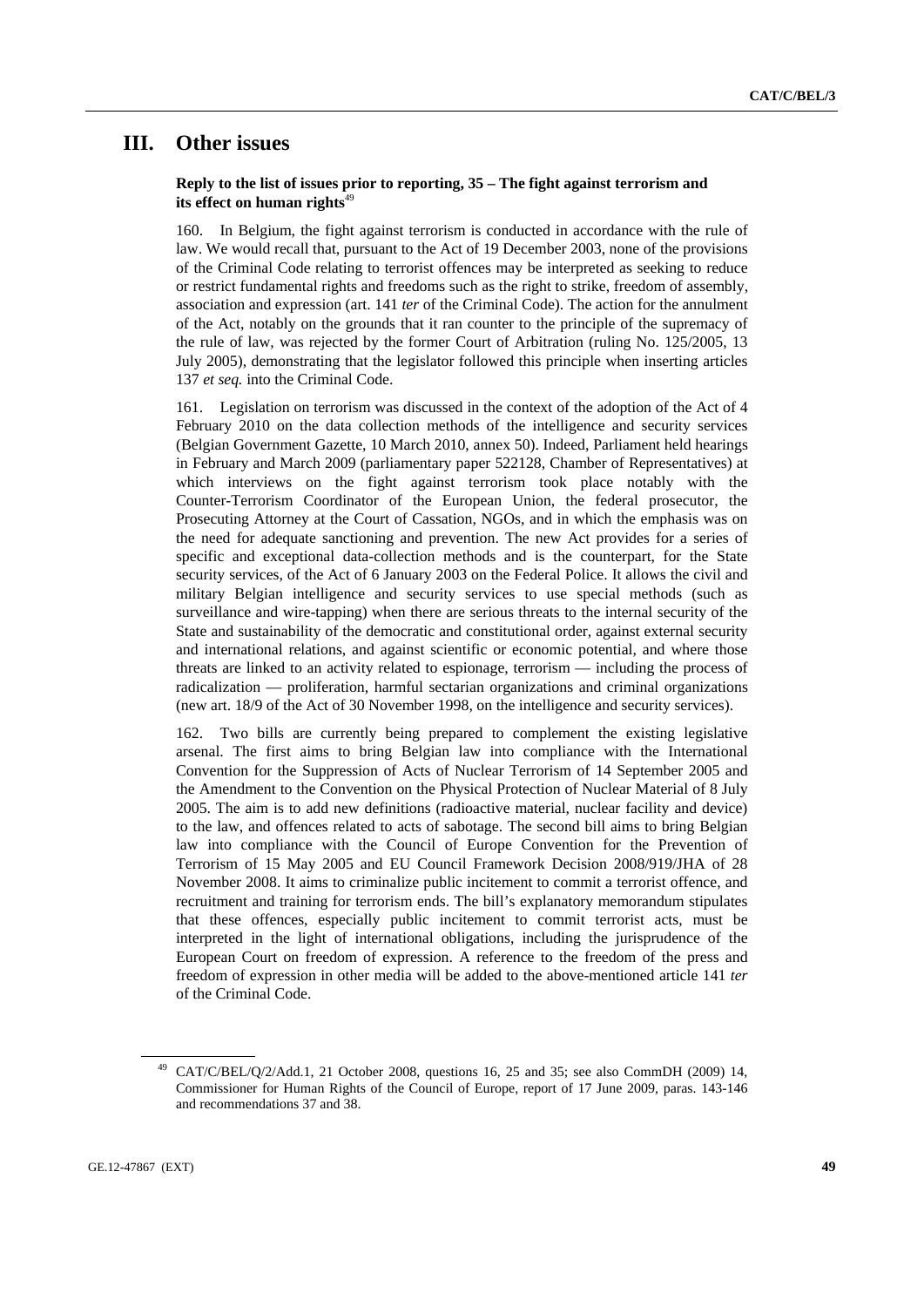163. Regarding extraterritorial aspects, the new Act of 6 February 2012 amending the Act of 17 April 1878 containing the Preliminary Title of the Code of Criminal Procedure regarding the prosecution of certain offences committed abroad (Belgian Government Gazette, 7 March 2012, annex 51) allows perpetrators of some of those offences to be prosecuted in Belgium, even if they are not found in Belgium. These include terrorist offences (art. 137 of the Criminal Code) and the taking of hostages (art. 347 *bis* the Criminal Code). We would also recall that, pursuant to the Act of 15 May 2007, when extradition is requested for a terrorist offence or an offence under international humanitarian law, the political clause may not be invoked to refuse extradition. However, refusal is mandatory if there are material grounds for believing that a flagrant denial of justice could be or has been committed, or that there is a danger of torture or inhuman and degrading treatment (see Question 9 above).

164. Terrorist offences are subject to the law of criminal procedure (arrest, detention, interrogation, trial, sentencing, appeal). The Act of 6 January 2003 has provided a legal basis for special methods of investigation (infiltration, observation, use of informers) and enquiries (interception of mail, discreet visual surveillance). Most of these practices had previously been used on the authority of ministerial circulars. The Act thus creates a secure legal situation both for the suspects at whom they are directed and for the police officers who have to apply them. In addition, under the Act, these measures are subject to an array of highly developed monitoring methods. The Act was amended by the Act of 27 December 2005 providing for various amendments to the Code of Criminal Investigation with a view to improving methods of enquiry in the effort to combat terrorism and serious organized crime in response to ruling 202/2004 handed down by the former Court of Arbitration on 21 December 2004, based on the absence of independent monitoring (by an examining magistrate or a regular court judge) of the use of such methods. The new Act introduced corrections as regards the definition of provocation, the scope of the summary investigation and the judicial control required where observation and infiltration methods are adopted. Moreover, the Act of 27 December 2005 makes provision for new methods of enquiry (notably collection of data on bank accounts, safe deposit boxes or financial instruments and bank transactions, discreet visual surveillance, the use of photographic equipment in observations, commission of offences by informers and direct listening) and the designation of examining magistrates specializing in the effort to combat terrorism.

165. Ruling 105/2007 issued by the Constitutional Court struck down articles 47 *ter* paragraph 1 (3), 47 *decies* paragraph 7, the second sentence of article 47 *undecies* (2), and the second sentence of article 47 *undecies* (3) of the Act of 19 July 2007 and article 235 *ter*, paragraph 6, of the Code of Criminal Investigation (articles on the application of special investigation methods for persons who have evaded serving sentences or other measures depriving them of their liberty, the commission of offences by informers in exceptional cases to maintain their position as informers and the absence of appeal against decisions of the Indictment Division concerning the check of the confidential file). The Act of 16 January 2009 provided that a decision by the Indictment Division may be subject to appeal on a point of law under article 235 *ter*. Otherwise, the reparatory bill of the Act of 27 December 2005 was not passed under the previous legislature. It did not include the commission of offences by informers. Hence, only the provision on special investigation methods for persons who have evaded serving their sentence remains to be remedied.

166. On the detention of persons in connection with terrorism, the International Committee of the Red Cross has offered its services to Belgium to visit them (convicted persons or those awaiting trial). These visits are intended to assess the conditions of their detention or internment. In April 2010, this proposal was agreed in principle.

167. Regarding the number and nature of convictions for terrorism, the following sentences were reported in answer to a parliamentary question in 2009 (not all were final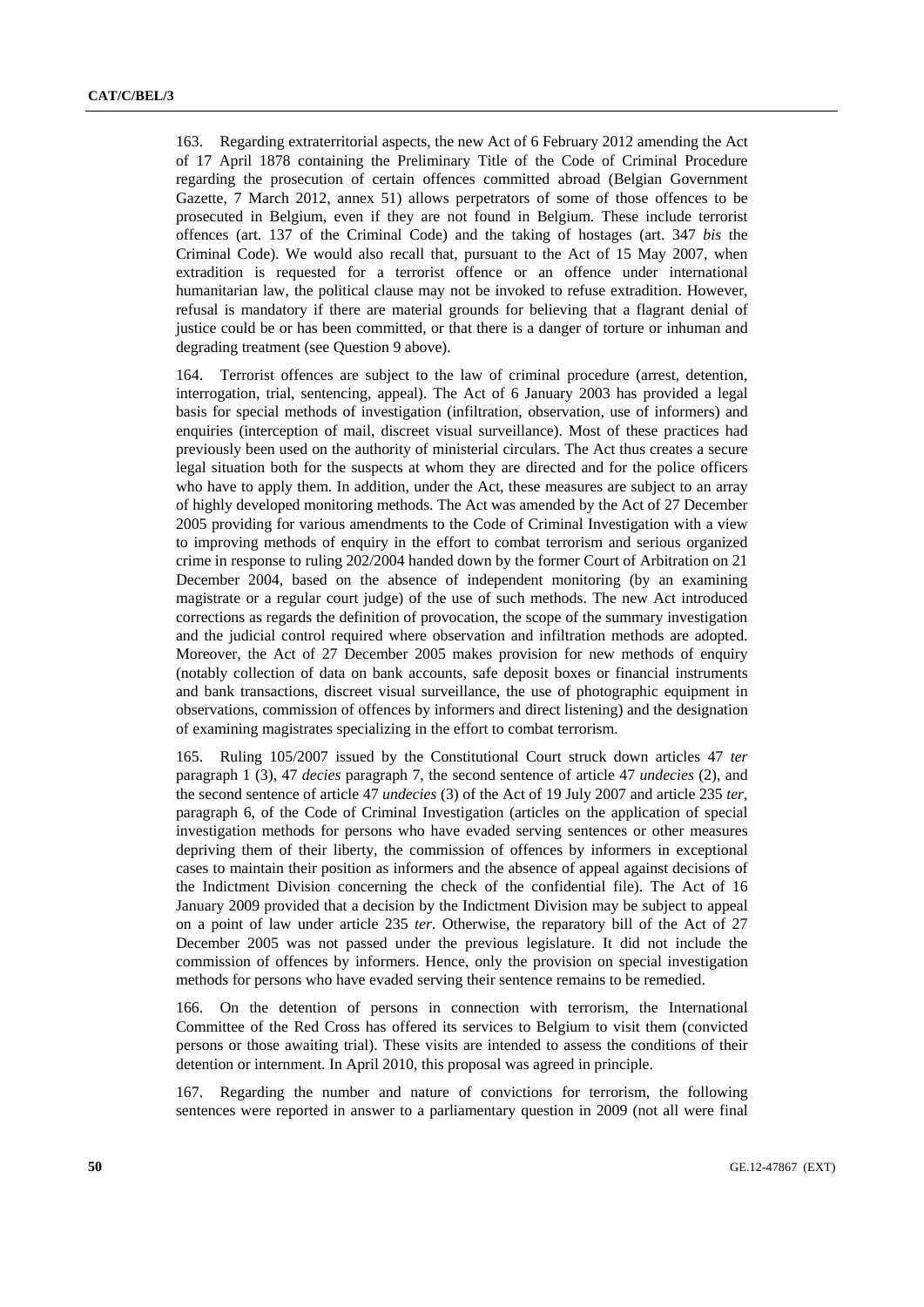when this question was answered): in 2006, six convictions were reported (five people of Moroccan nationality and one Belgian of Moroccan origin) in 2007, three people were convicted under the Act of 19 December 2003 (two of Moroccan nationality and one Belgian of Moroccan origin) and in 2008, there were three convictions (three Belgian nationals, one of Algerian origin). Furthermore, during the period from 1 January 2009 to 31 December 2011 the number of terrorism cases (T) or other offences with a terrorism context code (CCT) recorded in the country's correctional courts: in 2009, there were 91 cases (75 T and 16 CCT); in 2010, 80 cases (74 T and 6 CCT) and in 2011, 83 cases (74 T and 6 CCT). However, none of these cases had been tried at 10 January 2012. On the other hand, some decisions were taken at first instance during the reference period, for cases filed with prosecutors before 2009; in 2010, three sentences were handed down and in 2011, one suspended sentence (annex 52). Finally, there is an Act of 1 April 2007 on insurance for victims of damage caused by terrorism.

168. At the international level, we should mention the *Sayadi-Vinck* case. These people had been placed on the list of the Sanctions Committee of the United Nations Security Council on account of their relationship with a suspected terrorist group. Their accounts and assets had been frozen. On 11 February 2005, the Court of First Instance of Brussels ordered the removal of their names from the list, but to do this, every member of the Committee had to vote in favour. Meanwhile, an individual communication was filed with the Human Rights Committee against Belgium.<sup>50</sup> On 9 December 2008, the Committee established an infringement of articles 12 (freedom of movement) and 17 (right to privacy) of the International Covenant on Civil and Political Rights. On 21 July 2009, the names of the persons concerned were struck off the list. This was the outcome of intense and repeated lobbying by Belgium of the relevant delegations of the United Nations Sanctions Committee.

169. In the area of training, police officers receive special training courses on terrorism (annex 8). The subject is approached from the standpoint of radicalism, which is regarded as a potential cloak for terrorism. Under the Belgian Presidency of the Council of the European Union in 2010, a specific project, Community Policing and Prevention of Radicalization (COPRA), was launched and is still in progress. The intention is to discuss and explore in future training courses all forms of radicalism that could lead to acts of terrorism, so that all field officers receive standardized training tailored to their needs. These improvements are gradually being incorporated into the training programmes. This project aims to raise awareness among police officers of the issue of radicalism through a twofold proactive and reactive approach.

170. On the international scene, when Belgium applied for election to the Human Rights Council for the period 2009-2012, it gave some undertakings on human rights. In particular, it undertook to guarantee individual fundamental rights in its own counter-terrorism provisions and to continue to strive to ensure that they operate, at international level, while respecting human rights.<sup>51</sup> In addition, Belgium traditionally sponsors resolutions on the protection of human rights in counter-terrorism in the Human Rights Council and the Third Committee of the United Nations General Assembly.

171. Finally, regarding the recommendation of former Commissioner for Human Rights, T. Hammerberg, first about precision regarding terrorist offences, we would recall that article 137 of the Belgian Criminal Code takes over the offences provided for in article 1 of the Framework Decision of the European Union of 13 June 2002 on combating terrorism. Furthermore, the European Commission has stated that Belgium has transposed it correctly

<sup>50</sup> See CCPR/C/94/D/1472/2006, *Sayadi and Vinck v. Belgium*, conclusions of 9 December 2008. 51 A/63/801, para. 31.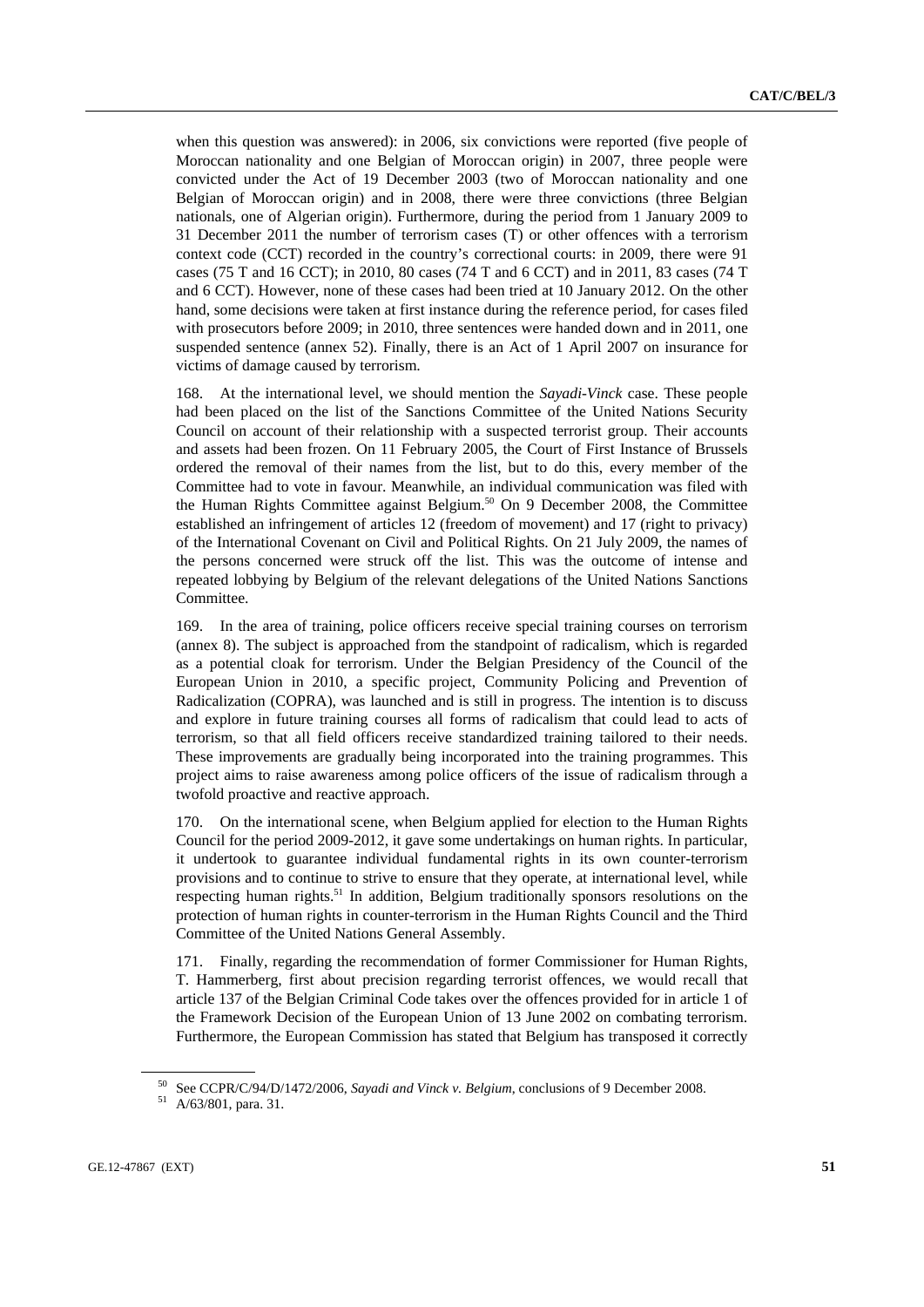to a very large extent [COM (2004) 409final and COM/2007/0681final]. In addition, note that the criminalization of terrorism must be sufficiently clear and precise, but also, to ensure its effectiveness, broad enough to take account of behaviour not provided for by the legislature. There are specific provisions to prevent abuse, however (arts. 139 and 141 *ter*).

172. On the scope of special investigation methods, there is no need to restrict these further. Indeed, the latest constitutional judgment did not cancel the provisions in that regard. We would recall that special investigation methods are subject to the principles of subsidiarity and proportionality, and the more intrusive methods may not be used where there is strong evidence that the punishable acts are or would be an offence under article 90 *ter*, paragraphs 2-4, or are or would be committed by a criminal organization (art. 324 *bis* the Criminal Code). The special investigation methods are also subject to many controls: (1) in each decentralized judicial directorate, an officer is responsible for continuous monitoring of special investigation measures in the district; (2) the use of informers is controlled by local and national handlers; (3) the Crown Prosecutor exercises permanent control over the use of special investigation techniques by police officers in his judicial district; (4) the College of Principal Public Prosecutors exercises control over the special investigation methods involving observation and infiltration, in the absence of prosecution. Lastly, control is also exercised by the examining magistrate, the Indictment Division, the trial courts and finally Parliament through an annual report.

173. The draft royal decree on police records has not yet been issued and will be amended in line with the draft European Union directive on personal data protection which is now being prepared. In this respect, we would recall that the Act of 8 December 1992 on the protection of personal data applies to the processing of counter-terrorism data, whether managed by the police or the intelligence services. Under article 6 thereof, the data may be processed only if this is necessary under a legal obligation or to carry out a mission in the general interest. Moreover, pursuant to article 5, these data must be necessary, appropriate and proportionate to the aims pursued. Under article 13, persons wishing to access their data may contact the Commission on Privacy Protection (an independent body established in Parliament), which will investigate in the police and/or intelligence services to verify that processing complies with the law. Where appropriate, individuals may also bring criminal actions against these services. Finally, note that the Organization Act on the police and intelligence services of 30 November 1998, amended in 2010, states that the data collected may not be used to restrict individual liberties, and entails compliance with the principles of subsidiarity and proportionality. Furthermore, these services may not use data protected by the professional secrecy of lawyers or doctors or by the confidentiality of sources used by journalists. The Policing Act dated 5 August 1992 provides that the police may process data on groups and individuals of specific interest to the duties of the judicial and administrative police. However, the data must have a direct link with the purpose of the file and be restricted to the requirements arising therefrom.

### **Reply to the list of issues prior to reporting, 36 – Ratification of the Optional Protocol**<sup>52</sup>

174. The Belgian Government wishes to reiterate its intention to ratify the Optional Protocol (recommendation accepted during consideration of the first periodic report of Belgium in May 2011). Belgium signed it on 24 October 2005. Ratification entails enormous complexities, however, because the federal and federated entities are involved and each must set up a mechanism for independent oversight in its area of competence. Account must also be taken of the existing structures — such as the Centre for Equal

<sup>52</sup> CAT/C/BEL/CO/2, January 19, 2009, concluding observations, para. 27.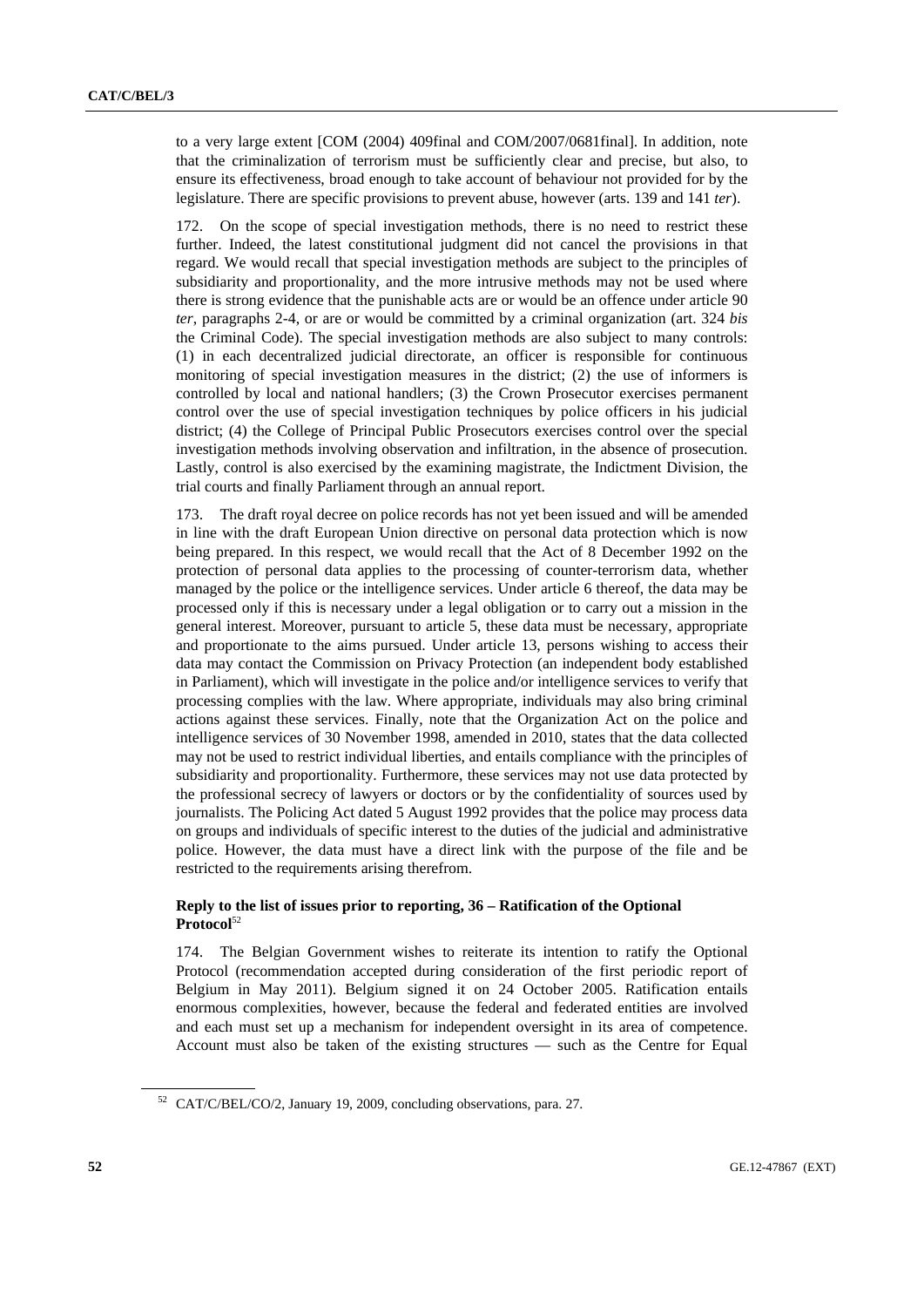Opportunities, Committee P, the Central Prisons Supervisory Council or, for example, the Federal Mediator and mediators of the federated entities — and their various mandates, structures and levels of independence. These structures do not yet cover all the powers provided for by the Optional Protocol. We therefore have to devise new structures or additional mandates for the existing structures, which also have to comply with the Paris Principles regarding independent composition, funding and the exercise of the mandates. This requires a thorough analysis of the existing structures that might be integrated into the framework of the Optional Protocol. A working group under the direction of the Federal Department of Justice has examined the institutional and technical implications of ratifying the Optional Protocol, in consultation with the federated authorities. Several possible structures for one or more mechanisms to prevent torture have been studied. One possibility would be to integrate the Optional Protocol mandate into a larger structure, such as the National Human Rights Commission. This is just one possibility, but Belgium does intend to set up such an institution (see Question 2 above). Note, finally, that the German-Speaking Community notified its assent to the ratification of the Optional Protocol by its Decree of 25 May 2009 (Belgian Government Gazette, 3 August 2009). The Flemish Government also approved a decree to that effect on 16 March 2012.

### **Reply to the list of issues prior to reporting, 37 – Ratification of other conventions**<sup>53</sup>

175. Belgium ratified the Convention on the Rights of Persons with Disabilities and its Optional Protocol on 2 July 2009. The first report of Belgian on the Convention was submitted in July 2011. It was drafted by the Federal Department of Social Security which is the mechanism for coordinating the focal points of the federated and federal entities for this Convention. Belgium ratified the International Convention for the Protection of All Persons against Enforced Disappearance on 2 June 2011, declaring that it recognized the Committee as well as the optional procedure for individual and inter-State communications. The Belgian Government will make its first report within the prescribed two-year deadline. Belgium attaches great importance to the rights of migrants, but cannot consider ratifying the International Convention on the Protection of the Rights of All Migrant Workers and Members of their Families. Indeed, one of its features is to give equal rights to migrant workers in regular and irregular situations, in contrast to national and European regulations which make a clear distinction between these two categories of migrants. Finally, the Belgian Government soon intends to sign the Council of Europe Convention on preventing and combating violence against women and domestic violence (CAHVIO) of 11 May 2011.

## **IV. General information concerning the human rights situation in the State party, including any new measures or facts concerning the implementation of the Convention**

 **Reply to the list of issues prior to reporting, 38 – Developments regarding the legal and institutional framework for the promotion and protection of human rights** 

176. The Belgian Government would refer the Committee in this respect to its common core document (annex 1).

<sup>53</sup> CAT/C/BEL/CO/2, January 19, 2009, concluding observations, para. 28.